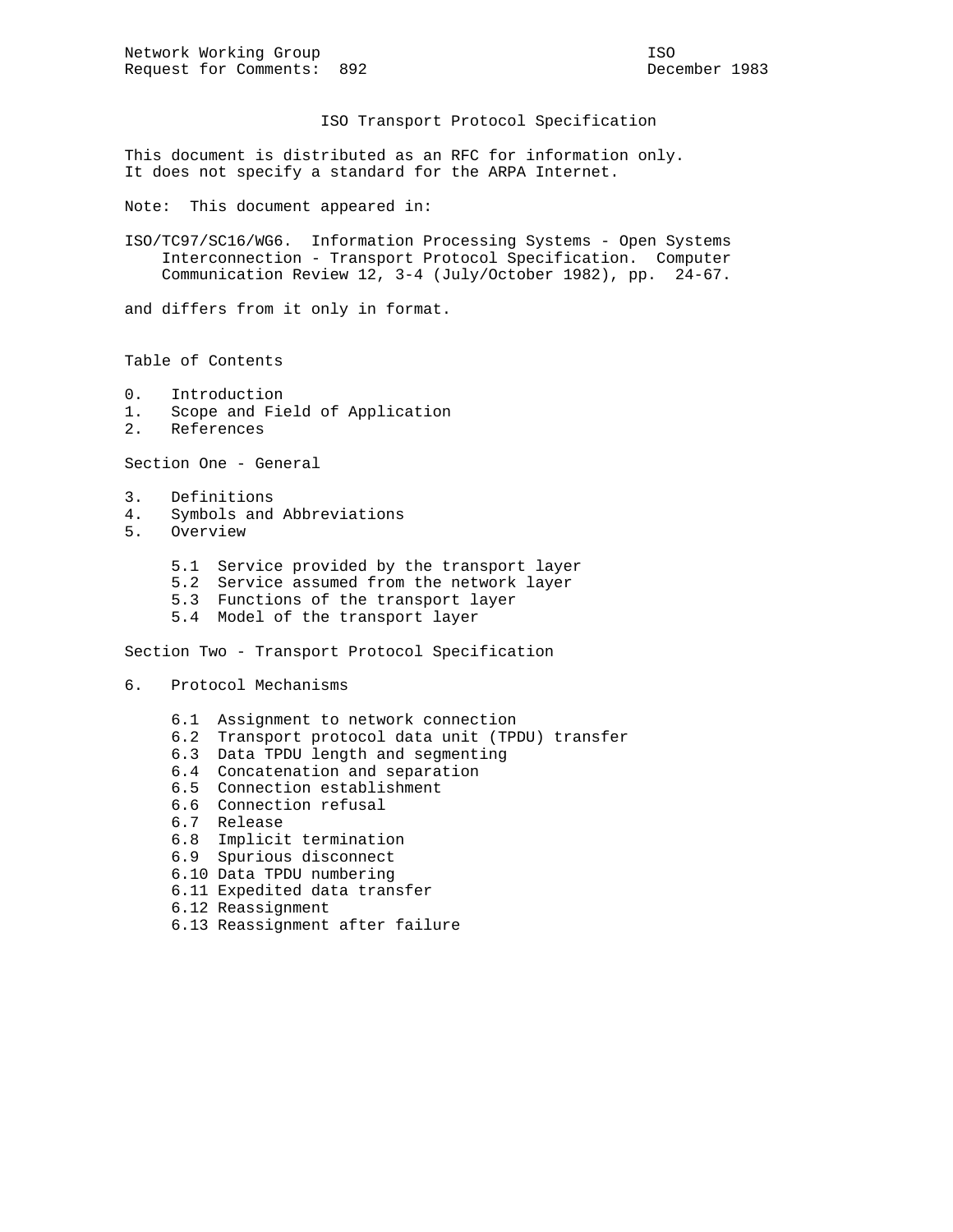ISO Transport Protocol Specification Page 2 International Standards Organization

 6.14 Retention until acknowledgement of TPDUs 6.15 Resynchronization 6.16 Multiplexing and demultiplexing 6.17 Explicit flow control 6.18 Checksum 6.19 Frozen references 6.20 Retransmission on timeout 6.21 Resequencing 6.22 Inactivity control 6.23 Treatment of protocol errors 6.24 Splitting and recombining 7. Protocol Classes 7.0 Protocol description of class 0: simple class 7.1 Protocol description of class 1: basic error recovery class 7.2 Protocol description of class 2: multiplexing class 7.3 Protocol description of class 3: error recovery and multiplexing class 7.4 Protocol description of class 4: error detection and recovery class 8. Encoding 8.1 Summary 8.2 Structure 8.3 Connection Request (CR) 8.4 Connection Confirm (CC) 8.5 Disconnect Request (DR) 8.6 Disconnect Confirm (DC) 8.7 Data (DT 8.8 Expedited Data (ED) 8.9 Data Acknowledgement (AK) 8.10 Expedited Data Acknowledgement (EA) 8.11 Reject (RJ) 8.12 TPDU Error (ERR)

Section Three - Conformance

- 9. Conformance
- 0. Introduction

 The Transport Protocol Standard is one of a set of International Standards produced to facilitate the interconection of computer systems. The set of standards covers the services and protocols required to achieve such interconnection.

 The Transport Protocol Standard is positioned with respect to other related standards by the layers defined in the Reference Model for Open Systems Interconnection (ISO 7498). It is most closely related to, and lies within the field of application of the Transport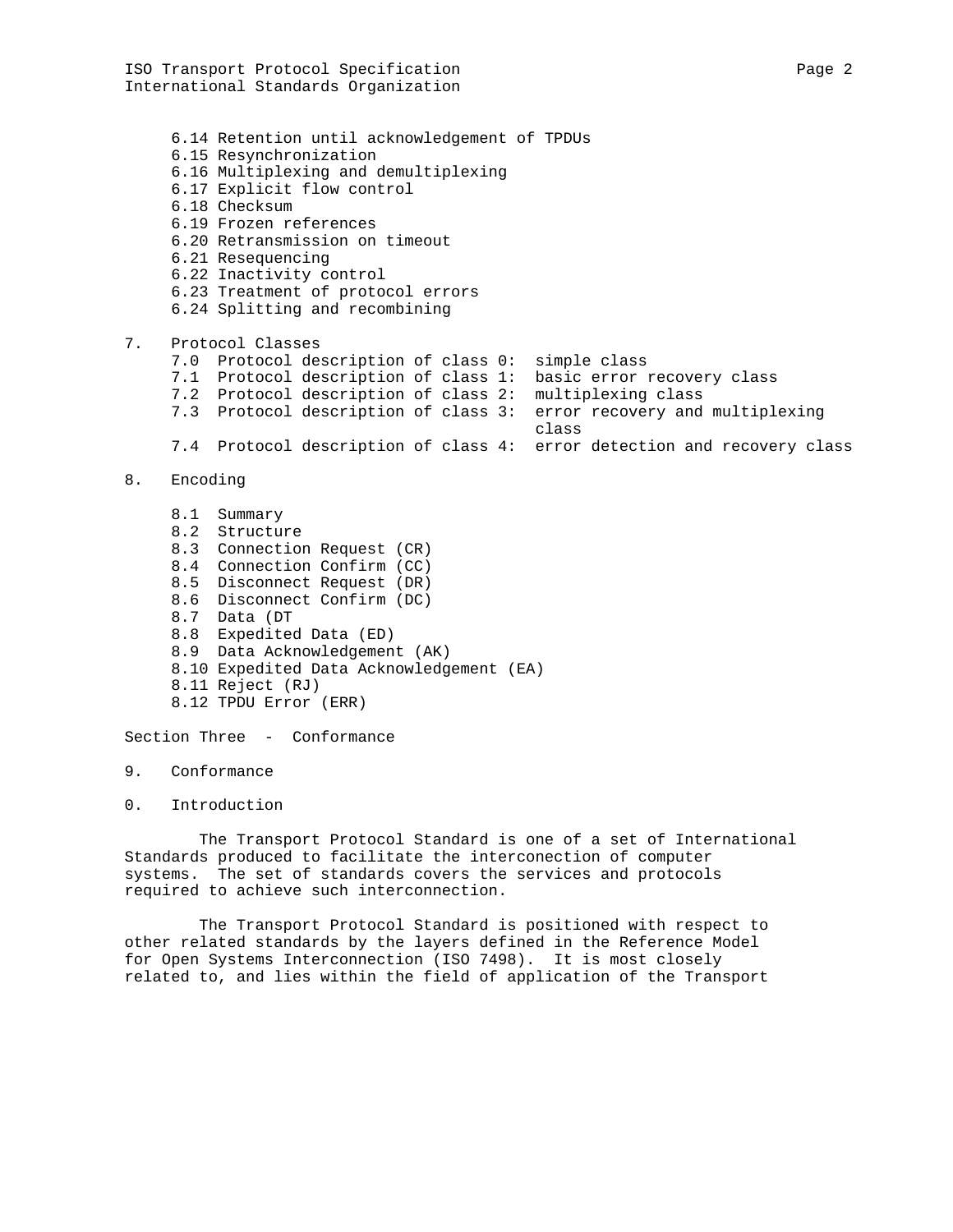Service Standard (DP aaaa). It also uses and makes reference to the Network Service Standard (DP bbbb), whose provisions it assumes in order to accomplish the transport protocol's aims. The interrelationship of these standards is depicted in Figure 1.

| ------------------------- | --TRANSPORT SERVICE DEFINITION----- |
|---------------------------|-------------------------------------|
| Transport<br>Protocol     | $--Reference to aims--------------$ |
| Specification             | --Reference to assumptions--------  |
|                           | NETWORK SERVICE DEFINITION------    |

Figure 1 - Relationship between the transport protocol and adjacent services

 The standard specifies a common encoding and a number of classes of transport protocol procedures to be used with different network qualities of service.

 It is intended that the Transport Protocol should be simple but general enough to cater for the total range of Network Service qualities possible, without restricting future extensions.

 The protocol is structured to give rise to classes of protocol which are designed to minimize possible incompatibilities and implementation costs.

 The classes are selectable with respect to the Transport and Network Services in providing the required quality of service for the interconnection of two session entities (note that each class provides a different set of functions for enhancement of service qualities).

 This protocol standard is concerned with optimisation of network tariffs and the following qualities of service:

- a) different throughput rates;
- b) different error rates;
- c) integrity of data requirements;
- d) reliability requirements.

 The aim of this standard is primarily to provide a definition for implementors. Since the protocol is complex, the document contains much material which is advisory or descriptive, but mandatory requirements on implementations are clearly identified.

 It should be noted that, as the number of valid protocol sequences is very large, it is not possible with current technology to verify that an implementation will operate the protocol defined in this document correctly under all circumstances. It is possible by means of testing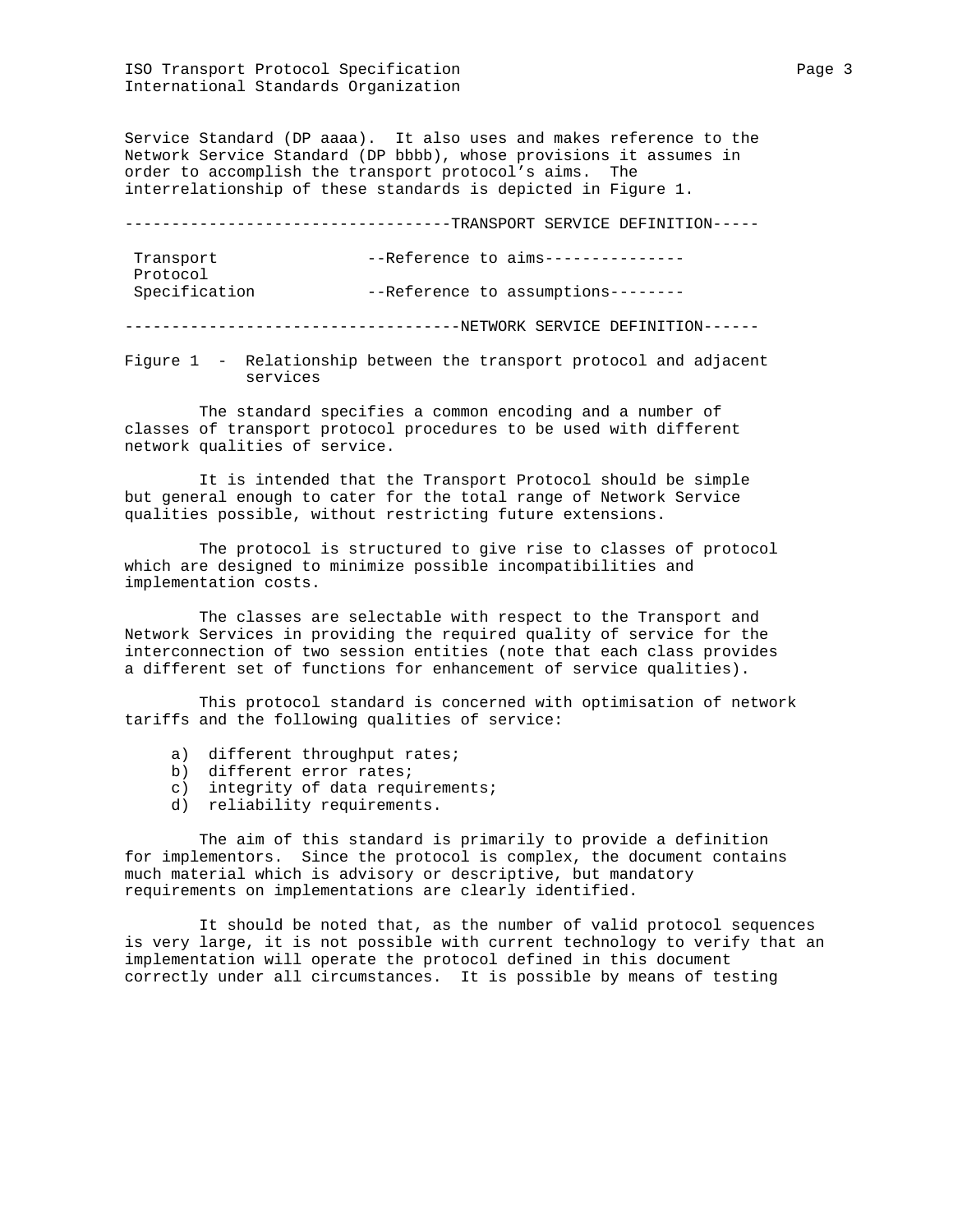ISO Transport Protocol Specification Page 4 International Standards Organization

to establish confidence that an implementation correctly operates the protocol in a representative sample of circumstances. It is, however, intended that this standard can be used in circumstances where two implementations fail to communicate in order to determine whether one or both have failed to operate the protocol correctly.

 The variations and options available within this standard are essential to enable a Transport Service to be provided for a wide variety of applications over a variety of network qualities. Thus, a minimally conforming implementation will not be suitable for use in all possible circumstances. It is important therefore to qualify all references to this standard with statements of the options provided or required or with statements of the intended purpose of provision or use.

- 1. Scope and Field of Application
- 1.1 This International Standard Specifies:
	- a) five classes of procedures
		- 1) Class 0. Simple class;
		- 2) Class 1. Basic error recovery class;
		- 3) Class 2. Multiplexing class;
- 4) Class 3. Error recovery class;
- 5) Class 4. Error detection and recovery class,

 for the transfer of data and control information from one transport entity to a peer transport entity;

- b) the means of negotiating the class of procedures to be used by the transport entities;
- c) the encoding of the transport protocol data units used for the transfer of data and control information;
- d) the functional requirements of equipment within a computer system claiming to implement these procedures.

1.2 The procedures are defined in terms of:

- a) the interactions between peer transport entities through the exchange of transport protocol data units;
- b) the interactions between a transport entity and the transport service user in the same system through the exchange of transport service primitives;
- c) the interactions between a transport entity and the network service provider through the exchange of network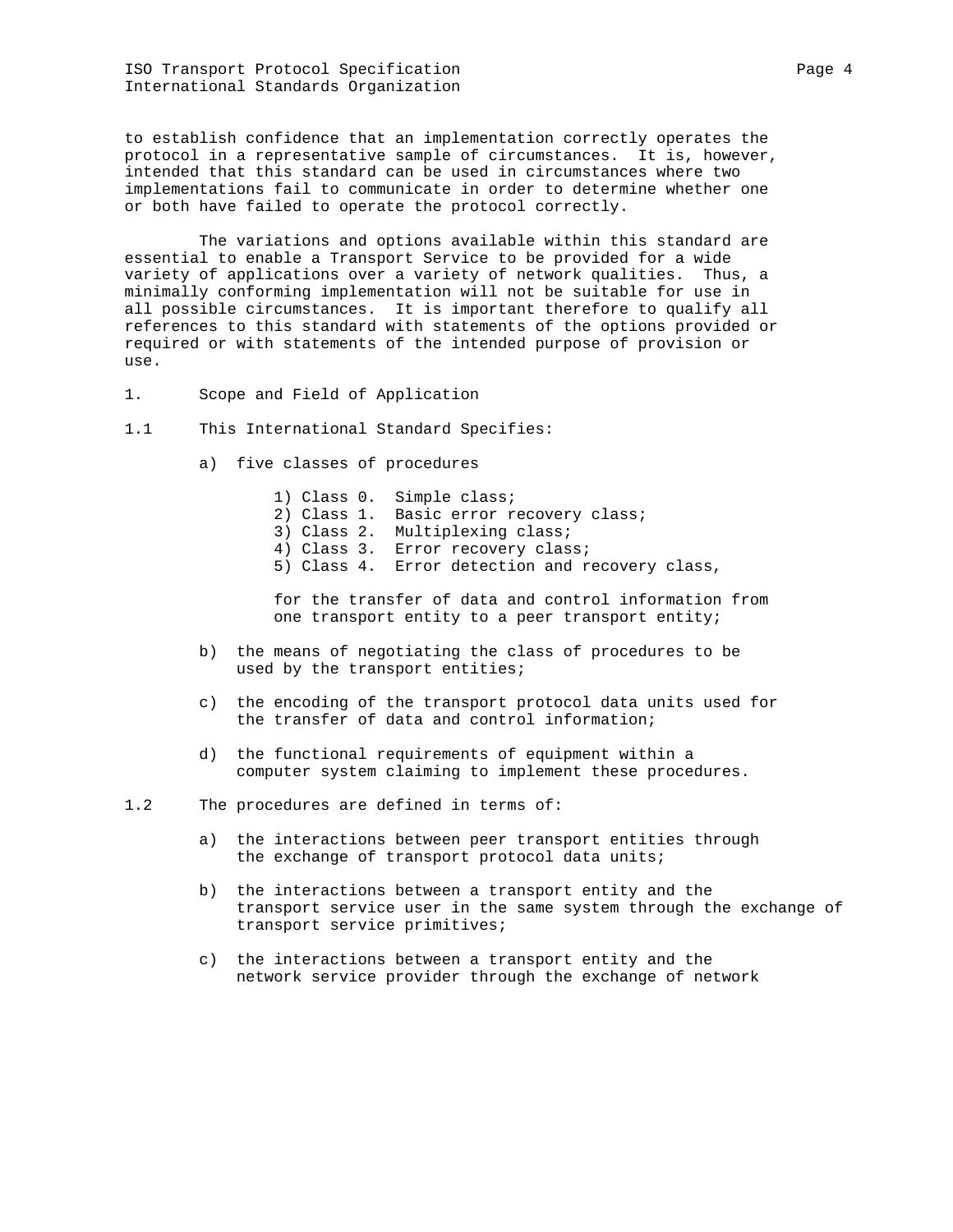service primitives.

- 1.3 This International Standard is applicable to equipment which supports the Transport Layer of the OSI Reference Model and which wishes to interconnect in an open systems environment.
- 2. References
- ISO 7498 Information processing systems Open systems inter connection - Basic Reference Model
- DP aaaa Information processing systems Open systems interconnection - Transport service definition (N1169).
- DP bbbb Information processing systems Open systems inter connection - Connection-oriented network service definition (N729)

Section One - General

- 3. Definitions
- 3.1 Equipment: Hardware or software or a combination of both; it need not be physically distinct within a computer system.
- 3.2 Transport service user: An abstract representation of the totality of those entities within a single system that make use of the transport service.
- 3.3 Network service provider: An abstract machine which models the totality of the entities providing the network service, as viewed by a transport entity.

Explanatory Notes

- 1. Definitions 3.1 to 3.3 relate to terms used in clause 1.
- 2. This standard makes use of the terms, concepts, and definition defined in ISO 7498.
- 4. Symbols and Abbreviations
- 4.1 Data Units

| TPDU | Transport protocol data unit |
|------|------------------------------|
| TSDU | Transport service data unit  |
| NSDU | Network service data unit    |

4.2 Types of transport protocol data units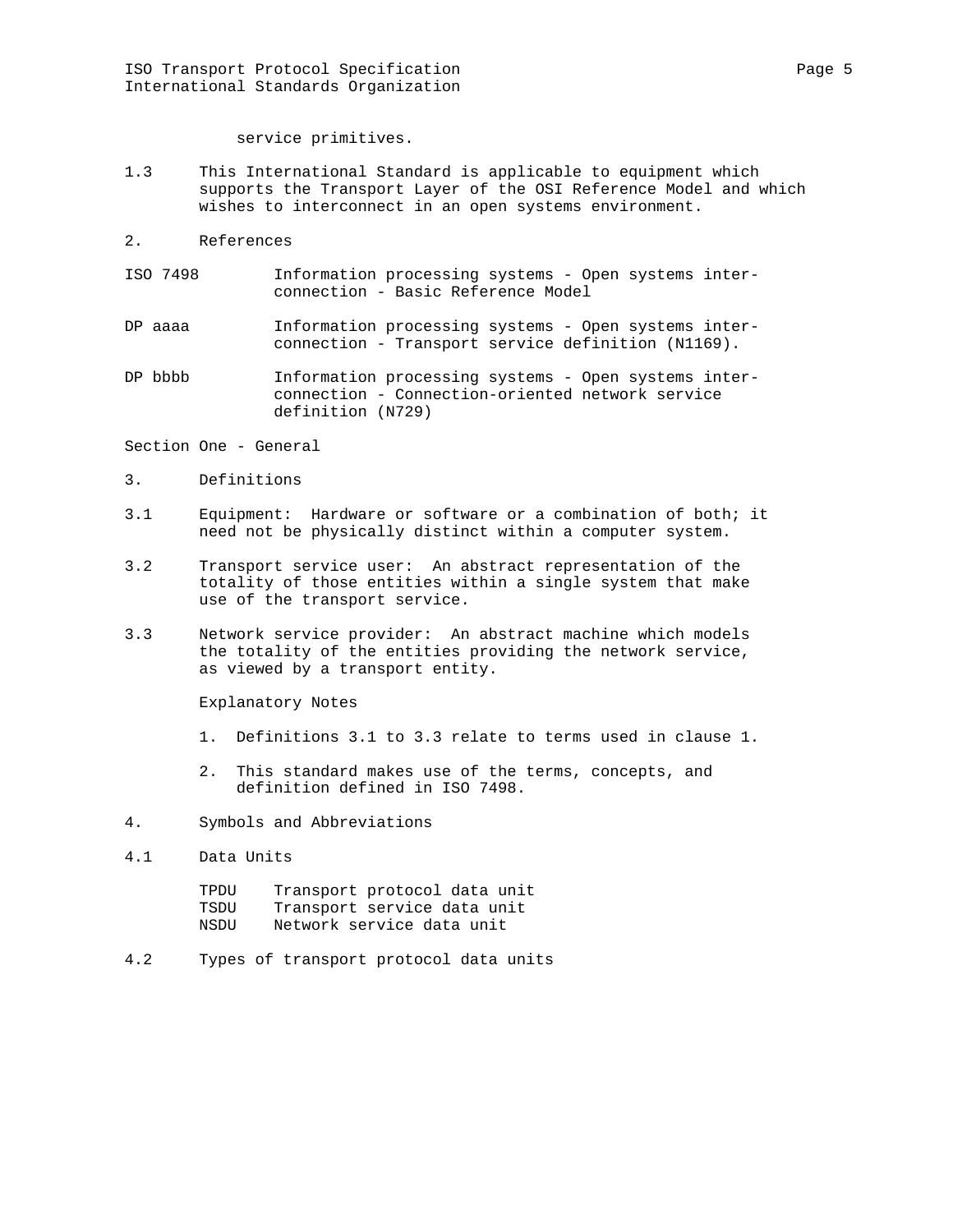|     | CR TPDU<br>CC TPDU<br>DR TPDU<br>DC TPDU<br>DT TPDU<br>ED TPDU<br>AK TPDU<br>EA TPDU<br>RJ TPDU<br>ERR TPDU | Connection request TPDU<br>Connection confirm TPDU<br>Disconnect request TPDU<br>Disconnect confirm TPDU<br>Data TPDU<br>Expedited data TPDU<br>Data acknowledge TPDU<br>Expedited acknowledge TPDU<br>Rejected TPDU<br>Error TPDU                                          |
|-----|-------------------------------------------------------------------------------------------------------------|-----------------------------------------------------------------------------------------------------------------------------------------------------------------------------------------------------------------------------------------------------------------------------|
| 4.3 | TPDU fields                                                                                                 |                                                                                                                                                                                                                                                                             |
|     | LI<br>CDT<br>TSAP-ID<br>DST-REF<br>$SCE-REF$<br>EOT<br>TPDU-NR<br>ED-TPDU-NR<br>YR-TU-NR                    | Length indicator (field)<br>Credit (field)<br>Transport service access point identifier<br>(field)<br>Destination reference (field)<br>Source reference (field)<br>End of TSDU mark<br>DT TPDU number (field)<br>ED TPDU number (field)<br>Sequence number response (field) |
| 4.4 | Parameters                                                                                                  |                                                                                                                                                                                                                                                                             |
|     | T (R)<br>T(S)                                                                                               | Receive sequence number<br>Send sequence number                                                                                                                                                                                                                             |
| 4.5 | Timer variables                                                                                             |                                                                                                                                                                                                                                                                             |
|     | Τ1<br>N<br>L<br>T-WAIT                                                                                      | Elapse time between retransmissions<br>The maximum number of retransmissions<br>Bound for the maximum time between the<br>decision to transmit a TPDU and the receipt of<br>any response relating to it<br>Maximum time for a reassignment to take place                    |
|     | I.                                                                                                          | before TC failure is assumed<br>Inactivity timer - Maximum time allowed to<br>elapse between receipt of TPDUs before TC<br>failure is assumed                                                                                                                               |
|     | W                                                                                                           | Window timer - Maximum interval between trans-<br>mission of up to date window information                                                                                                                                                                                  |
| 4.6 | Other variables                                                                                             |                                                                                                                                                                                                                                                                             |
|     | n                                                                                                           | The number of bits in the sequence number<br>field                                                                                                                                                                                                                          |
|     | р                                                                                                           | The number of bits in the credit field of a<br>CR, CC or AK TPDU                                                                                                                                                                                                            |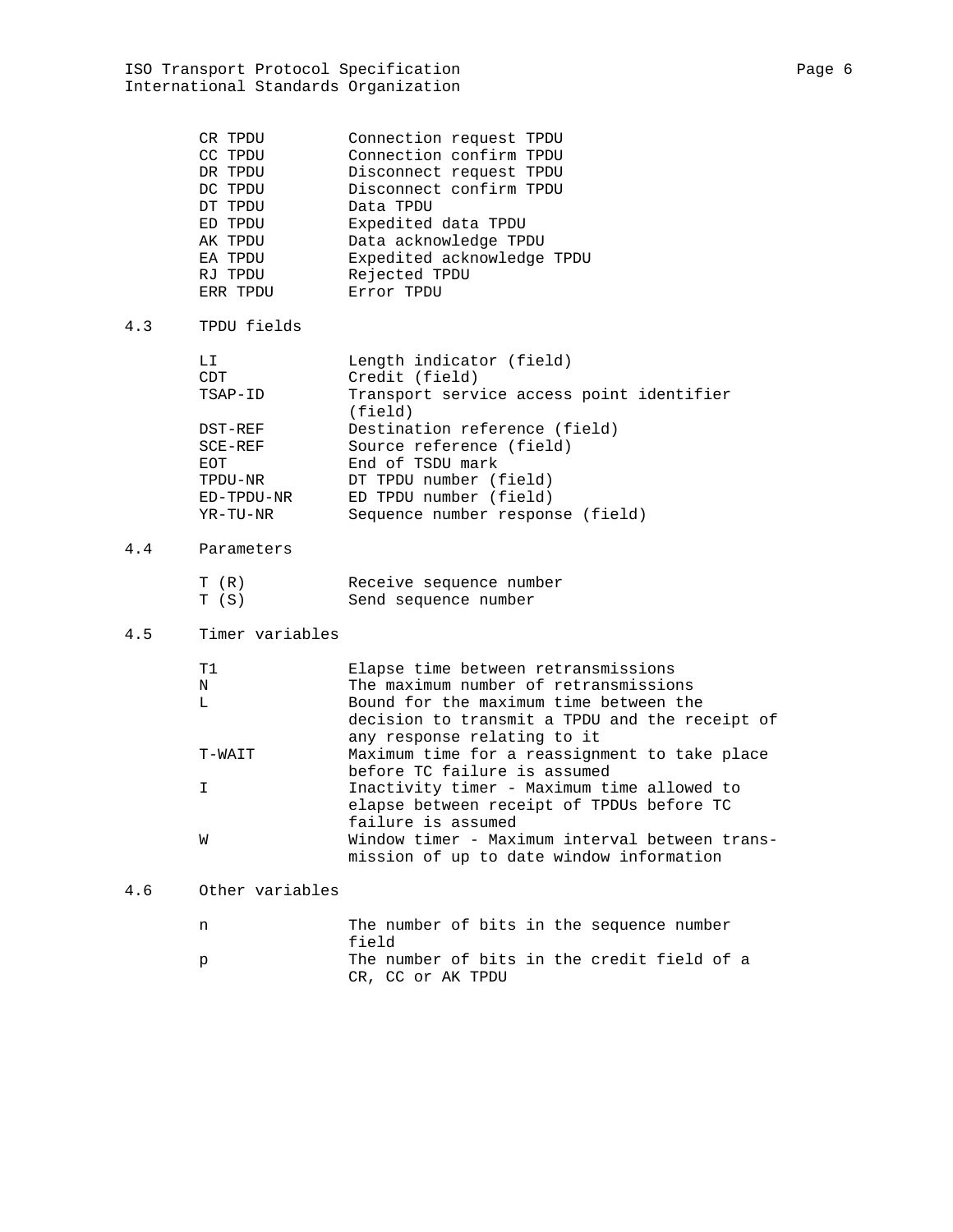# 4.7 Miscellaneous

| Transport service user         |
|--------------------------------|
| Transport service access point |
| Network service access point   |
| Transport connection           |
| Network Connection             |
|                                |

# 5. Overview of the Transport Protocol

5.1 Service Provided by the Transport Layer

 The services provided by the protocol described in this document are connection-oriented services. They are defined in document DP aaaa. The Transport Service primitives provided are summarized in Figure 1.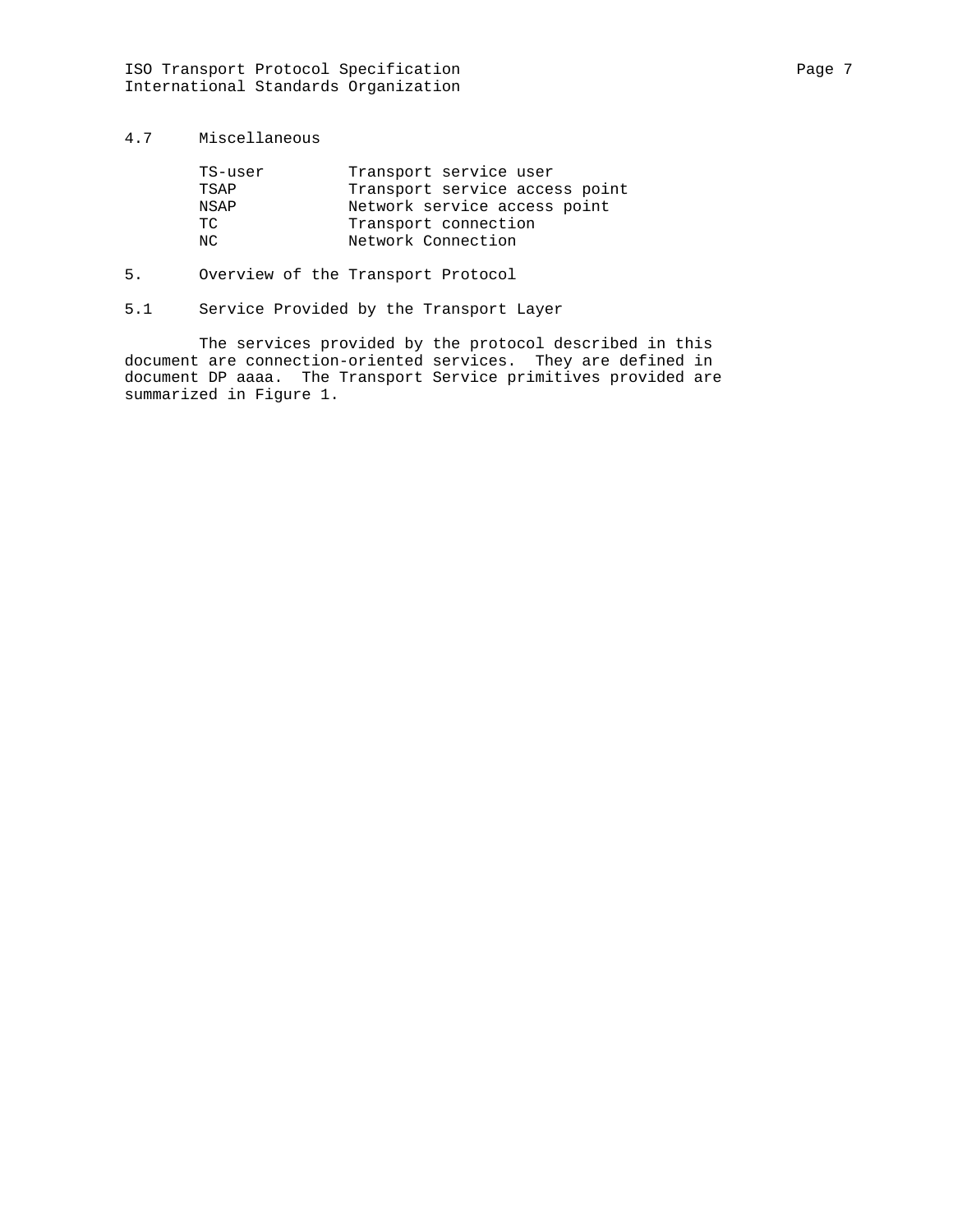| Primitive<br>Parameters |                          |                                                                                                                 |
|-------------------------|--------------------------|-----------------------------------------------------------------------------------------------------------------|
| T-CONNECT               | Request<br>Indication    | To Transport Address, From<br>Transport Address, Expedited<br>Data Option, Quality of<br>Service, TS-User data. |
| T-CONNECT               | Response<br>Confirmation | Responding Address, Quality<br>of Service, Expedited Data<br>Option, TS-User data.                              |
| T-DATA                  | Request<br>Indication    | TS-User data.                                                                                                   |
| T-EXPEDITED<br>DATA     | Request<br>Indication    | TS-User data.                                                                                                   |
| T-DISCONNECT            | Request                  | TS-User data.                                                                                                   |
| T-DISCONNECT Indication |                          | Disconnect reason, TS-User<br>data.                                                                             |
|                         |                          |                                                                                                                 |

Figure 1. Transport Service Primitives

5.2 Service Assumed from the Network Layer

 The transport protocol described in this document assumes of the Network Services described in DP bbbb. The Network Service primitives used are summarized in Figure 2.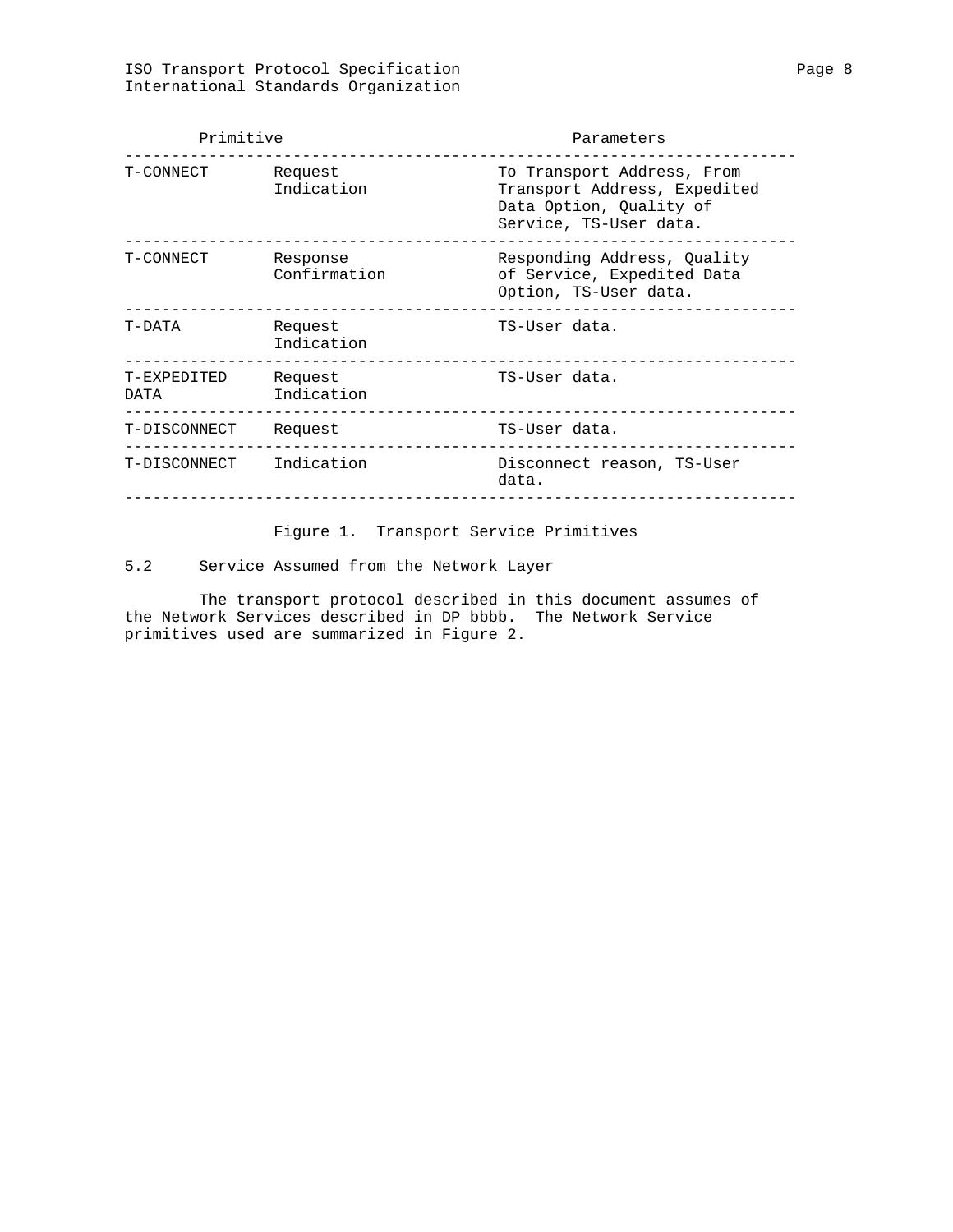# ISO Transport Protocol Specification Page 9 International Standards Organization

|                     | Primitive                                         | X/Y                            | Parameters                                                   | X/Y/Z            |
|---------------------|---------------------------------------------------|--------------------------------|--------------------------------------------------------------|------------------|
| N-CONNECT           | Request<br>Indication<br>Response<br>Confirmation | X<br>X<br>X<br>Х               | Called Address,<br>Calling Address,<br>NS-User data,<br>QOS. | X<br>X<br>Ζ<br>X |
| N-DATA              | Request<br>Indication                             | $\boldsymbol{\mathrm{X}}$<br>X | NS-User data,<br>Conf. Request                               | X<br>Y           |
| N-DATA Request      | ACKNOWLEDGE Indication                            | Y                              |                                                              |                  |
| N-EXPEDITED Request | DATA Indication                                   | Y                              | NS-User data                                                 | Y                |
| N-RESET             | Request<br>Indication<br>Response<br>Confirmation | X<br>X<br>X<br>X               |                                                              |                  |
|                     | N-DISCONNECT Request<br>Indication                | X<br>X                         | NS-User data                                                 | Ζ                |
|                     | provided in all networks.                         |                                | X - The Transport Protocol assumes that this facility is     |                  |

- Y The Transport Protocol assumes that this facility is provided in some networks and a mechanism is provided to optionally use the facility.
- Z The Transport Protocol does not use this parameter.

Figure 2. Network Service Primitives

5.3 Functions of the Transport Layer

5.3.1 Connection Oriented Functions

5.3.1.1 Overview of Functions

 The functions in the transport layer are at least those necessary to bridge the gap between the services available from the network layer and those to be offered to the transport users.

 The functions in the transport layer are concerned with the enhancement of quality of service, including all aspects of cost optimization. They are described below; the descriptions are grouped into those concerned with the establishment phase, the data transfer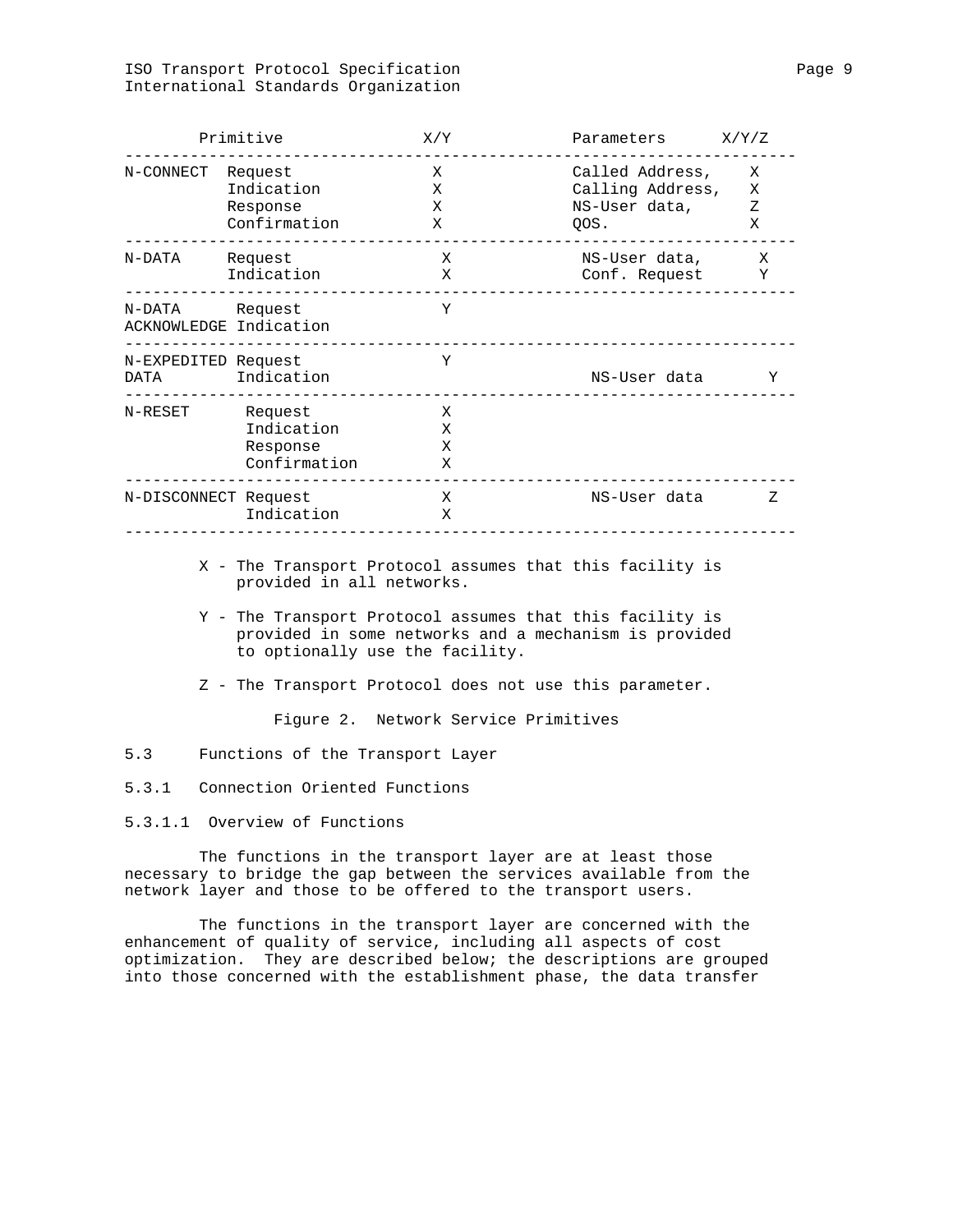ISO Transport Protocol Specification extends the Page 10 Page 10 International Standards Organization

phase, and the release phase.

5.3.1.1.1 Establishment Phase

 The goal of the establishment phase is to establish a transport connection, i.e., between two transport users. The functions of transport layer during this phase must match the requested class of services with the services provided by the network layer as follows:

- o Select network service which best matches the requirement of the TS-user taking into account charges for various services.
- o Decide whether to multiplex multiple transport connection onto a single network connection.
- o Establish the optimum TPDU size.
- o Select the functions that will be operational upon entering the data transfer phase.
- o Map transport addresses onto network addresses.
- o Provide a means to distinguish between two different transport connections.
- o Transportation of user's data.

5.3.1.1.2 Data Transfer Phase

 The purpose of the data transfer phase is to permit two-way simultaneous transport of TSDUs between the session entities connected by the transport connection. This purpose is achieved by means of two-way simultaneous communication in the Transport protocol and by the following functions. Each of these functions is used or not used in accordance with the result of the selection performed in the establishment phase.

o Concatenation and Separation

 A function used to collect several TPDUs into a single NSDU; the destination transport entity separates the TPDUs.

o Segmenting and Reassembling

 The splitting of a single data TSDU into multiple TPDUs which are reassembled into their original format at the destination.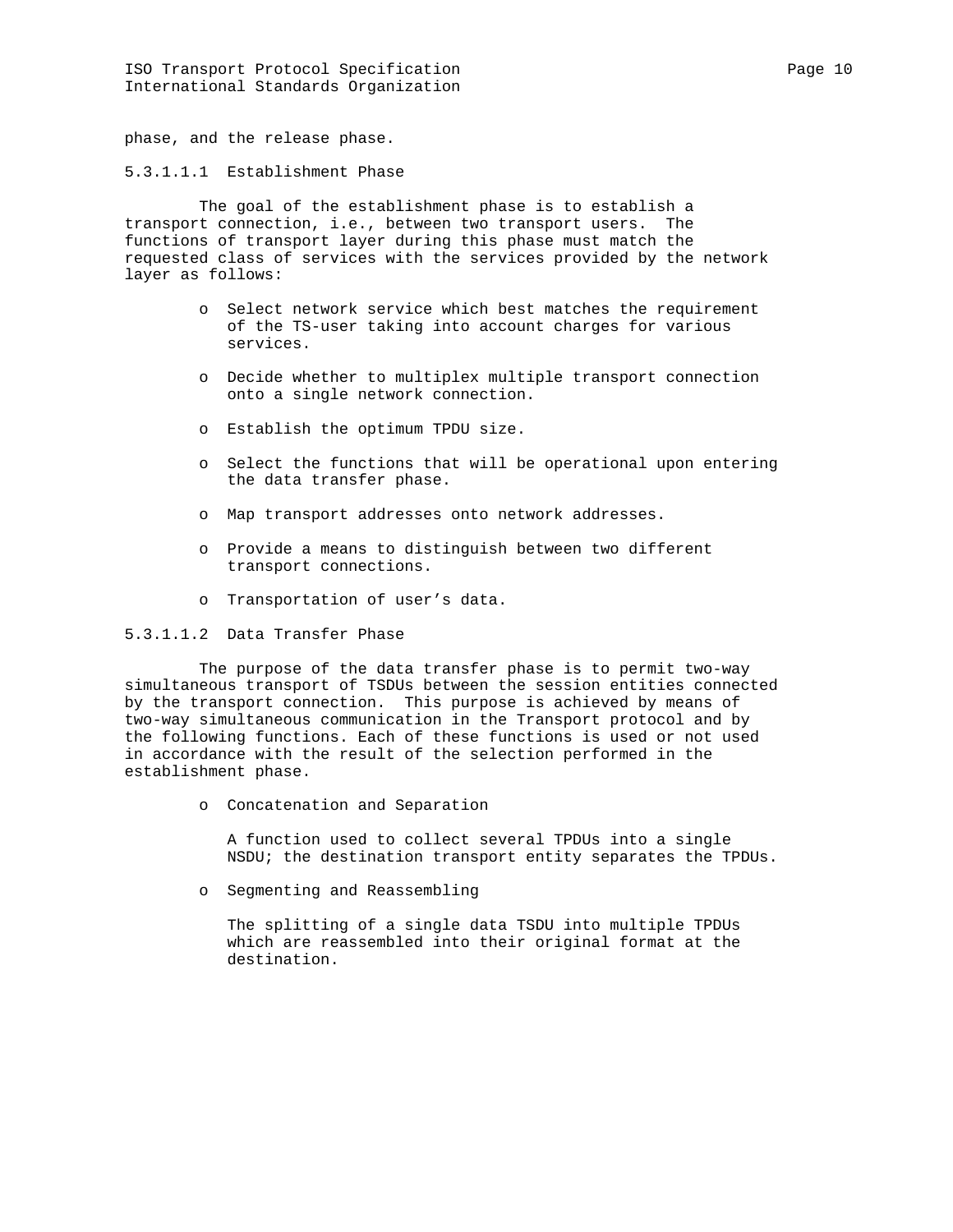A function used to share a single network connection between two or more transport connections.

o Splitting and Recombing

 A function allowing the simultaneous use of two or more network connections to support the same transport connec tion.

o Flow Control

 A function used to regulate the flow of TPDUs between two transport entities on one transport connection.

o Error Detection

 A function used to detect the loss, corruption, duplication, misordering or misdelivery of TPDUs.

o Transport Connection Identification

 A means to uniquely identify a transport connection between the pair of transport entities supporting the connection during the lifetime of the transport connection.

o Error Recovery

 A function used to recover from detected and signalled errors.

o Expedited Data

 A function used to bypass the flow control of normal data TPDU. Expedited data TPDUs' flow is controlled by separate flow control.

o TSDU Delimiting

 A function used to determine the beginning and ending of a TSDU.

# 5.3.1.1.3 Release Phase

 A function to provide a disconnection of the transport connection, regardless of the current activity.

# 5.3.1.2 Classes and Options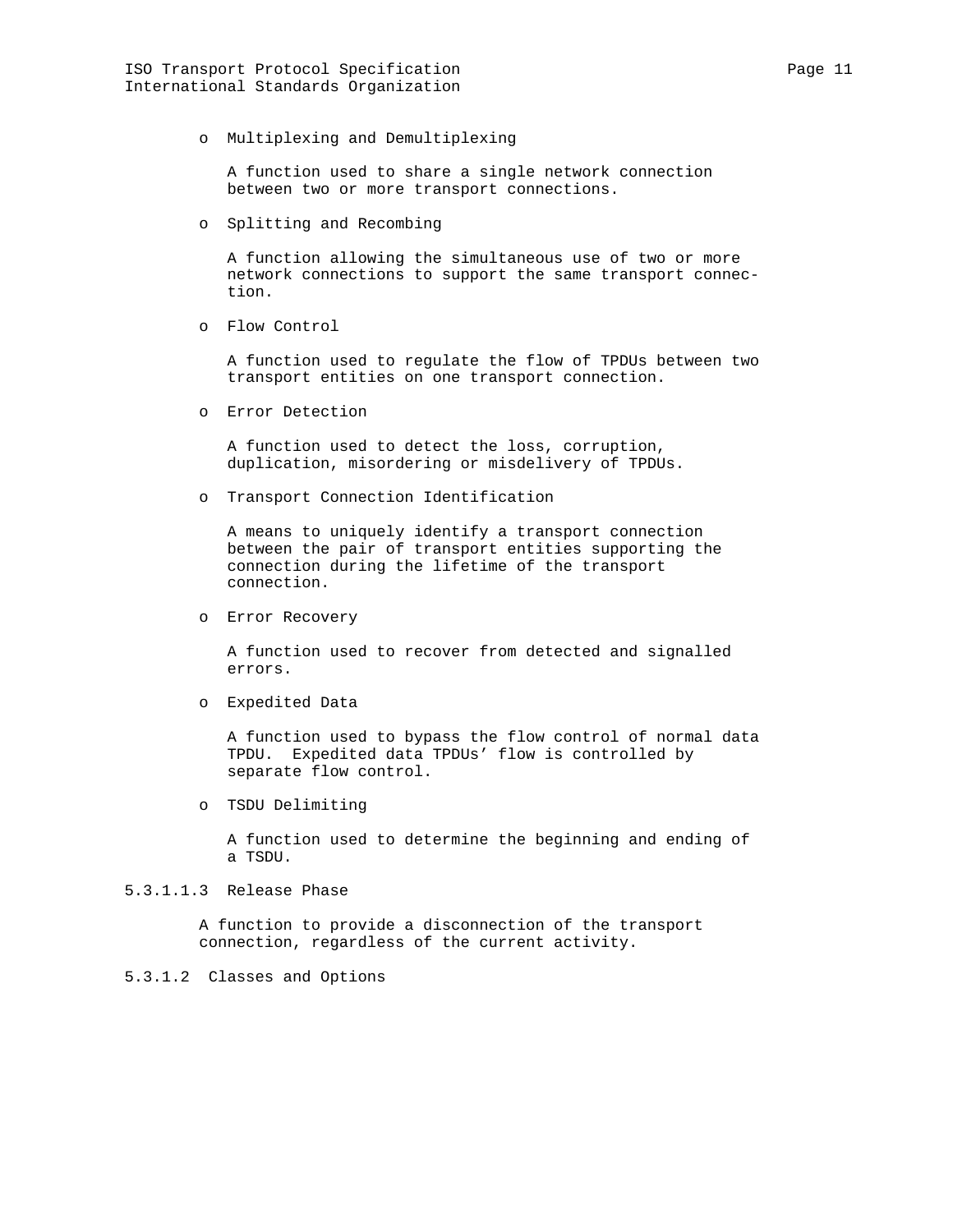A class defines a set of functions. In this protocol five classes are defined:

- o Class 0: Simple Class
- o Class 1: Basic Error Recovery Class
	- o Class 2: Multiplexing Class
	- o Class 3: Error Recovery and Multiplexing Class
	- o Class 4: Error Detection and Recovery Class.

 Note that with the exception of classes 0 and 1, transport connections of different class may be multiplexed together onto the same network connection.

5.3.1.2.2 Options within Classes

 Options define potential functions which may be used within a class.

5.3.1.2.3 Negotiation

 Classes and options within classes are negotiated during the connection establishment phase.

5.3.1.2.4 Choice of the Class of Protocol

 The choice will be made by the transport entities according to:

- o the users requirement expressed via T-CONNECT service primitives. In particular, for the choice of the class of protocol, the following rules apply:
	- if the TS-User requests either transmission of user data during the connection phase, or use of Expedited data transfer, then Class 0 cannot be selected.
	- if the TS-User requests use of Expedited data transfer, then Class 2 with the non-explicit flow control option cannot be selected.
- o the quality of the available Network services;
- o the user required service versus cost ratio acceptable for the transport user.

 The following is a classification of network services in terms of quality with respect to error behavior relative to the user requirements. Its main purpose is to provide a basis for the decision regarding which class of transport connection should be used on top of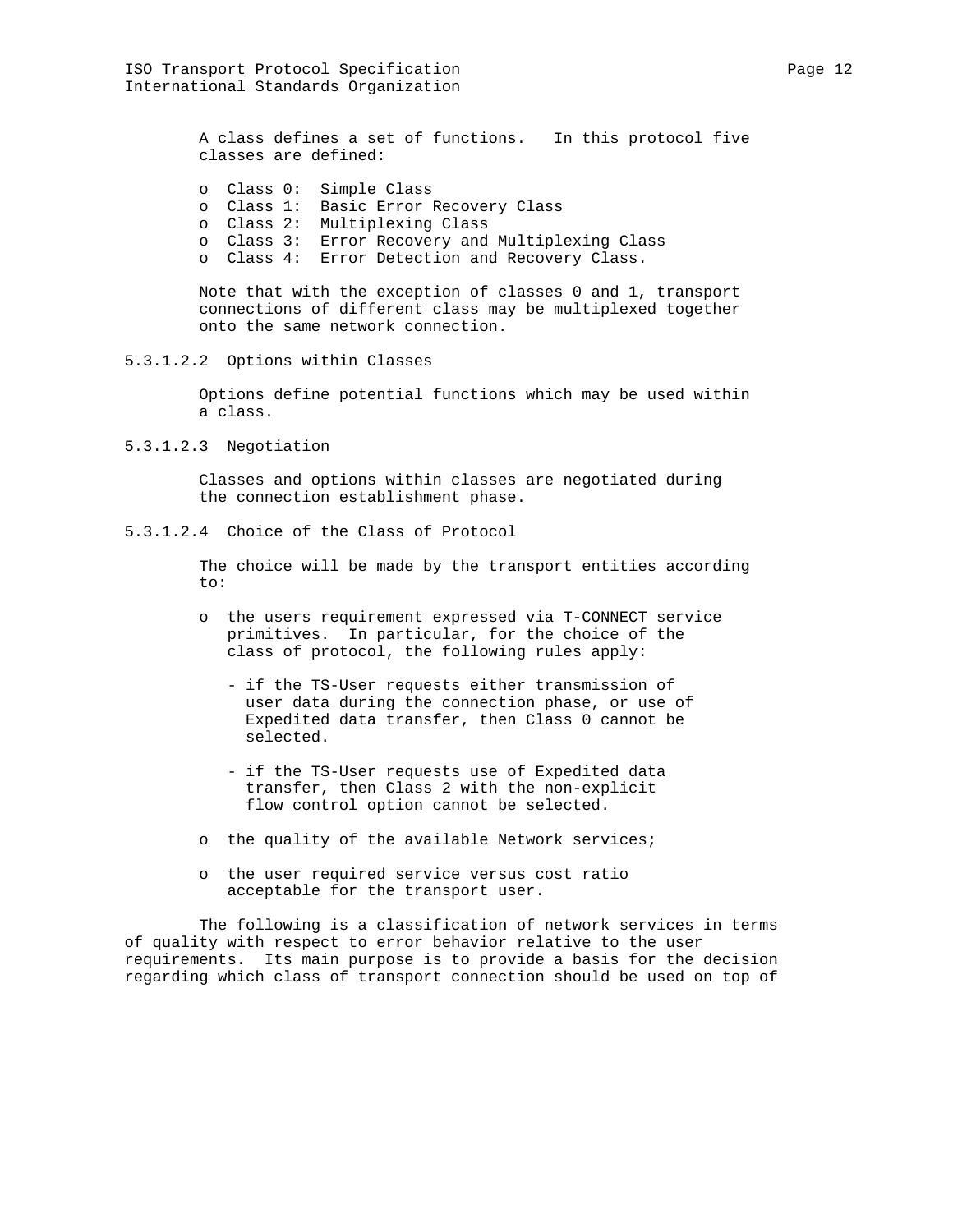a given network connection.

- Type A: Network connection with acceptable residual error rate (for example not signalled by 'clear' or 'reset') and acceptable rate of signalled failures.
- Type B: Network connections with acceptable residual error rate (for example not signalled by 'clear' or 'reset') but unacceptable rate of signalled failures.
- Type C: Network connections with residual error rate not acceptable to the TS-user.

 It is assumed that each transport entity is aware of the quality of service provided by particular Network connections.

5.3.1.3 Potential Functions

 The protocol described in this document does not include the following set of functions which have been identified as potential transport layer functions:

- o provision for encryption
- o provision for accounting mechanisms
- o provision for status exchanges and monitoring of quality of service
- o provision for blocking
- o temporary release of network connections
- 5.4 Model of the Transport Layer

TSAP TSAP

Transport Protocol Transport Protocol Entity Entity

| <b>NSAP</b> |        | NSAP         |
|-------------|--------|--------------|
|             | (NSAP) | $($ NSAP $)$ |
|             |        |              |
|             |        |              |
|             |        |              |
|             |        |              |

 A Transport Protocol entity within the Transport Layer communicates with a Transport User through a TSAP by means of the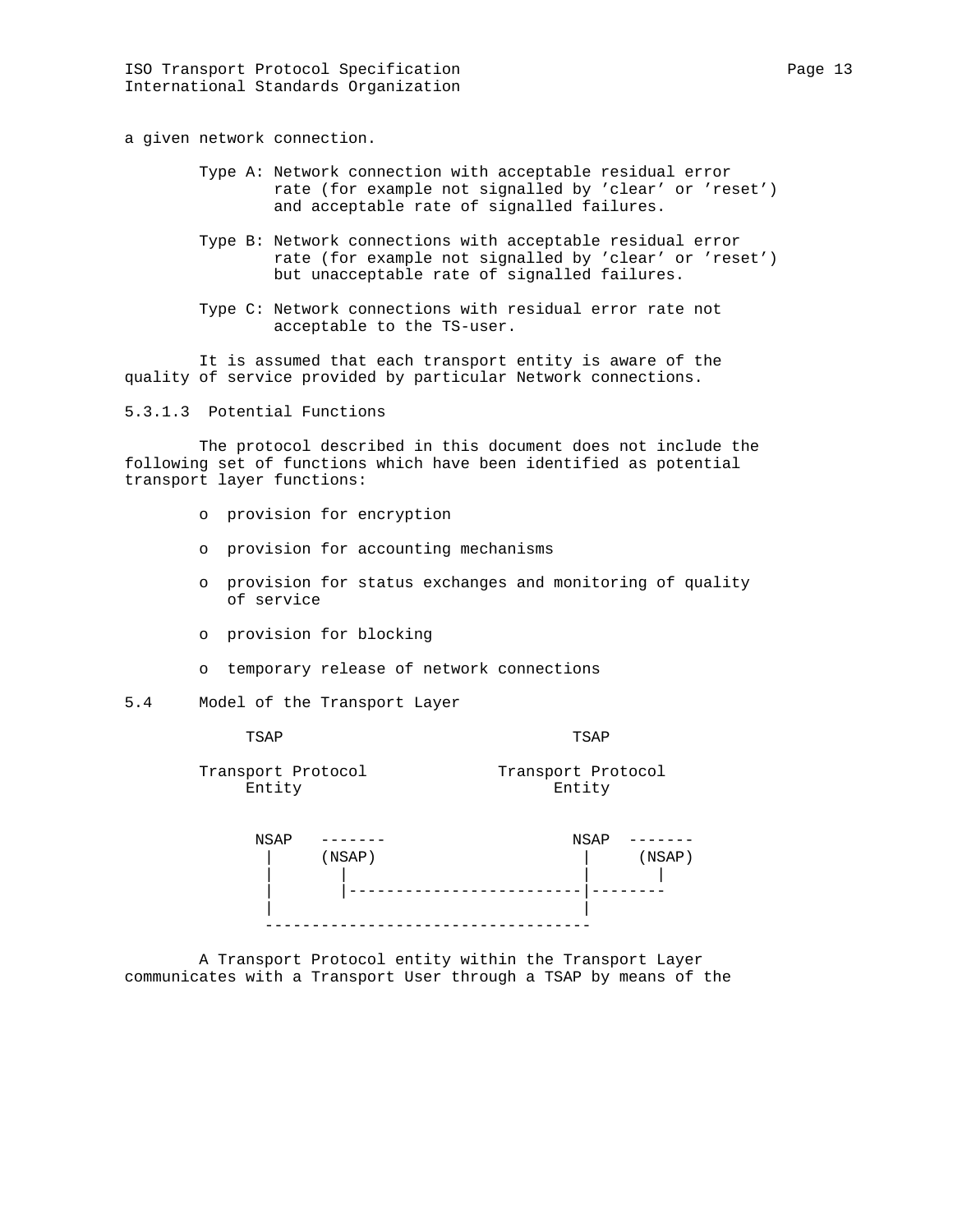ISO Transport Protocol Specification extends the Page 14 International Standards Organization

service primitives as defined by the transport service definition DP aaaa. Service primitives will cause or be the result of Transport Protocol Data Unit exchanges between the peer Transport Protocol entities supporting a Transport Connection. These protocol exchanges are effected using the services of the Network Layer as defined by the Network Service Definition DP bbbb through one or more NSAPs.

 Transport connection endpoints are identified in end systems by an internal, implementation dependent, mechanism so that the Transport User and the Transport Protocol entity can refer to each Transport connection.

Section Two - Transport Protocol Specification

6. Protocol Mechanisms

 Several functions are described as 'inherent' or 'pervasive'. Inherent functions must be invoked for every transport connection. Pervasive functions are optional, but if one is invoked for the first transport connection over a network connection, it must also be invoked for any and all other transport connections which use that network connection during its lifetime.

# 6.1 Assignment to Network Connection

 Purpose: Assignment of transport connections to network connections.

Network Service Primitives:

 N-CONNECT N-DISCONNECT

Description:

This function is inherent.

 Before a transport connection can be created or used, it must be assigned to one (or more if splitting function is being used) network connection(s). Both transport entities involved must become aware of this assignment. A transport connection may be assigned to a suitable existing network connection; one or more new network connections may also be created for the purpose.

 An existing network connection, which connects the relevant transport entities, is unsuitable for assignment of a transport connection if, for example:

> o the quality of service needed for the transport connection can not be met by using or enhancing the network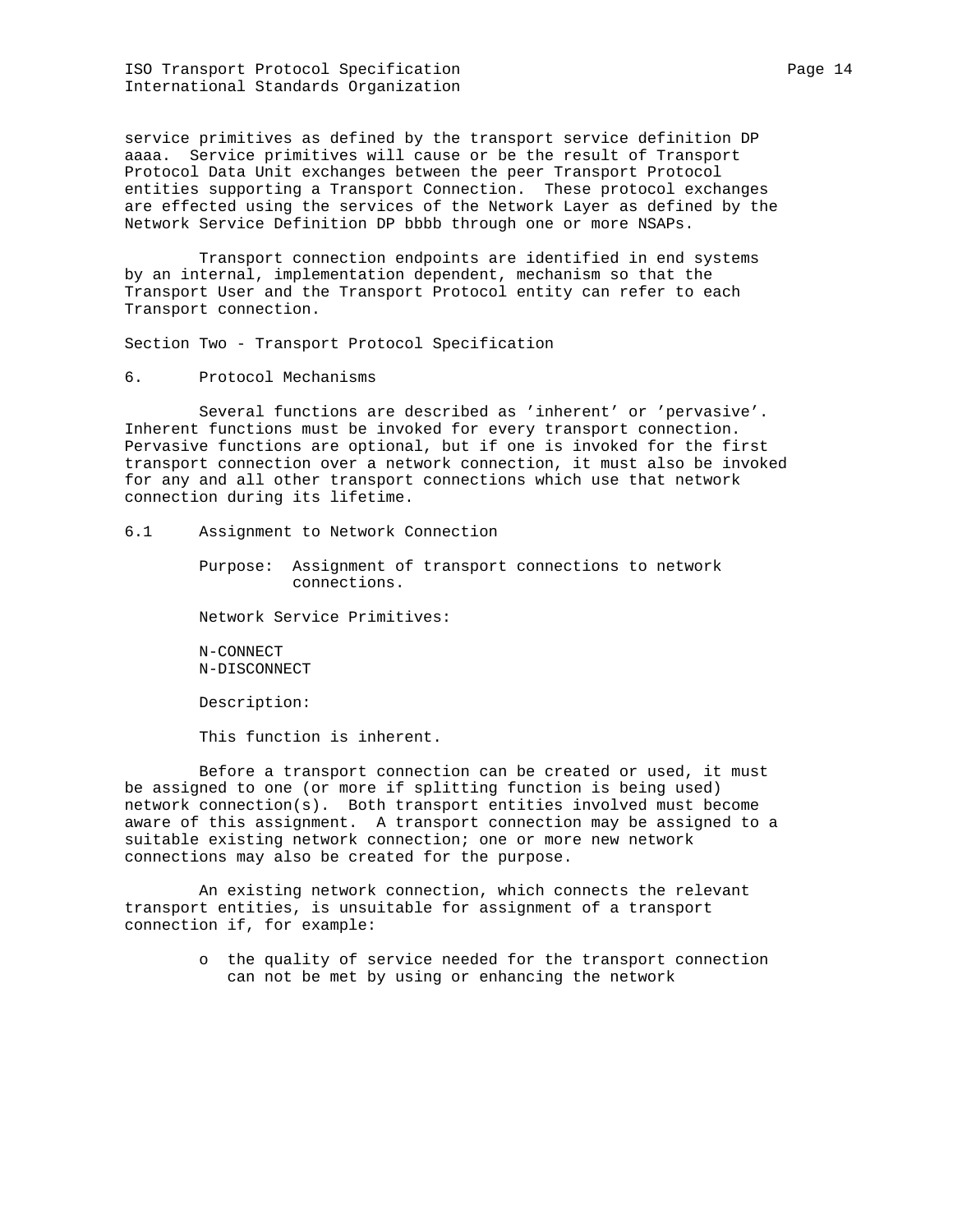connection.

 o the protocol class preferred or in use for the transport connection is incompatible with the current usage of the network connection as regards the use of pervasive functions (e.g., multiplexing).

 When a new network connection is created, the quality of service requested is a local matter, though it will normally be related to the requirements of transport connection(s) expected to be assigned to it.

 A Network Connection with no transport connections will be available after initial establishment or because explicit disconnection of all the transport connections previously assigned to it has taken place. Either Transport entity may as a local matter choose to disconnect the Network Connection or assign other Transport Connections to it.

6.2 Transport Protocol Data Unit (TPDU) Transfer

 Purpose: To convey transport protocol data unit in user data fields of network service primitives.

Network Service Primitives

 N-DATA N-EXPEDITED DATA

Description:

This function is inherent.

 The Transport Protocol Data Units (TPDUs) defined for the protocol are listed in Figure 3.

| TPDU name             | Abbreviation |
|-----------------------|--------------|
|                       |              |
| Connection Request    | CR.          |
| Connection Confirm    | CC           |
| Disconnect Request    | DR.          |
| Disconnect Confirm    | DC           |
| Data                  | DT           |
| Expedited Data        | ED           |
| Data Acknowledge      | AК           |
| Expedited Acknowledge | EA           |
| Reject                | RJ           |
| TPDU Error            | ERR          |

Figure 3. Transport Protocol Data Units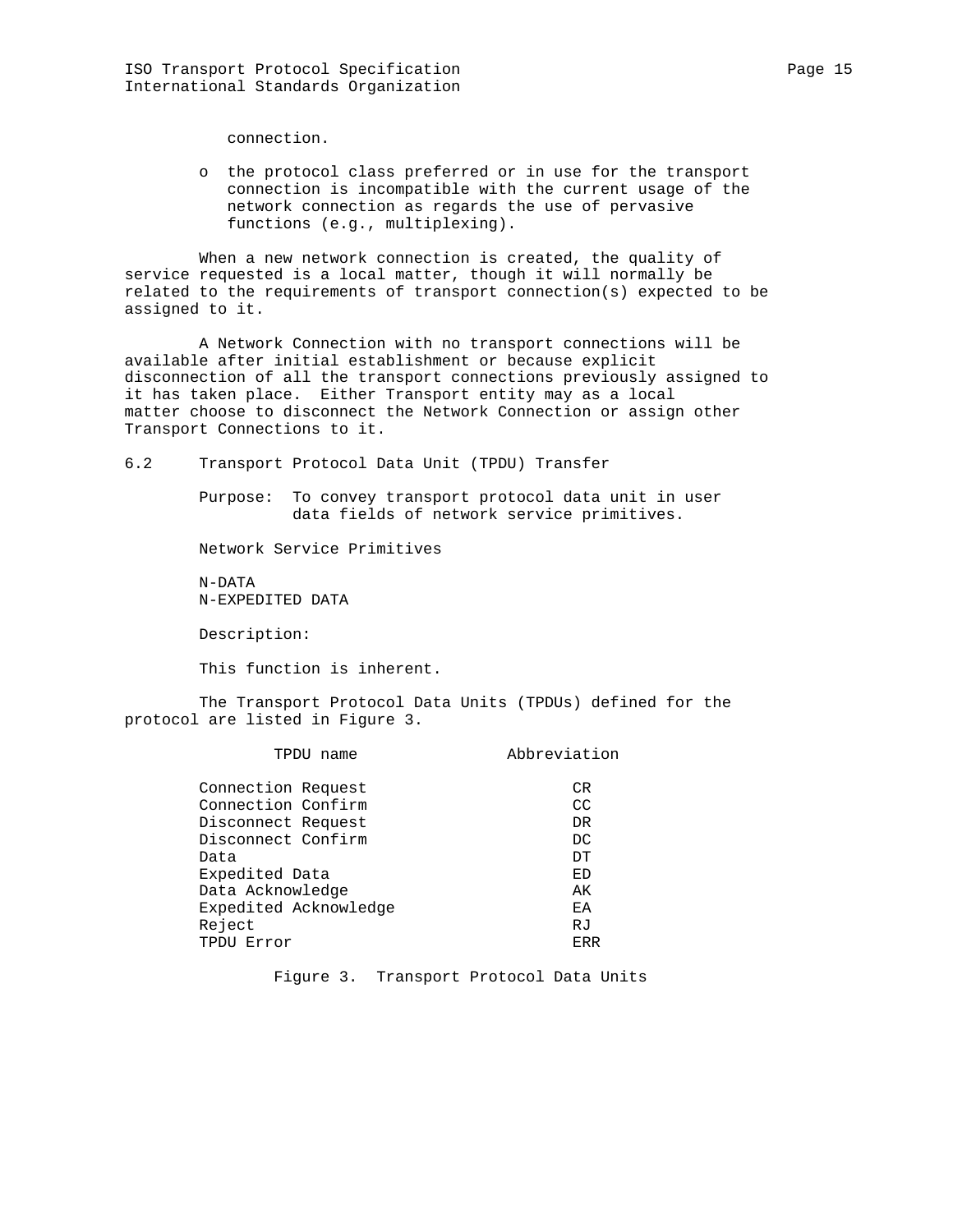ISO Transport Protocol Specification extends the page 16 Page 16 International Standards Organization

 TPDUs are conveyed using the NS-User data parameters of the Network Service primitives, primarily with the N-DATA, but also with N-EXPEDITED primitives.

 Transport entities shall accept all permissible assignments and may issue any permissible assignments. The permissible assignments of TPDUs to these primitives are shown in Figure 4. Concatenation of TPDUs is also permitted (see section 6.4).

| Primitive | Applicable TPDUs                           | Note |
|-----------|--------------------------------------------|------|
| N-DATA    | CR, CC, DR, DT, ED,<br>AK, EA, RJ, DC, ERR |      |

N-EXPEDITED ED, EA 1

Notes:

1. This assignment is permissible only when using class 1 and when the network expedited variant has been agreed.

Figure 4. Network Service Primitives which can convey TPDUs.

6.3 Data TPDU Length and Segmenting

Purpose: Mapping between one TSDU and TPDUs.

TPDUs and fields used:

DT. - End of TSDU (1 bit)

Description:

 The data field of Data TPDUs may contain any number of octets up to an agreed maximum as negotiated at connection time.

A transport entity uses an End of TSDU mark as defined below:

 In each Data TPDU a transport entity may indicate the end of a TSDU.

- Category 1 Having the End of TSDU mark set to yes. These TPDUs may or may not have the maximum length.
- Category 2 Having the End of TSDU mark set to no. These TPDUs do not necessarily have the maximum length.

A complete Data TPDU sequence is defined as being composed of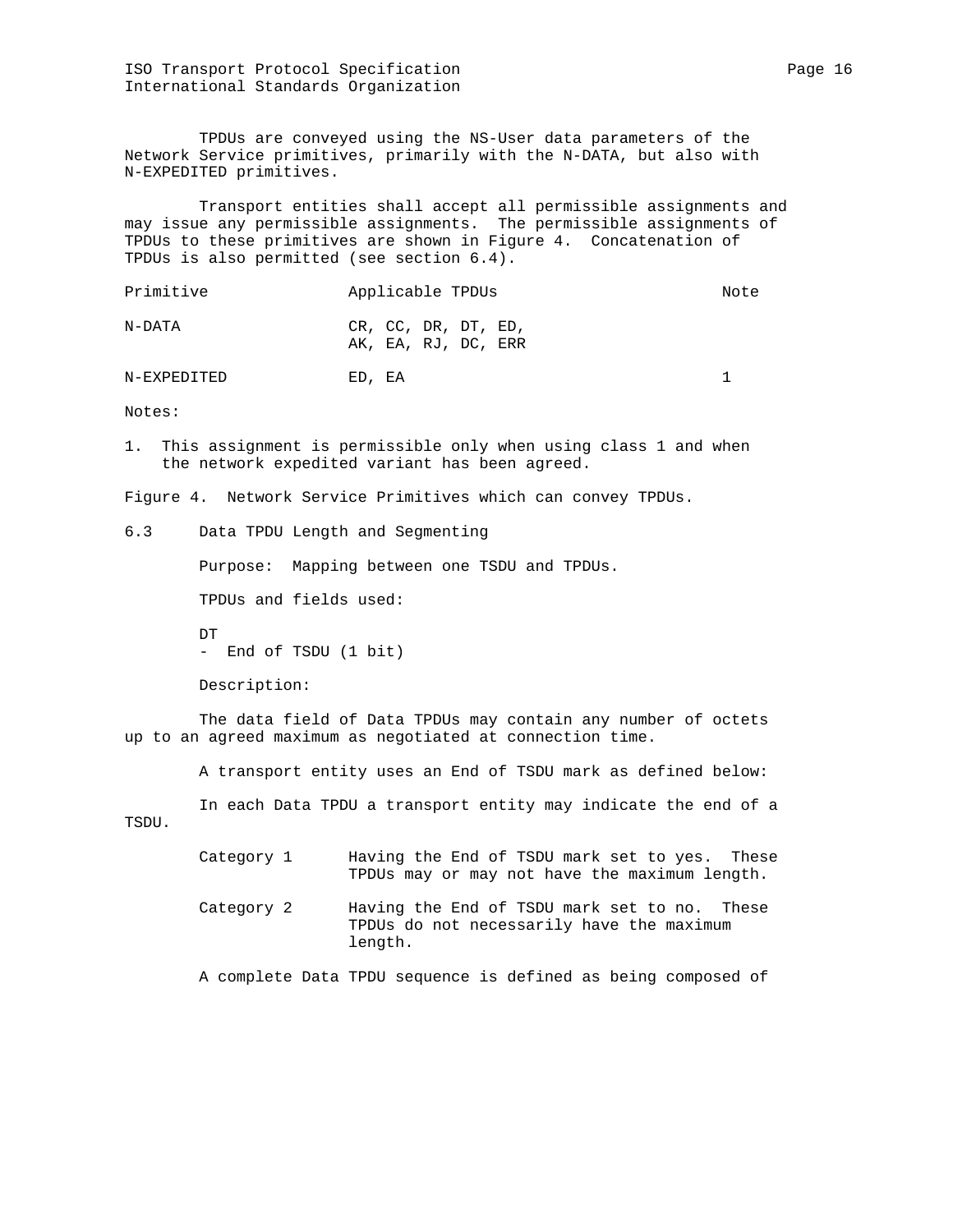either a single category 1 DT TPDU or consecutive category 2 followed by a category 1 DT TPDU.

6.4 Concatenation and Separation

Pupose: Conveyance of multiple TPDUs in one NSDU.

Description:

 All TPDUs carry in their TPDU header a length indicator (see Section 8.2.1). Additionally, TPDUs are classified as either Data TPDUs or Control TPDUs. Control TPDUs may or may not contain a data field. For TPDUs containing data the length of the data field is indicated by the length of the NSDU. These provisions permit any number of Control TPDUs that may not contain data to be concatenated with a single control TPDU which may contain data or with a single Data TPDU. The control TPDUs without data must precede the TPDU with data, if any. The number of TPDUs so concatenated is terminated by the end of the NSDU.

 The concatenated set of TPDUs may be for the same or different transport connections. An implementation shall accept concatenated TPDUs and may concatenate TPDUs before transmission. The transport entity shall not send a concatenated set of TPDUs which exceeds twice the overall maximum TPDU length for all the TCs assigned to the network connection.

6.5 Connection Establishment

Purpose: Creation of a new transport connection.

Network Service Primitives:

N-DATA

TPDUs and fields used:

 CR, CC - source reference (16 bits) - initial credit (if applicable) - calling transport address (optional) - called transport address (optional) - user data (optional) - TPDU size (optional) - sequence number length (optional) - checksum selection (optional) - acknowledgement time (optional) - quality of service (optional) CR - preferred protocol class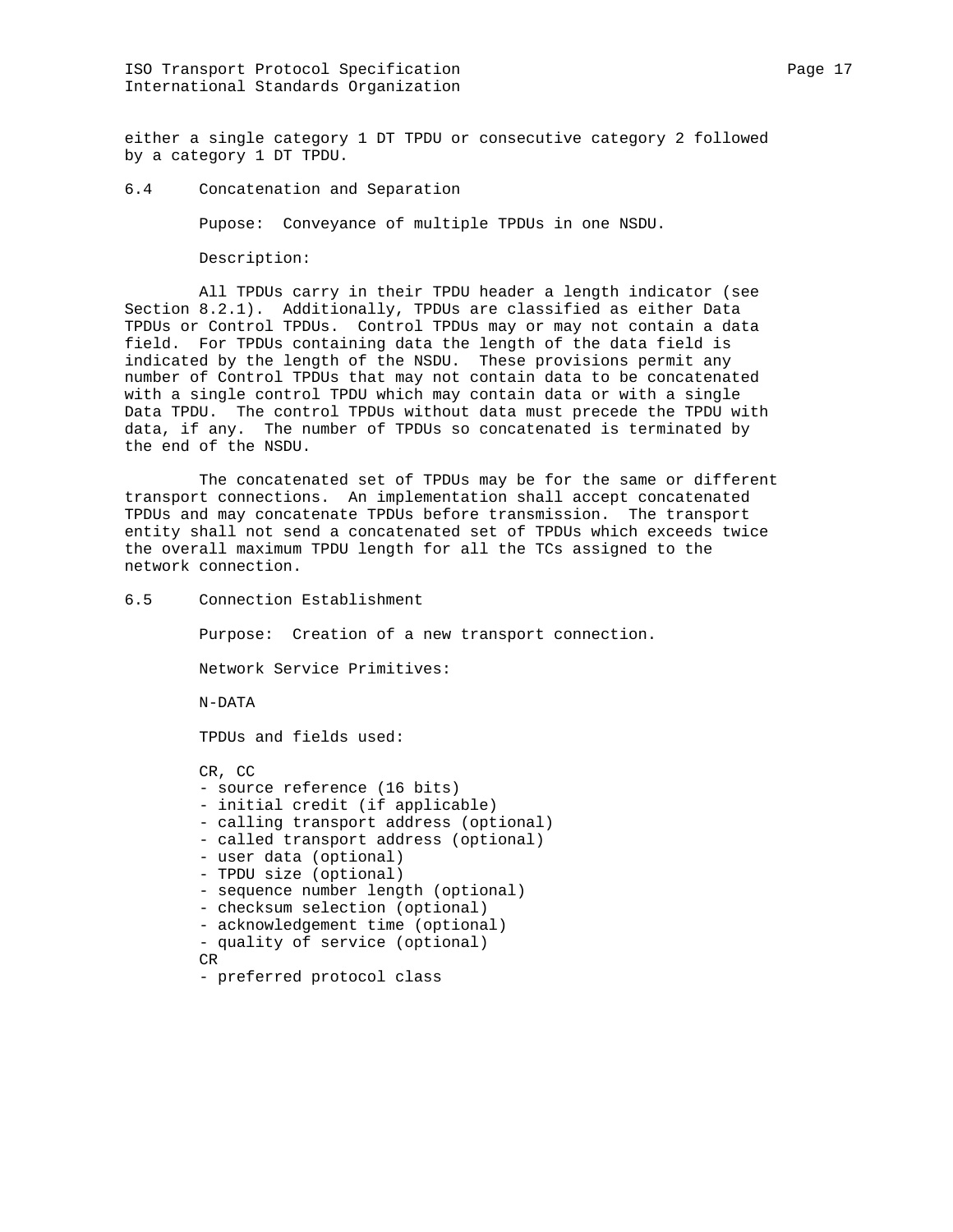ISO Transport Protocol Specification extends the page 18 Page 18 International Standards Organization

 - alternative protocol classes (zero or more) - version number (optional) - security (optional) - proposed options CC - destination reference (16 bits) - selected protocol class

- selected options

Description:

This function is inherent:

 A transport connection is established by means of one transport entity (the initiator) transmitting a Connection Request (CR) TPDU to the other transport entity (the responder), which replies with a Connection Confirm (CC) TPDU. Before sending the CR TPDU, the initiator assigns the transport connection being created to one (or more if the splitting function is being used) network connection(s). It is this set of network connections over which the TPDUs are sent. During this exchange, all information and parameters needed for the transport entities to operate must be exchanged or negotiated.

The following information is exchanged:

- o references. Each transport entity chooses a reference which is 16 bits long and which is arbitrary except for the following restrictions:
	- it cannot already be in use or "frozen" (see "Frozen References", Section 6.19).
	- it cannot be zero.

 Each transport entity is responsible for selecting the Reference which the partner will use. This mechanism is symmetrical and therefore avoids the need to assign a status of master or slave to partners and avoids call collision. This mechanism also provides identification of the transport connection independent of the network connection. The range of References used for transport connections, in a given transport entity, is a local system parameter.

- o addresses (optional). Indicate the calling and called transport service access points. When either network address unambiguously defines the transport address this information may be omitted.
- o initial credit. Only relevant for classes which include the Explicit Flow Control Function.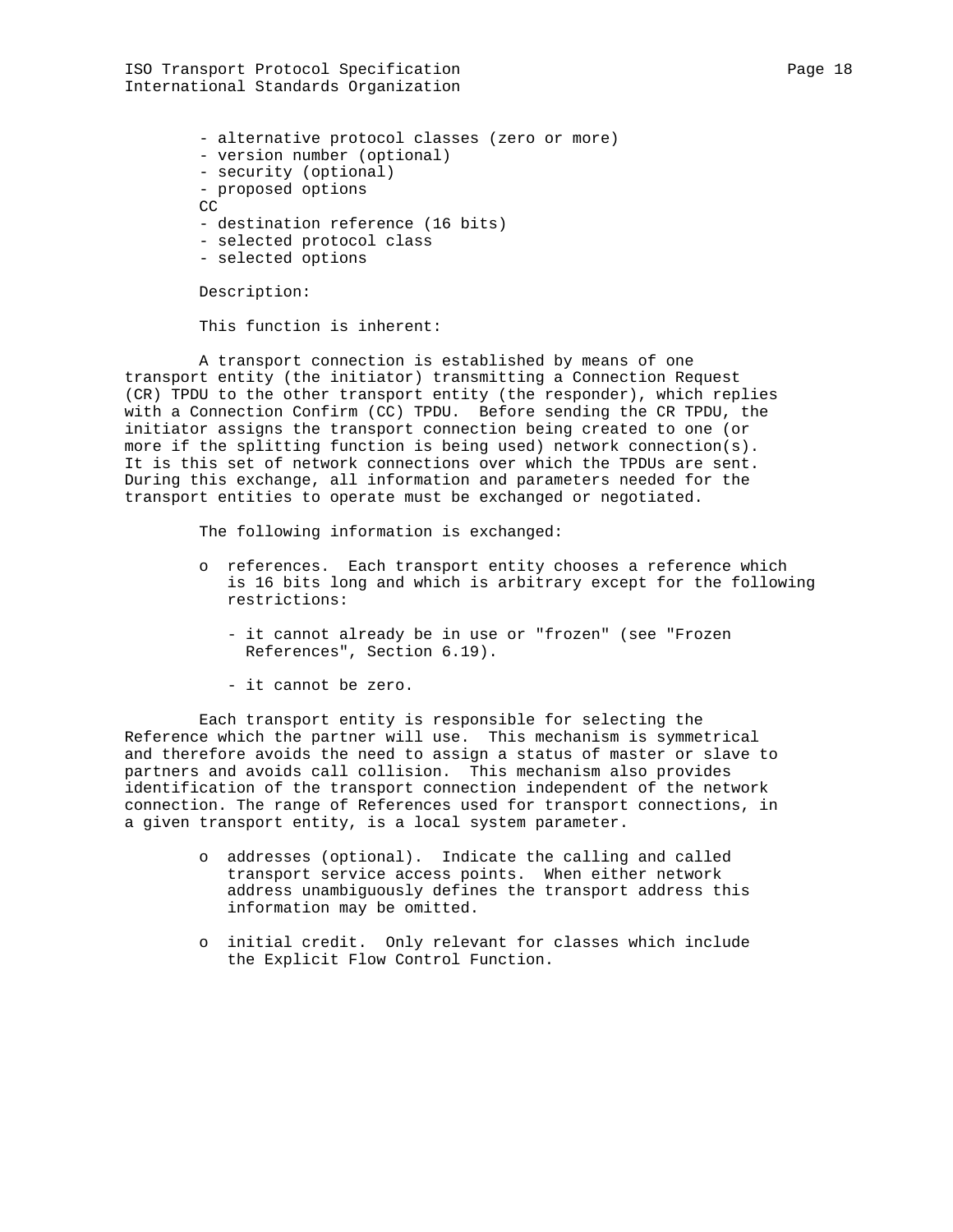o user data. Not available in class 0. Up to 32 octets in in other classes.

The following negotiations take place:

 o protocol class. The initiator shall propose a preferred class and any number of alternatives. (Except that no alternatives are allowed when class 0 is the preference.) The initiator should assume when it sends the CR TPDU that its preferred class will be agreed to, and commence the functions associated with that class.

 Note: This means, for example, that when a class which includes resynchronization (see "Resynchronization", Section 6.15) is preferred, resynchronization will occur if a reset is signalled during connection establishment.

 When the responder has decided which class is to be used, it shall indicate this in the CC TPDU and shall invoke the appropriate functions for the class. The responder may select the preferred class, or any of the alternative classes or may select class 0 if class 1 is proposed or class 2 if class 3 or 4 is proposed. (see Section 9)

 If the preferred class is not selected, then on receipt of the CC TPDU, the initiator shall adjust its functions accordingly.

 o TPDU Size. The initiator may propose a maximum size for TPDUs, and the responder may accept this value or respond with any value between the proposed value and 128 in the set of values available (see "Encoding", Section 8).

 o sequence number length. Either normal or extended is available. When the sequence number is extended, the credit field (if applicable) is also extended.

 o checksum selection. This defines whether or not TPDUs of the connection are to include a checksum.

 o version number. This defines the version of the transport protocol standard used for this connection.

 o security parameter. This parameter and its semantics are user defined.

 o quality of service parameter. This defines the throughput, delay, priority and residual error rate.

 o The non-use of explicit flow control in class 2 is negotiated.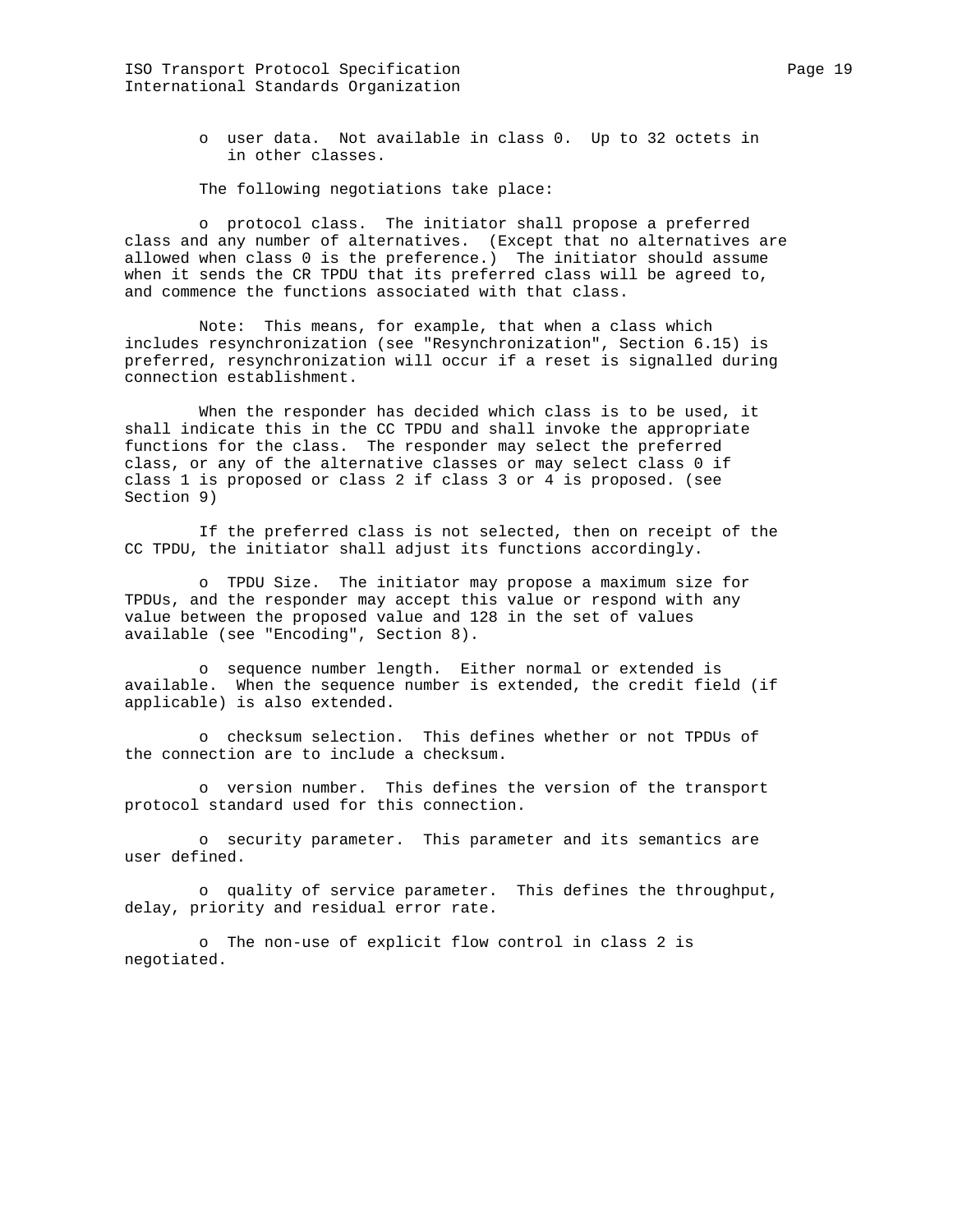ISO Transport Protocol Specification extends the page 20 Page 20 International Standards Organization

 o The use of Network Receipt Confirmation and Network expedited is negotiated when class 1 is to be used.

 The negotiation rules for the options are such that the initiator may propose either to use or not to use the option. The responder may either accept the proposed choice or select the mandatory alternative defined in Section 9.

 During the establishment phase of the transport connection, the use of the expedited data option field of CR/CC allows both Transport Service user to negotiate the use or non use of the expedited data transport service as described in the transport service definitions.

 The following table summarizes the negotiation possibilities for the options.

| Option                                                    | Proposition Made<br>by the Initiator | Possible<br>Selection by<br>the Responder |  |
|-----------------------------------------------------------|--------------------------------------|-------------------------------------------|--|
| Transport expedited data                                  | Yes                                  | Yes or No                                 |  |
| transfer service                                          | No.                                  | No                                        |  |
| Use of receipt confir-                                    | Yes                                  | Yes or No                                 |  |
| mation (class 1 only)                                     | No.                                  | No                                        |  |
| Use of the network<br>expedited variant<br>(class 1 only) | Yes<br>No.                           | Yes or No<br>No                           |  |
| Non use of checksum                                       | Yes                                  | Yes or No                                 |  |
| (class 4 only)                                            | No.                                  | Nο                                        |  |
| Non use of explicit                                       | Yes                                  | Yes or No                                 |  |
| flow control (class 2 only)                               | No.                                  | No                                        |  |
| Use of extended format                                    | Yes<br>No                            | Yes or No<br>No                           |  |

 In class 2, whenever a transport entity requests or agrees to the Transport Expedited data transfer service or to the use of extended formats, it must also request or agree (respectively) to the use of explicit flow control.

6.6 Connection Refusal

Purpose: Refusal of the transport connection.

TPDUs and fields used: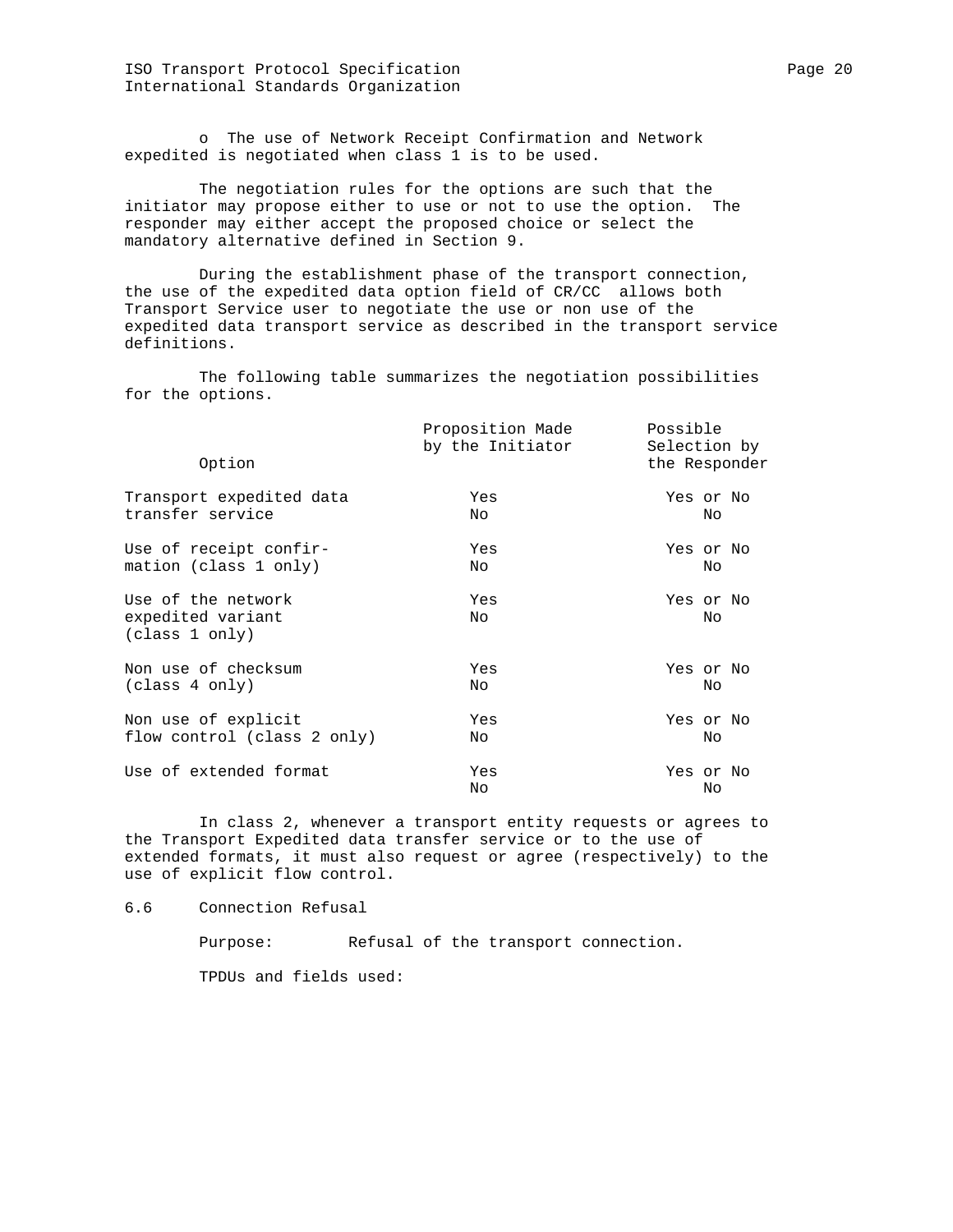ISO Transport Protocol Specification extends the Page 21 of Page 21 International Standards Organization

 DR - reason (1 octet) - user data (maximum of 64 octets) ERR - reject code (1 octet) - rejected TPDU parameter

Description:

 If a transport connection cannot be accepted, the called transport entity shall respond to the CR TPDU with a DR TPDU. The clearing reason shall indicate why the connection was not accepted. The source reference field in the DR TPDU is set to zero to indicate an unassigned reference.

 If the CR is regarded as an invalid TPDU, the called transport entity will respond by sending an ERR TPDU. On receipt of this TPDU, the calling entity will regard the connection as closed.

```
6.7 Release
```
 Variants: 'implicit' or 'explicit' Purpose: Termination of the transport connection. Network Service Primitives: N-DISCONNECT (implicit variant only) N-DATA TPDUs and fields used: DR - clearing reason (1 octet) - user data (maximum of 64 octets) DC Description: This function is inherent.

 In the 'implicit' variant, either transport entity disconnects a transport connection by disconnecting the network connection to which it is assigned. Similarly when a transport entity is informed that the network connection has been disconnected by the peer transport entity, this should be considered as a transport disconnect.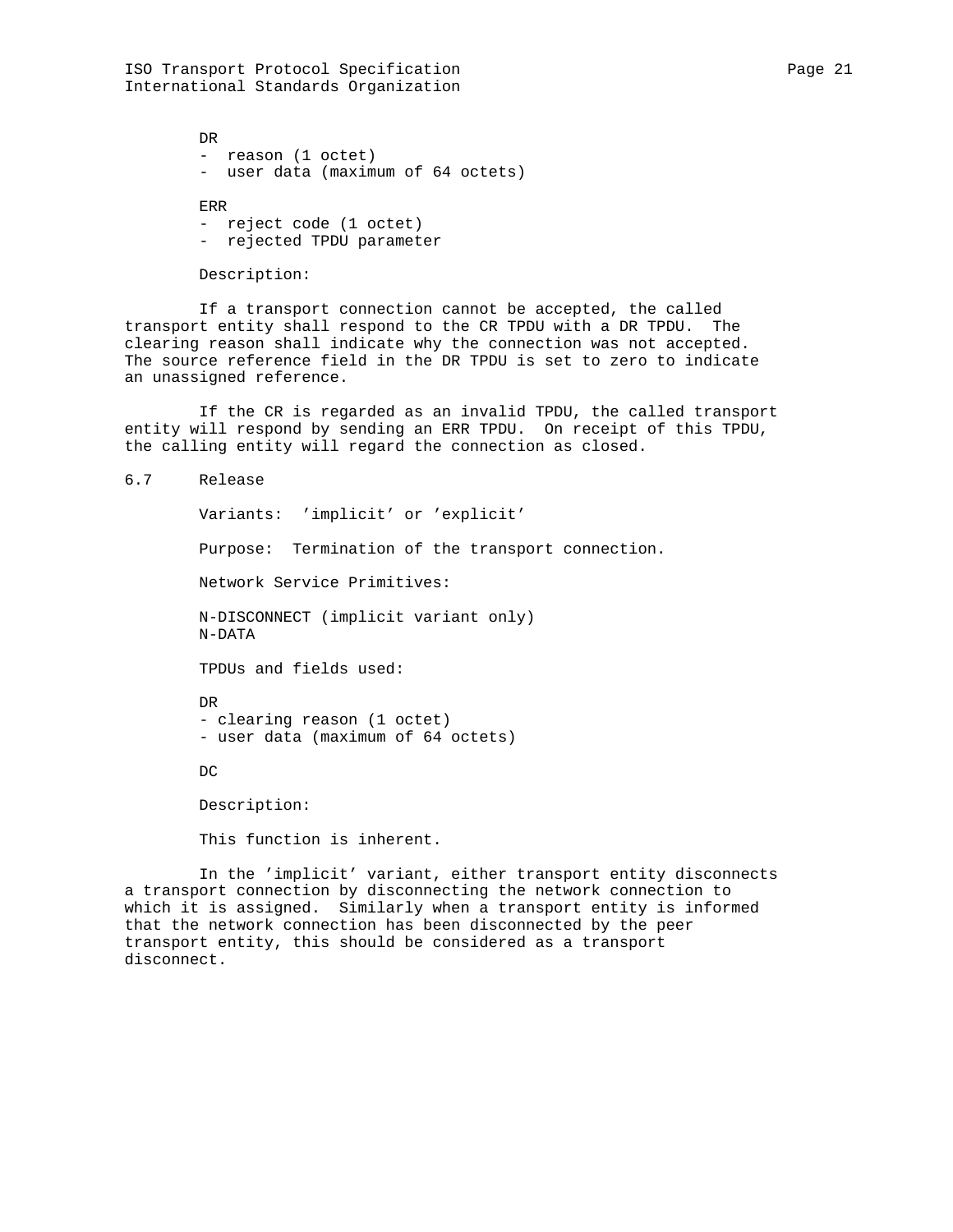ISO Transport Protocol Specification extends the Page 22 Page 22 International Standards Organization

 In the 'explicit' variant, either transport entity transmits a Disconnect Request (DR) TPDU, and the other responds with a Disconnect Confirm (DC) TPDU. When the DC TPDU is sent or received by a transport entity, that entity should consider the transport connection not to exist (note 1). After the sending of a DR TPDU, other TPDUs received before the DC TPDU are ignored. It is possible that a disconnect collision will occur, when both transport entities send a DR TPDU at about the same time. This results in each transport entity receiving a DR, after sending one. Each transport entity shall consider the received DR TPDU as a confirmation of its DR TPDU, and shall not send or expect to receive a DC TPDU.

The DR can convey a limited amount (up to 64 octets) of data.

# 6.8 Implicit Termination

 Purpose: Termination of a Transport Connection on the occurrence of a signalled error for which recovery functions are not operative.

Network Service Primitives:

 N-DISCONNECT Indication N-RESET Indication

Description:

 When, on the network connection to which a Transport Connection is assigned, an N-DISCONNECT or N-RESET Indication occurs, both transport entities shall consider that the transport connection no longer exists, and so inform the session entities.

### Note 1:

 When a connection has been released, after the exchange of DR and DC, the reference can be re-used immediately (except in Class 4, where the Frozen Reference function is used, see Section 6.19). This is because the releasing transport entity does not know with certainty that the remote transport entity considers use of the reference to be ended. Therefore, the reference should not be re-used for further connections. (In practice, the reference may be re-used after a reasonable period when it is possible to be reasonably certain that the remote transport entity will not continue to use it).

6.9 Spurious Disconnect

Purpose: To deal with the arrival of an "unknown" DR TPDU.

TPDUs and fields used: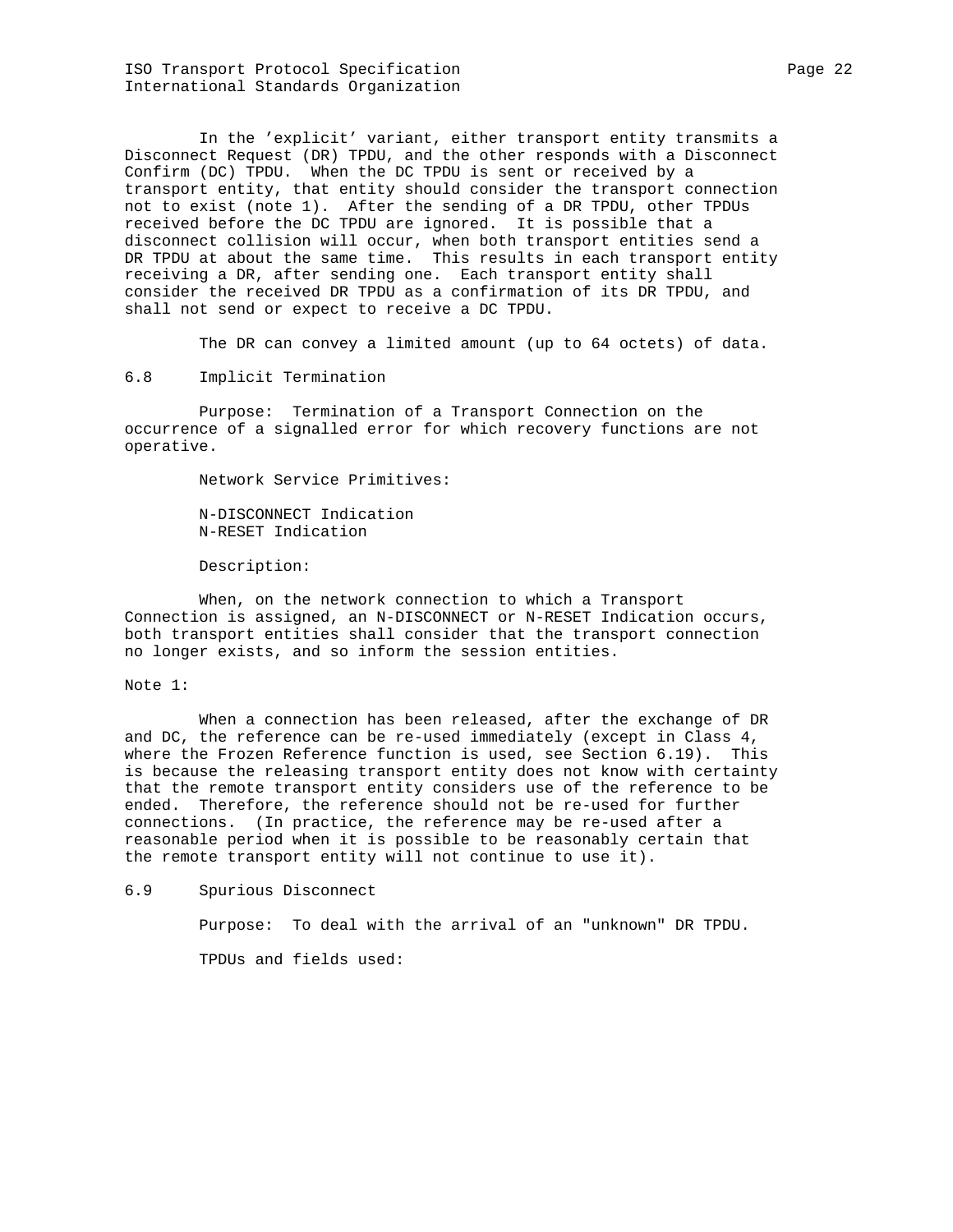ISO Transport Protocol Specification extends the Page 23 Page 23 International Standards Organization

 DR, DC - source reference - destination reference

Description:

 A DR TPDU can be received for a transport connection which does not exist. Rather than treating this as an error, a DC TPDU should be send back which reflects the references of the DR TPDU.

# Note:

 This only applies when one or more transport connections using a multiplexing class exist over the network connection, or when no transport connections exist. At other times it is a protocol error.

6.10 Data TPDU Numbering

Variants: 'normal' or 'extended'

 Purpose: Numbering of DT TPDUs for use in recovery, flow control, or sequencing functions.

TPDUs and Fields Used:

 DT - TPDU-NR (7 or 31 bits)

Description:

 DT TPDUs transmitted in each direction on a transport connection bear a sequence number 'TPDU-NR'. Its value in the first DT TPDU in each direction after connection establishment will be zero. Thereafter each TPDU had 'TPDU-NR' one greater than the previous. Modulo 2\*\*7 arithmetic is used in the 'normal' variant, and modulo 2\*\*31 in the 'extended' variant.

 In the sections that follow, the relationships 'greater than' and 'less than' are used in connection with TPDU numbers. In all such uses, the numbers being compared cover a range less than the modulus and in fact lie within a contiguous set of TPDU numbers called a 'window'. The window has a known starting TPDU number and finishing number. The term 'less than' means 'occurring sooner in the window sequence' and the term 'greater than' means 'occurring later in the window sequence'.

6.11 Expedited Data Transfer

Variants: 'network expedited' or not

Purpose: Provision of the expedited data service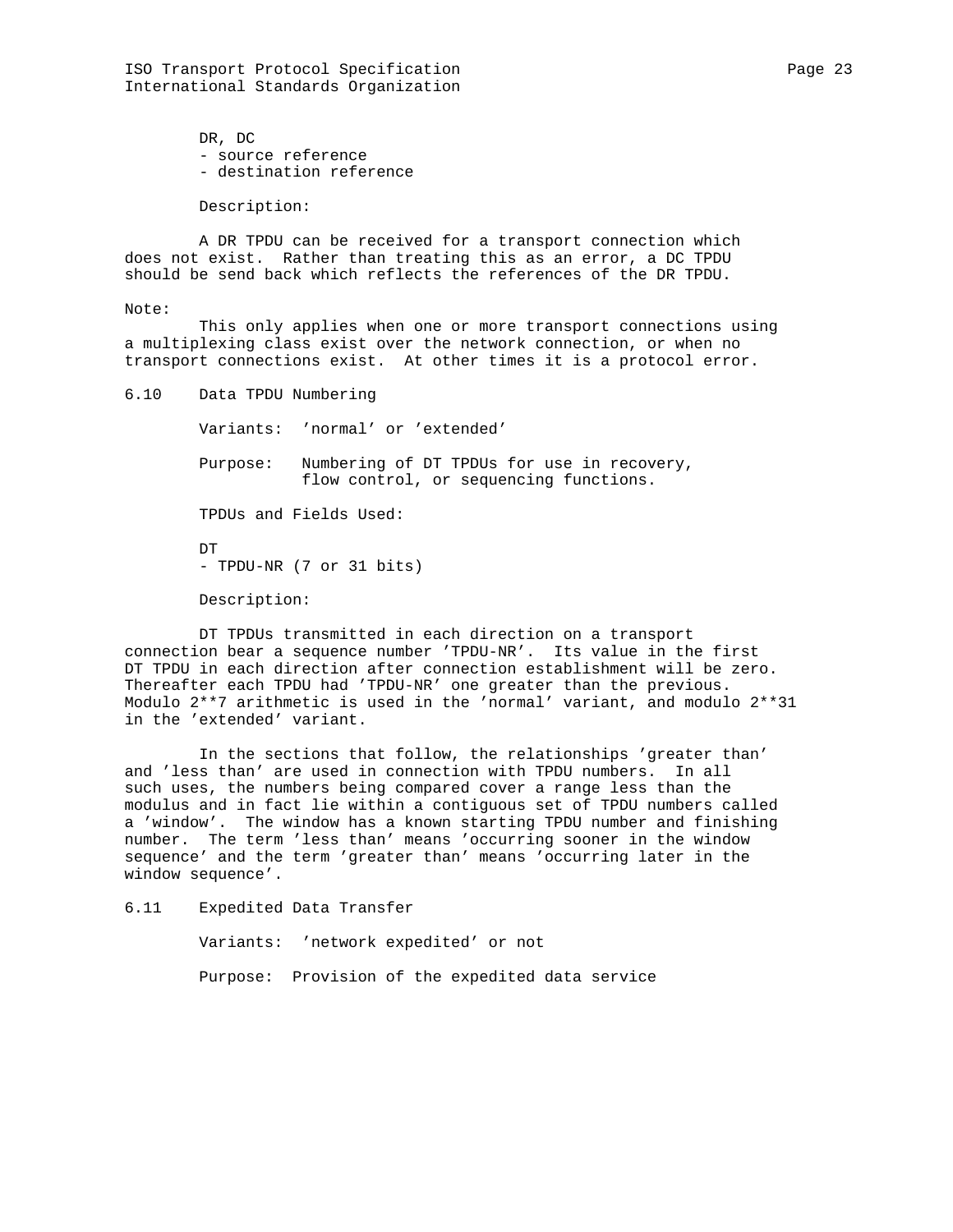ISO Transport Protocol Specification extends the page 24 International Standards Organization

 Network Service Primitives: N-DATA N-EXPEDITED DATA TPDUs and Fields Used: ED - ED TPDU-NR (7 or 31 bits) EA - YR-TU-NR (7 or 31 bits) Description:

 Each expedited TSDU is conveyed as the data field of an Expedited Data (ED) TPDU.

 Each ED TPDU received must be acknowledged by an Expedited Acknowledge (EA) TPDU.

 There may only be one ED TPDU unacknowledged at any time for each direction of a transport connection.

 In the 'network expedited' variant (available in class 1 only), ED and EA TPDUs are conveyed in the data fields of N-EXPEDITED DATA primitives. Otherwise, N-DATA is used.

6.12 Reassignment

 Purpose: Assignment of a Transport Connection to a different Network Connection.

TPDUs and Fields Used:

 CR - source reference

 RJ, DR - destination reference

Description:

 When the Network Connection to which a Transport Connection was assigned no longer exists, the Transport Connection can be assigned to another Network Connection.

 When one transport entity has assigned the Transport Connection, it is important that the other transport entity recognise to which Network Connection it has been assigned. This can only take place when it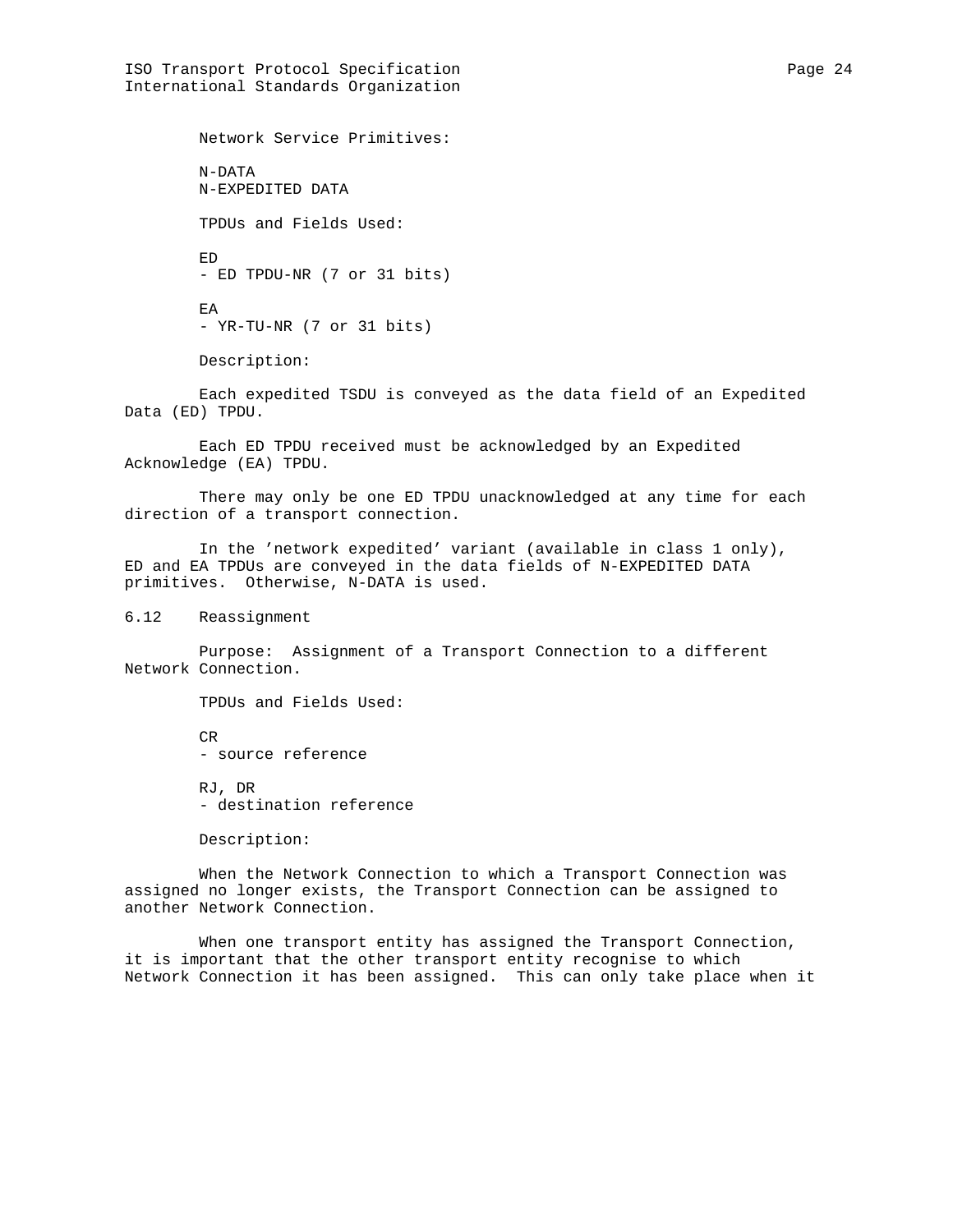ISO Transport Protocol Specification extends the Page 25 and Page 25 International Standards Organization

has received a TPDU for the Transport Connection on a Network Connection with calling and called network addresses which imply the same transport entities as the old. The TPDU will have been sent as a result of the assigning transport entity commencing resynchronization, and will thus be a RJ, or a retransmitted CR or DR.

 The Transport Connection shall be recognised as having been assigned to the Network Connection on which the TPDU was received.

6.13 Reassignment After Failure

Purpose: Recovery from network provider initiated disconnect.

Network Service Primitives:

N-DISCONNECT Indication

Description:

 When a N-DISCONNECT Indication arrives for the network connection to which a transport connection is assigned, the transport connection must be reassigned by its initiator (see "Reassignment")

 If the reassignment has not successfully occurred within a time of T-wait seconds, then the transport connection must be considered as non-existent by both transport entities.1

> 1. The CR TPDU does not have a destination reference; nevertheless it can be distinguished from a new connection attempt by having the same source reference.

 NOTE: The value of T-wait has to be agreed by the communicating transport entities.

6.14 Retention Until Acknowledgement of TPDUs

Variants: 'confirmation of receipt' or 'AK'

 Purpose: To enable and minimize retransmission after possible loss of TPDUs.

Network Service Primitives:

 N-DATA N-DATA ACKNOWLEDGE

TPDUs and Fields Used:

CR, CC, DR, DC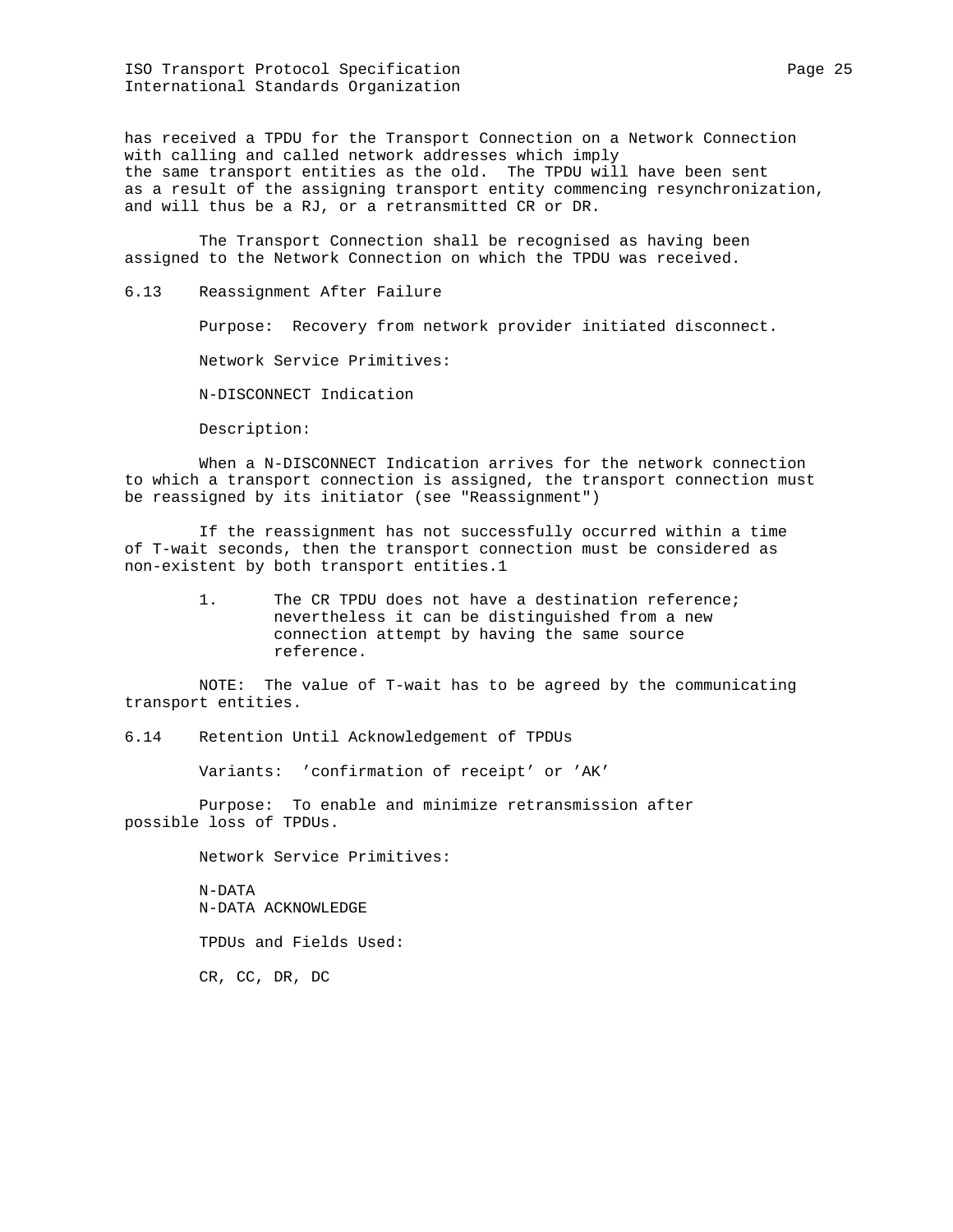ISO Transport Protocol Specification extends the Page 26 Page 26 International Standards Organization

 RJ, AK, EA - YR-TU-NR (7 or 31 bits) DT - TPDU-NR (7 or 31 bits) ED - ED TPDU-NR (7 or 31 bits)

Description:

 Copies of the following TPDUs shall be retained upon transmission to permit their later retransmission:

CR, CC, DR, DT, ED.

 NOTE: If DR is sent in response to CR there is no need to retain a copy of the DR.

 In the 'confirmation of receipt' variant, applicable only in Class 1, transport entities receiving N-DATA Indications which convey DT TPDUs and have the confirmation request field set shall issue a N-DATA Acknowledge Request at the earliest possible opportunity (1).

> (1) It is a local matter for each transport entity to decide which N-DATA Requests should have the confirmation request parameter set. This decision will normally be related to the amount of storage available for retained copies of the DT TPDUs. Use of the confirmation request parameter may affect the quality of network service.

 After each TPDU is acknowledged, as shown in Figure 5, the copy need not be retained. Copies may also be discarded when the transport connection ceases to exist.

| TPDU           | ACKNOWLEDGED BY                                                                                                                   |
|----------------|-----------------------------------------------------------------------------------------------------------------------------------|
| CR.            | receipt of CC, DR, or ERR, TPDU                                                                                                   |
| DR.            | receipt of DC or DR (in case of collision)<br>TPDU                                                                                |
| CC             | receipt of RJ, DT, AK, ED, EA TPDUs (or<br>N-DATA ACKNOWLEDGE Indication.)                                                        |
| DТ<br>(Note 1) | N-DATA ACKNOWLEDGE Indication when the<br>DT TPDU was sent before or with the oldest<br>N-DATA which had the confirmation request |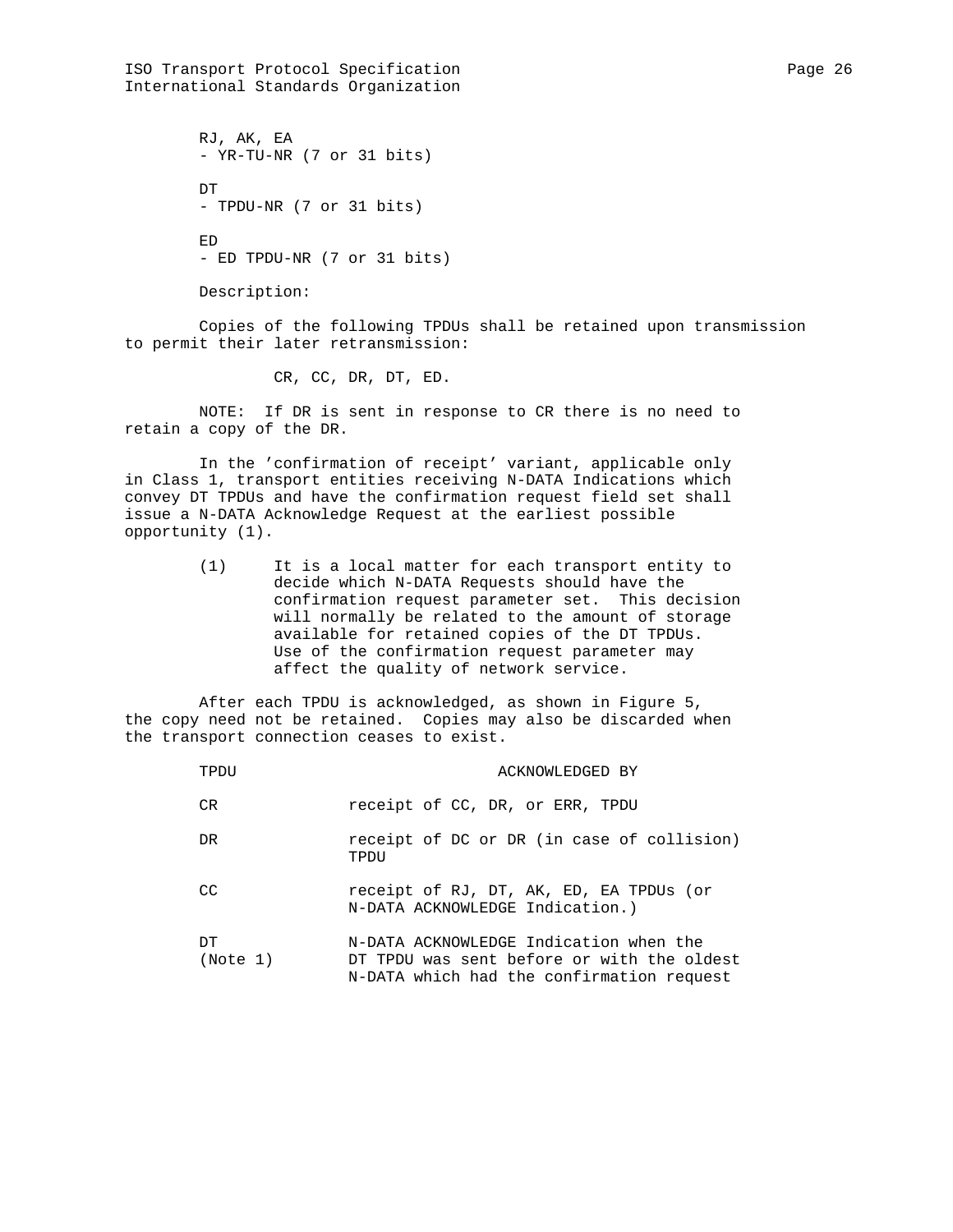field set.

|      | DT<br>(Note 2) | receipt of Data Acknowledge (AK) or<br>Reject (RJ) TPDU for which 'YR-TU-NR'<br>is greater than 'TPDU-NR' in the DT TPDU. |        |
|------|----------------|---------------------------------------------------------------------------------------------------------------------------|--------|
|      | ED             | receipt of EA TPDU for which 'YR-TU-NR'<br>is equal to 'ED-TPDU-NR' in the ED TPDU.                                       | Notes: |
|      | 1.<br>2.       | Applies to 'confirmation of receipt' variant.<br>Applies to 'AK' variant.                                                 |        |
|      |                | Figure 5. Acknowledgement of TPDUs                                                                                        |        |
| 6.15 |                | Resynchronization                                                                                                         |        |
|      |                | Purpose: To restore the connection to normal after an                                                                     |        |

error.

6.15

 Network Service Primitives: N-RESET Indication TPDUs and Fields Used: CR, DR, CC, DC RJ, EA - YR-TU-NR (7 or 31 bits) DT - TPDU-NR (7 or 31 bits) ED - ED TPDU-NR (7 or 31 bits) Description:

 After the reset of an underlying network connection, the resynchronization procedures below are carried out by both transport entities.

 After a network connection failure, the reassignment after failure function is invoked and then the resynchronization function. The sequence of events at the two transport entities is the following:

> Events at the transport entity initiating reassignment: (the transport entity immediately commences resynchronization by sending a TPDU)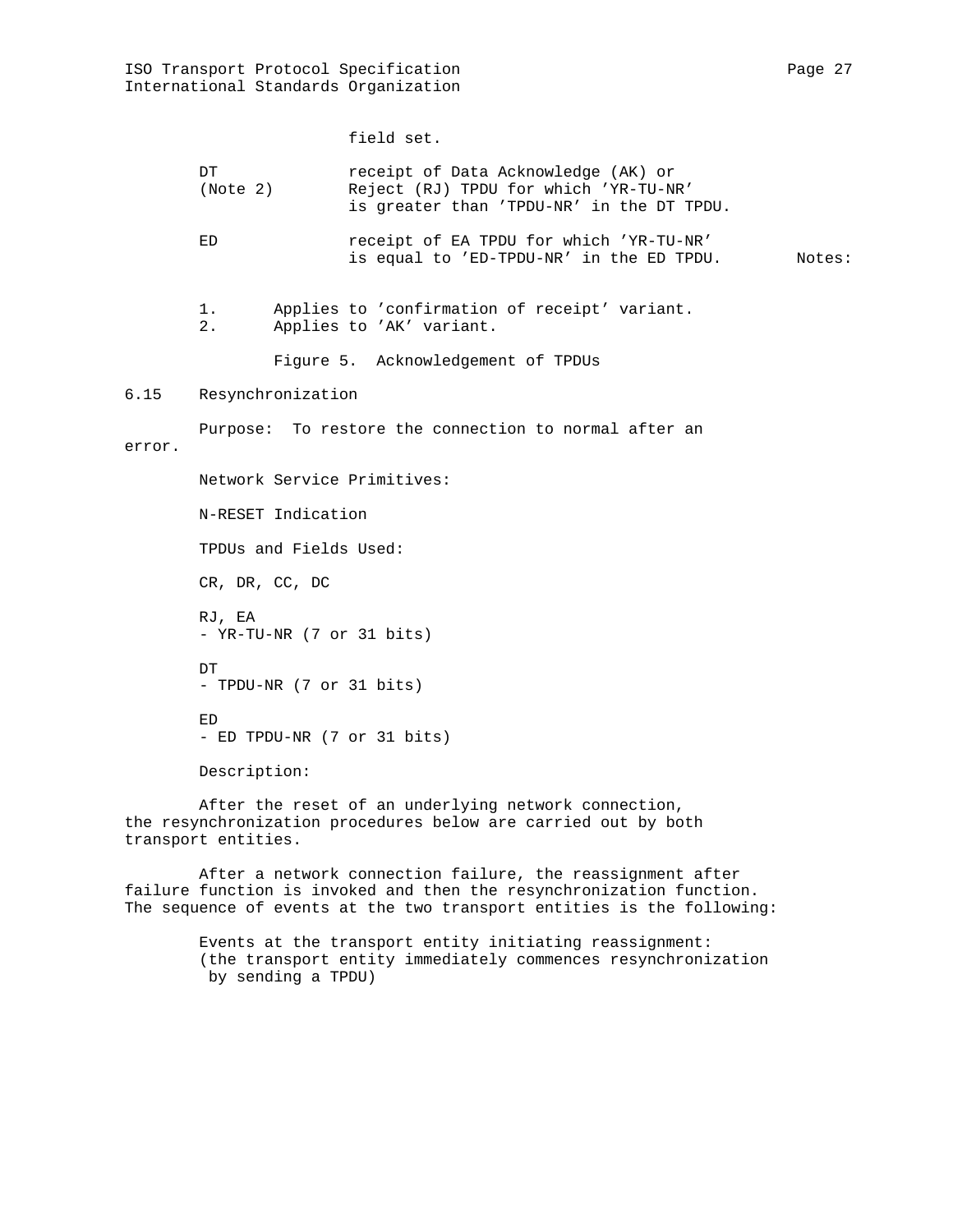- o if a CR is retained then retransmit it.
- o if a DR is retained then retransmit it.
- o otherwise, resynchronize data:
	- send RJ TPDU with 'YR-TU-NR' field set to the 'TPDU-NR' of the first unreceived DT TPDU
	- when RJ TPDU has been received retransmit any ED TPDUs then DT TPDUs which are unacknowledged
	- any ED TPDUs received which are duplicates shall be acknowledged (by EA TPDUs) and discarded.

Events at the other transport entity:

 The transport entity shall not send any TPDUs until after receipt of the TPDU which commenced resynchronization. This TPDU therefore serves two purposes, namely indication of re-assignment and commencement of resynchronization.

- o if the first received TPDU os a DR, then transmit a DC TPDU.
- o if the first received TPDU is a CR and the transport connection is not idle, this means that a CC TPDU is retained: then retransmit it followed by any ED TPDU and then DT TPDUs which are outstanding (that may or may not have been transmitted previously).

 NOTE: no TPDUs can be transmitted using network expedited until CC becomes acknowledged, to prevent the network expedited overtaking the CC.

- o if the first received TPDU is a RJ, then act as follows:
	- if a DR TPDU is retained, then retransmit it
		- if a CC TPDU remains unacknowledged, then carry out the data resynchronization procedure described below
		- otherwise resynchronize data:
			- send RJ TPDU with 'YR-TU-NR' field set to the 'TPDU-NR' of the first unreceived DT TPDU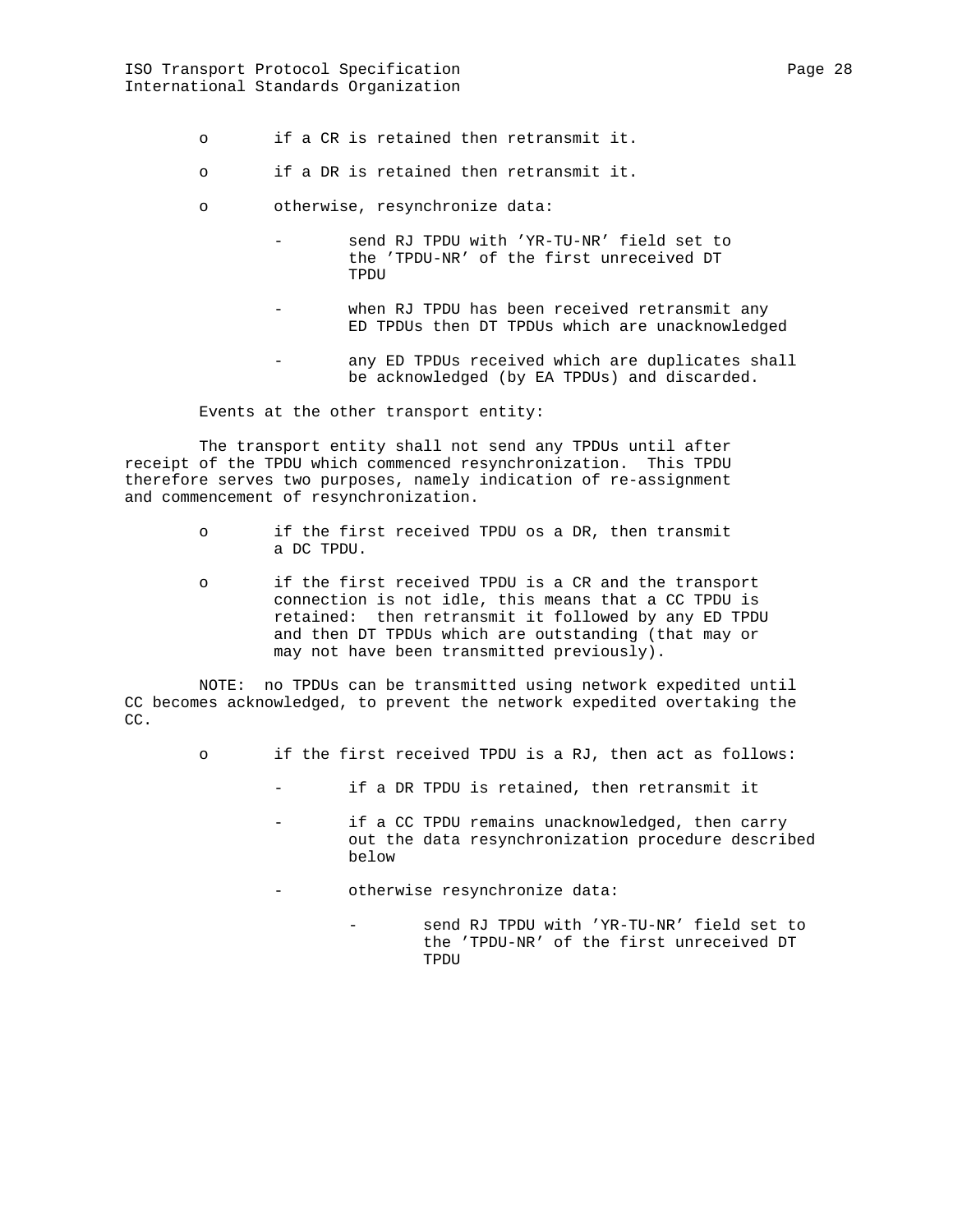- retransmit any ED TPDUs then DT TPDUs which are unacknowledged
- any ED TPDUs received which are duplicates should be acknowledged (by EA TPDUs) and discarded.

 NOTE: It is possible for a transport entity using the Class 1 protocol to decide on a local basis to issue an N-RESET Request. The effect of this request at the remote transport entity is to force it to perform the resynchronization mechanism. This possibility may be used to remove congestion within the network connection.

6.16 Multiplexing and Demultiplexing

 Purpose: Concurrent sharing of a network connection by several transport connections.

TPDUs and Fields Used:

 CC, DR, DC, DT, AK, ED, EA, RJ, ERR - destination reference

Description:

This function is pervasive.

 When this function is in operation, more than one transport connection can be simultaneously assigned to the same network connection.

 Every TPDU (including DT TPDUs) must carry the destination reference, to identify the transport connection to which it refers.

6.17 Explicit Flow Control

 Purpose: Regulation of flow of DT TPDUs independently of the flow control in the other layers.

> TPDUs and Fields Used: CR, CC, AK, RJ - CDT (4 or 16 bits) **DT**  - TPDU-NR (7 or 31 bits) AK, RJ - YR-TU-NR (7 or 31 bits) - subsequence number (optional) - flow control confirmation (optional)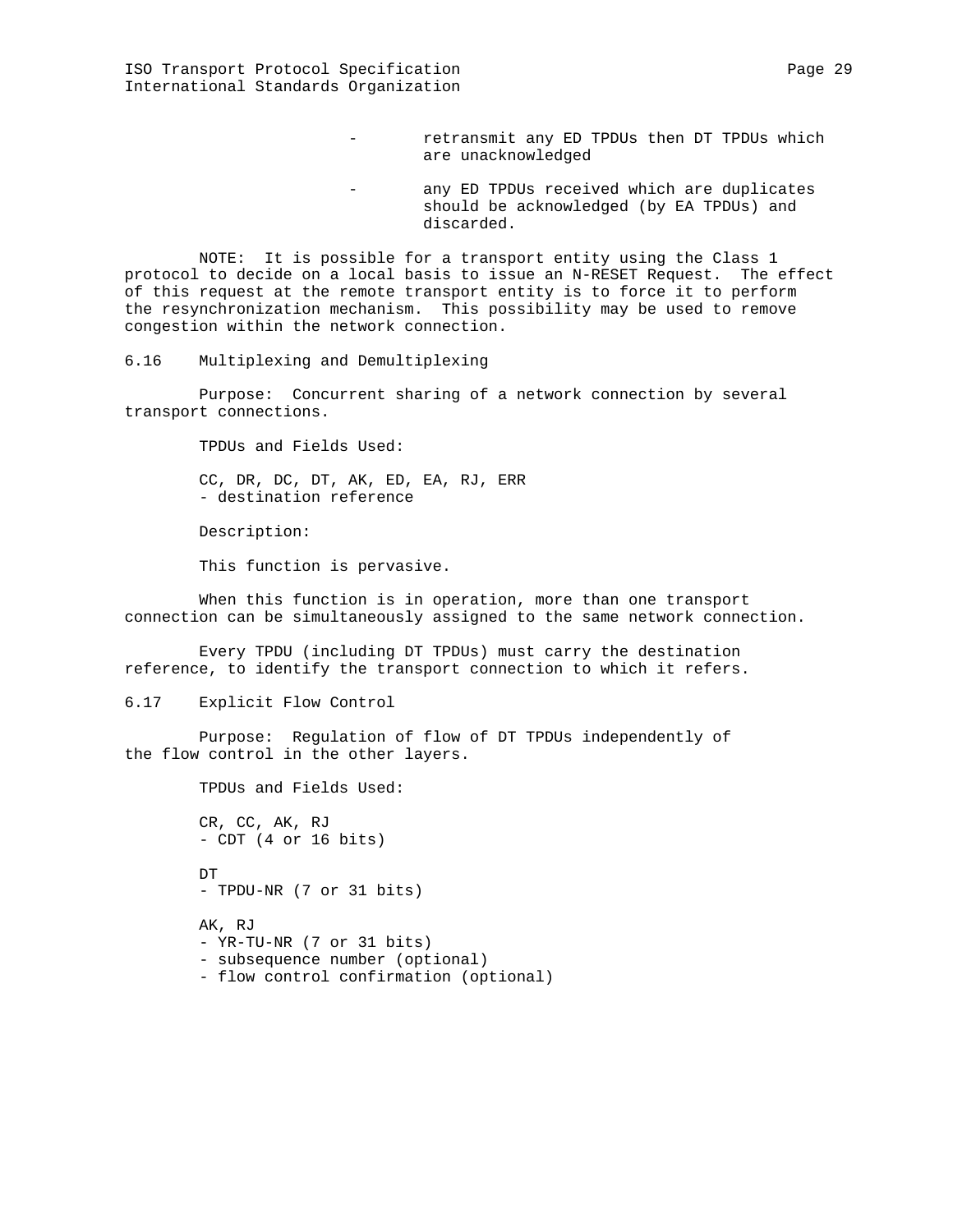Description:

 The mechanism depends on the class. Thus the description can be found in the section describing the class.

6.18 Checksum

 Purpose: To detect corruption of TPDUs by the network service provider.

TPDUs and Fields Used:

 All TPDUs - checksum (16 bits - 32 bits)

Description:

 When a TPDU is to be transmited for a TC which has selected the checksum option, the sending transport entity must generate a checksum for the TPDU and store it in the checksum parameter in the variable part of the TPDU header. The checksum must be generated as follows:

 1. Set up the complete TPDU, including the header and user data (if any). The header must include the checksum parameter in its variable part. The value field of the checksum parameter must be set to zero at this point.

 2. Initialize two variables to zero. Let these variables be called C0 and C1.

 3. For each octet of the TPDU, including the header, variable part of the header and the user data, add the octet value to C0, and then add the value of C0 to C1. Octets should be processed sequentially, starting with the first octet (the Length Indicator) and proceeding through the TPDU. All addition is to be performed modulo 255.

Calculate the value field of the checksum parameter as follows. Let the offset into the TPDU of the first octet of the value field be 'n' (where the first octet of the TPDU, the Length Indicator of the header, is considered to be at offset 1). Let the length of the TPDU, i.e. the number of times the above operation was repeated, be 'L'. Let the first octet of the checksum value, i.e., the one at offset 'n' be called 'X', and the second octet, at offset 'n+1', be called 'Y'. Then:

> $X = (((L - n) * CO) - C1) \text{ modulo } 255$  $Y = (( (L - n + 1) * (-C0)) + C1) \text{ modulo } 255$

 5. Place the computed values of X and Y in the appropriate octets of the TPDU.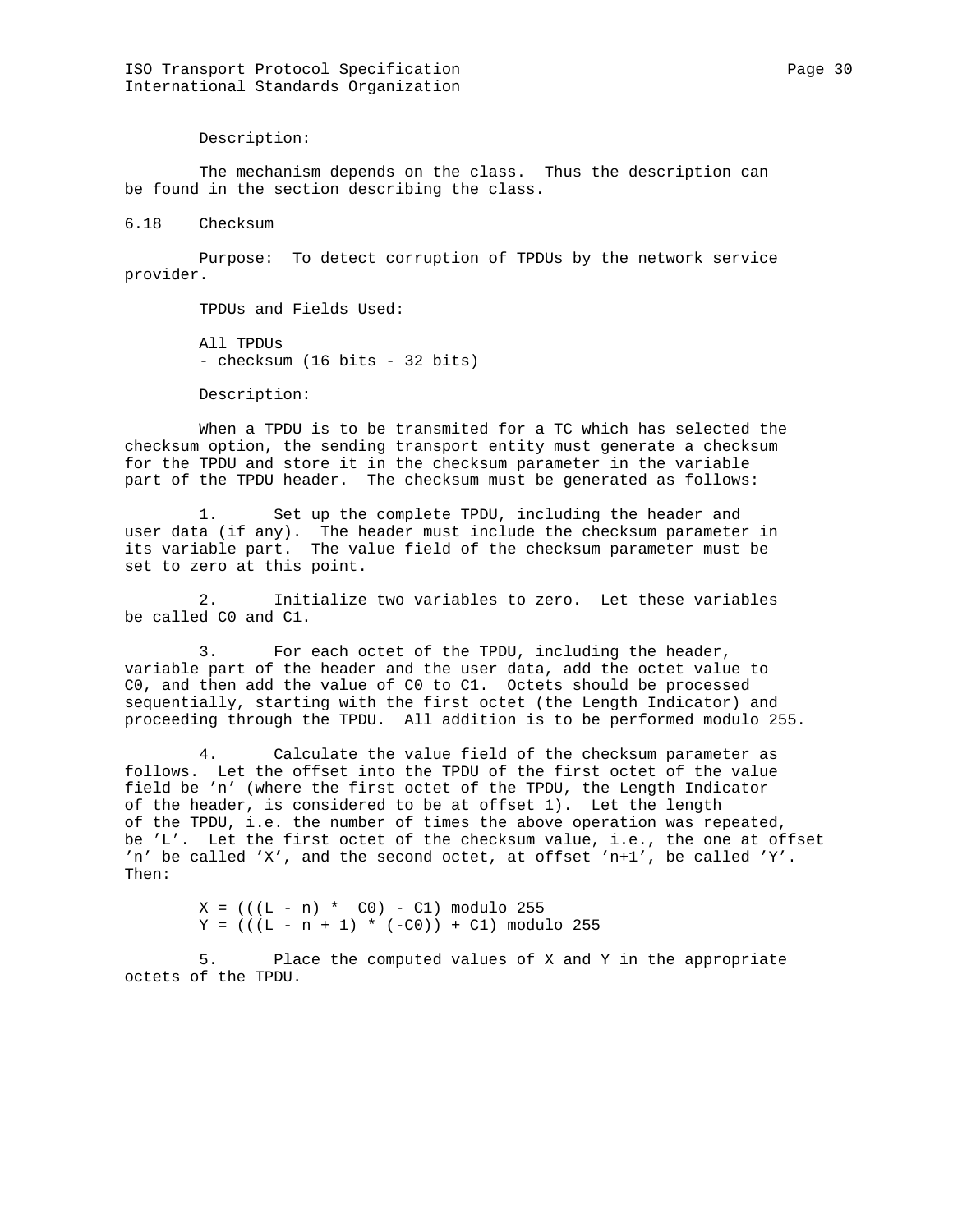#### NOTE

 An implementation may use one's complete arithmetic as an alternative to modulo 255 arithmetic. However, if either of the checksum octets X and Y has the value minus zero (i.e., 255) then it must be converted to plus zero (i.e., 0) before being stored.

 When a TPDU is received for a TC for which the checksum option has been selected, the TPDU must be verified to ensure that it has been received correctly. This is done by computing the checksum, using the same algorithm by which it was generated. The nature of the checksum algorithm is such that it is not necessary to compare explicitly the stored checksum bytes. The procedure described below may be used to verify that a TPDU has been correctly received.

 1. Initialize two variable to zero. Let these variables be called C0 and C1.

 2. For each octet in the received TPDU, add the value of the octet to C0 and then add the value of C0 to C1, starting with the first octet and proceeding sequentially through the TPDU. All addition is to be performed modulo 255.

 3. When all octets have been sequentially processed, the values of C0 and C1 should be zero. If either or both of them is non-zero, the TPDU has been received incorrectly and the verification has failed. Otherwise, the TPDU has been received correctly and the TPDU should be processed normally.

NOTE NOTE

 An implementation may use one's complement arithmetic as an alternative to modulo 255 arithmetic. In this case, if either C0 or C1 has the value minus zero (i.e., 255) it is to be regarded as though it was plus zero (i.e., 0)

 If a checksum verification failure occurs, it is not possible to determine the TC that the TPDU relates to, since the Reference field of the TPDU may have been received incorrectly. Therefore, all TCs multiplexed onto the same NC must be treated as though a network signalled error has occurred.

#### 6.19 Frozen References

 Purpose: To prevent re-use of a reference while TPDUs associated with the old use of the reference may still exist.

 Description: When a transport entity determines that a particular connection has terminated, the reference shall be placed in a frozen state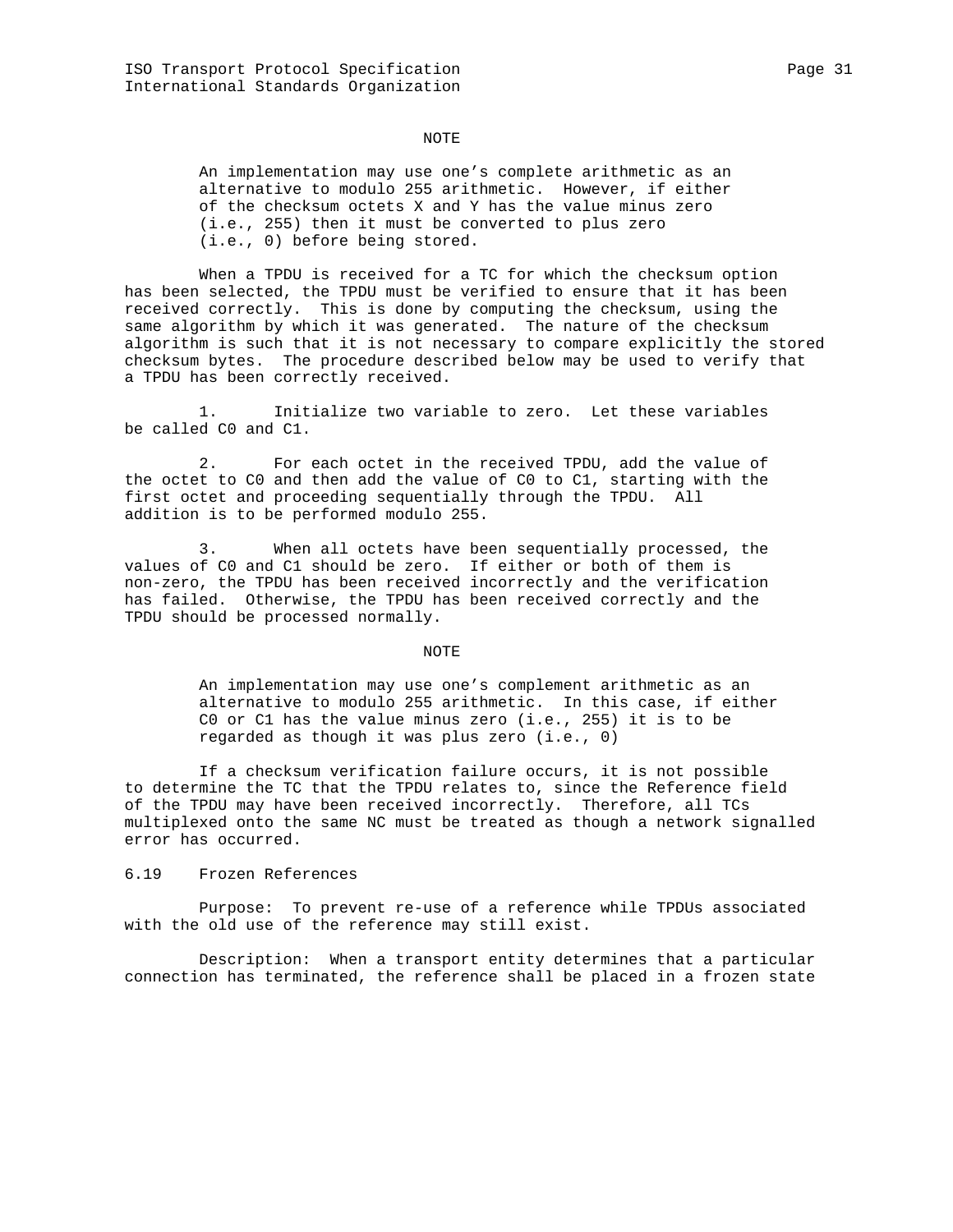ISO Transport Protocol Specification extends the page 32 International Standards Organization

during which time it will not be reused. The circumstances under which this is done, and the period of time for which the reference remains frozen depends on the class.

6.20 Retransmission on Timeout

 Purpose: To cope with unsignalled loss of TPDUs by the network service provider.

> TPDUs and Fields Used: CR, CC, DR, DT, ED, AK Description:

The description is given in the section related to class 4.

6.21 Resequencing

 Purpose: To cope with misordering of TPDUs by the network service provider.

TPDUs and Field Used:

 DT - TPDU NR ED

- ED TPDU NR

Description:

The description is given in the section related to class 4.

6.22 Inactivity Control

 Purpose: To cope with unsignalled termination of a network connection.

TPDUs and Fields Used:

AK

Description:

The description is given in the section related to class 4.

6.23 Treatment of Protocol Errors

Purpose: To deal with invalid TPDUs.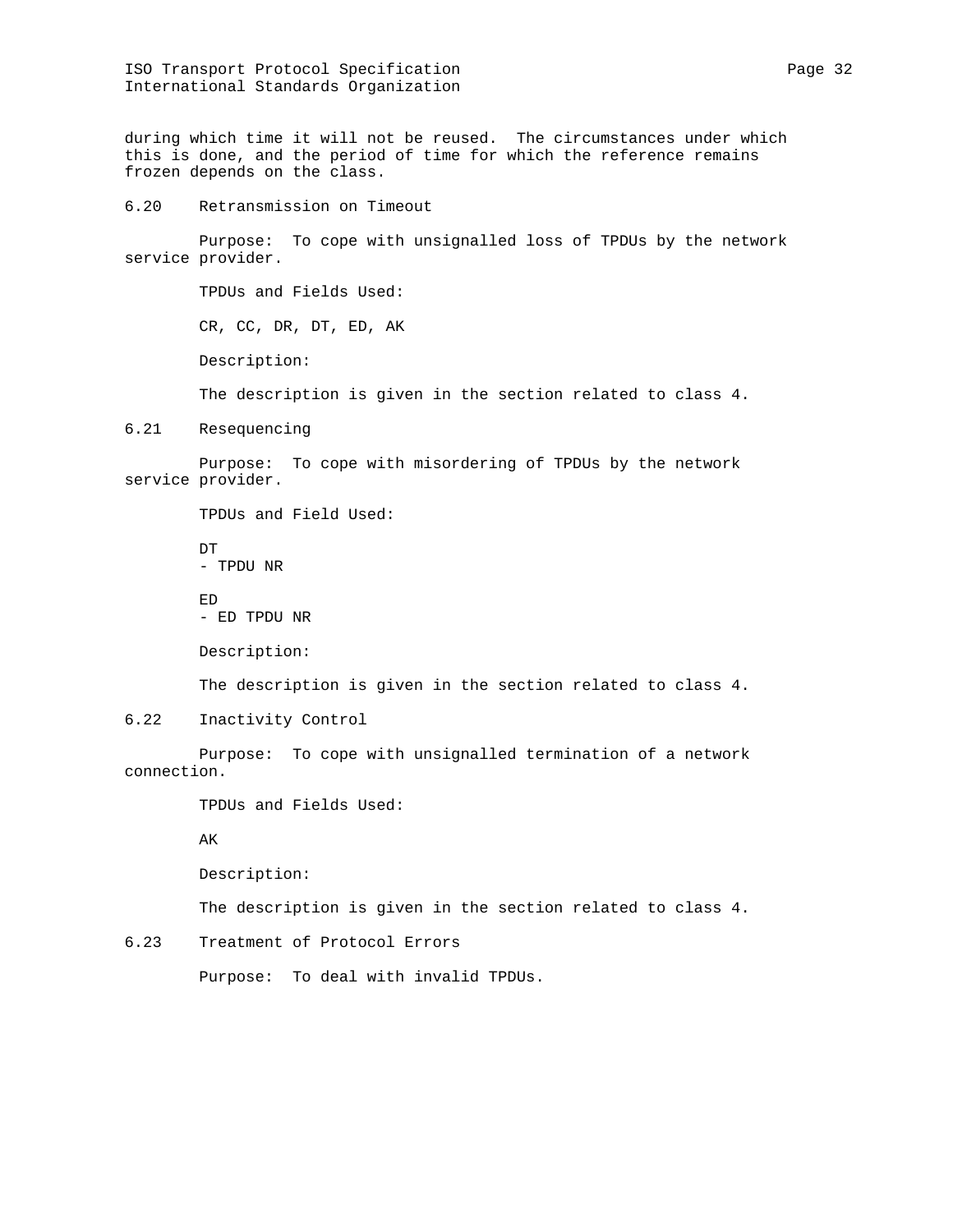ISO Transport Protocol Specification extends the page 33 Page 33 International Standards Organization

 TPDUs and Fields Used: ERR - reject cause - TPDU in error (string of octets) DR - reason code Description:

This function is inherent.

 Any received TPDU which is invalid or which cannot be dealt with by any operative function, or which is regarded as a violation of the protocol rules of the class in use (e.g., receipt in a wrong state, window error, sequencing error, TPDU with incorrect format), shall be considered as a protocol error. Such an error shall be signalled to the transport entity responsible by the sending of an TPDU Error (ERR) TPDU or by initiating a release. The ERR TPDU conveys the octets of the offending TPDU up to and including the octet where the error was detected.

 In general, no further action is defined for the sender of ERR TPDU, since it is expected that the offender will either correct the error, or close the connection.

 Action to be done by the receiver depends on local implementation decision; e.g., freeze the connection, report to management, disconnect.

# NOTES:

Further action is a local implementation issue. Care should be taken by the transport entity receiving several invalid TPDUs or ERR TPDUs to avoid looping if the error is repeatedly generated.

 2. There are two cases in which specific action is defined for the receiver of the ERR TPDU (see Sections 6.6 and 7.0.7).

## 6.24 Splitting and Recombining

 Purpose: To allow a transport connection to make use of multiple network connections to provide additional resilience against network failure, to increase throughput, or for other reasons.

# Description:

This function is available only in Class 4.

 When this function is being used, a transport connection is assigned (see Section 6.1) to multiple network connections. TPDUs for the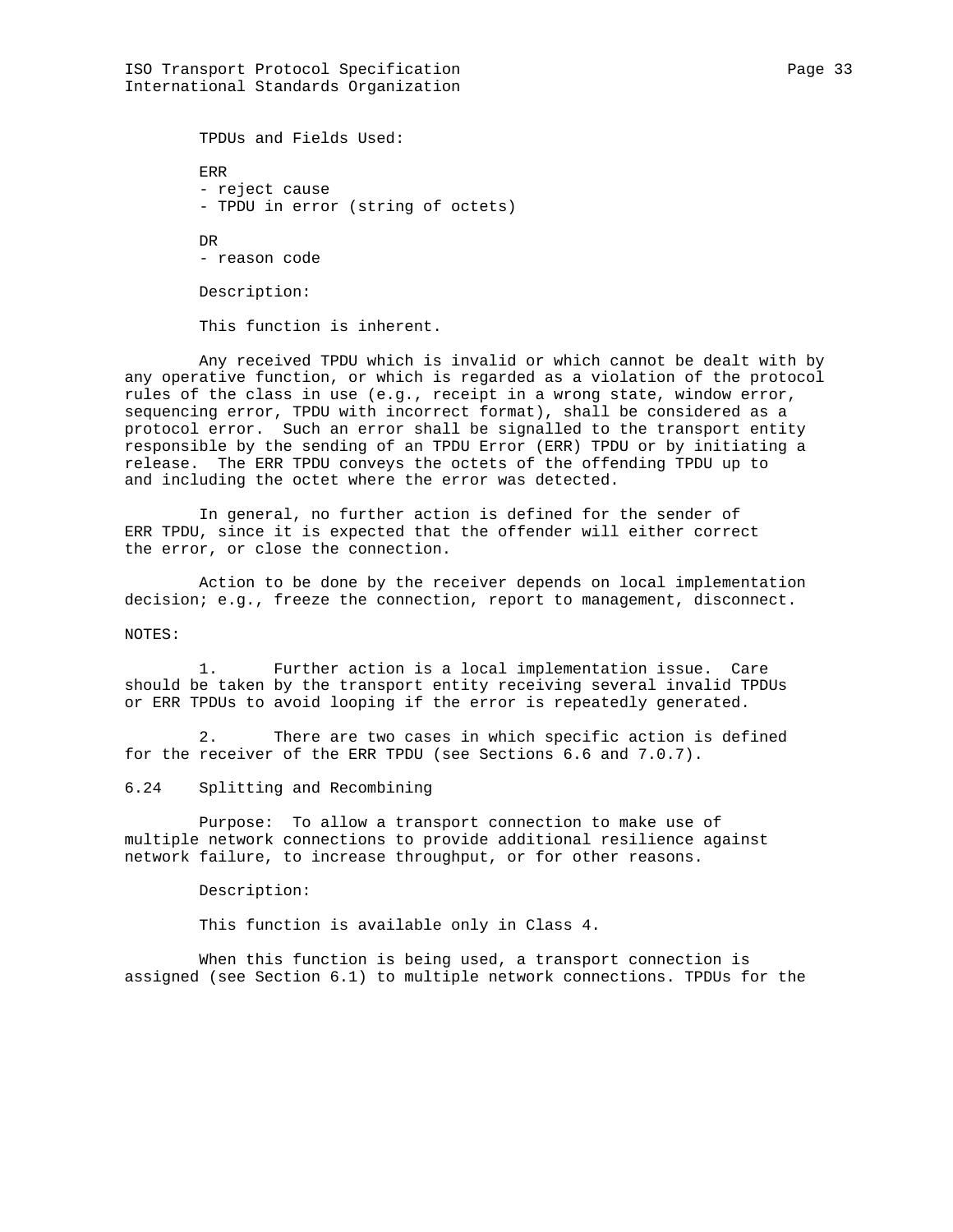ISO Transport Protocol Specification Page 34 International Standards Organization

connection may be sent over any assigned network connection. The resequencing function of Class 4 (see Section 6.21) is used to ensure that TPDUs are processed in the correct sequence.

 If the use of Class 4 is not accepted by the remote transport entity following the negotiation rules, only the network connection over which the CR TPDU was sent may be used for this transport connection.

 The splitting function should only be used where the supporting network connections provide similar transmit delay.

| Protocol Mechanism                            | Variant               | $\Omega$ | $\mathbf{1}$        | $\overline{2}$ | 3        | 4            |
|-----------------------------------------------|-----------------------|----------|---------------------|----------------|----------|--------------|
| Assignment to Network Conn.                   |                       | $\star$  | ¥                   | $\star$        | $\star$  | ¥            |
| TPDU Transfer                                 |                       | $^\star$ | $\star$             | $\star$        | $\star$  | ¥            |
| DT TPDU Length and Segmenting                 |                       | $^\star$ | $^\star$            | $^\star$       | $^\star$ | ¥            |
| Concatenation and Separation                  |                       |          | $^\star$            | $\star$        | $\star$  | ¥            |
| Connection Establishment                      |                       | $\star$  | $\star$             | $\star$        | $\star$  | $\star$      |
| Connection Refusal                            |                       | $\star$  | $\star$             | $\star$        | $\star$  | ¥            |
| Release                                       | implicit<br>explicit  | $\star$  | $\star$             | $\star$        | $\star$  | $\star$      |
| Implicit Termination                          |                       | $\star$  |                     | $\star$        |          |              |
| DT TPDU Numbering                             | normal<br>extended    |          | $^\star$            | m<br>$(1)$ o o | m        | m<br>$\circ$ |
| Expedited Data Transfer                       | network exp.<br>not " |          | a <sub>O</sub><br>m | *<br>(1)       | $^\star$ | $\star$      |
| Reassigment                                   |                       |          | $^\star$            |                | $\star$  |              |
| Reassignment after Failure                    |                       |          | $^\star$            |                | $\star$  |              |
| Retention until Acknowledge-<br>ment of TPDUs | Conf. Receipt<br>AК   |          | ao<br>m             |                | $^\star$ | $\star$      |
| Resynchronization                             |                       |          | $\star$             |                | $\star$  |              |
| Multiplexing and<br>Demultiplexing            |                       |          |                     | $\star$        | $\star$  | $\star$      |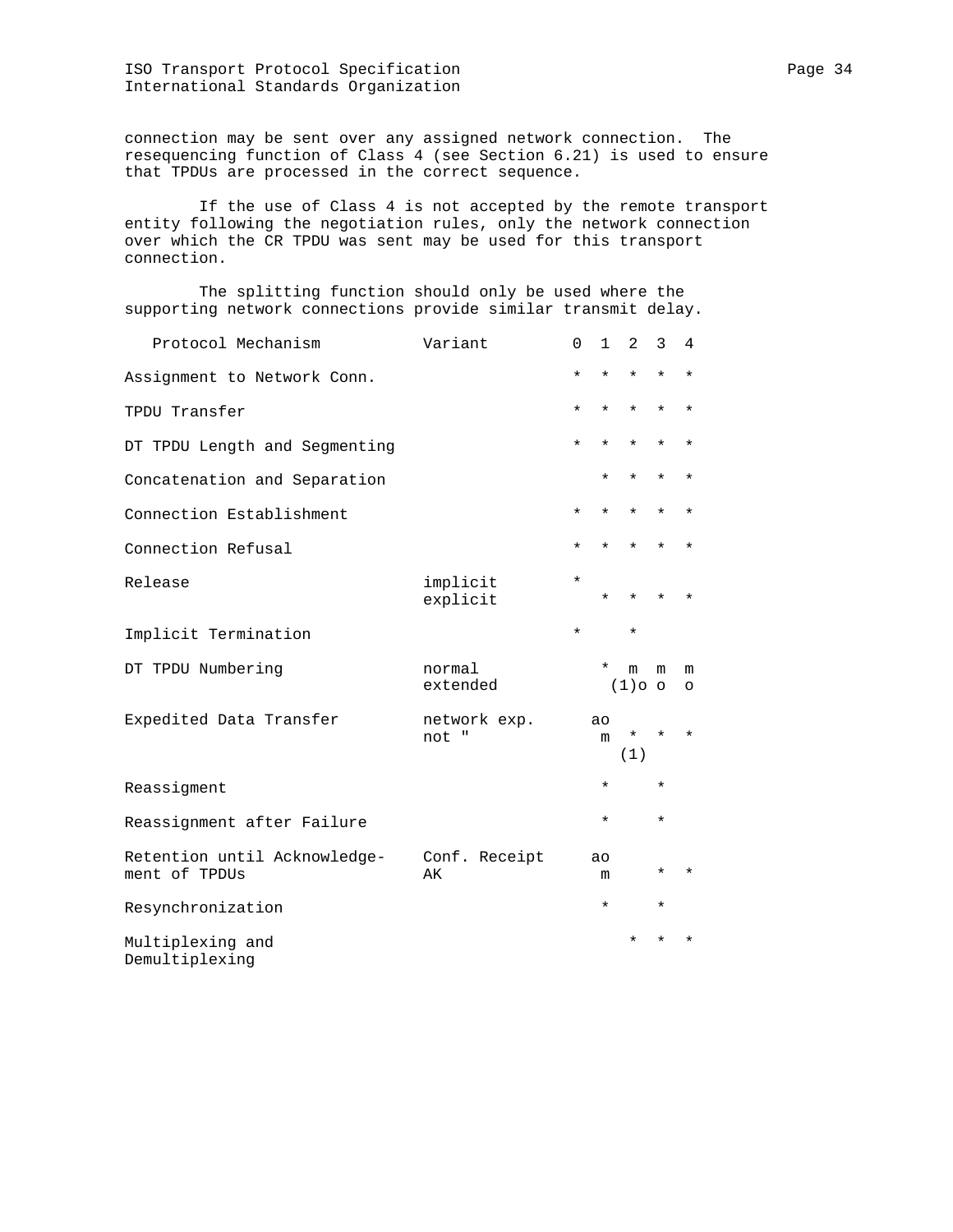ISO Transport Protocol Specification extends the page 35 and Page 35 International Standards Organization

| Explicit Flow Control With<br>Without |         | $*$ $*$ 0 | m                       |         | $\star$       |
|---------------------------------------|---------|-----------|-------------------------|---------|---------------|
| Checksum (use of)<br>(non-use of)     |         |           | $\star$ $\star$ $\star$ | $\star$ | m<br>$\Omega$ |
| Frozen References                     |         |           |                         |         | $\star$       |
| Retransmission on Timeout             |         |           |                         |         | $\star$       |
| Resequencing                          |         |           |                         |         | $\star$       |
| Inactivity Control                    |         |           |                         |         | $\star$       |
| Treatment of Protocol Errors          | $\star$ | $\star$   | $\star$                 | $\star$ | $\star$       |
| Splitting and recombining             |         |           |                         |         | $\star$       |

(1) not applicable in class 2 when the non use of explicit flow control is selected.

## 7. PROTOCOL CLASSES

 The details of the implementation of the protocol mechanisms are in certain cases different for different classes. For this reason, the following table is not intended to provide a complete description of the classes, but more to give an overview of how each class works. The exact definition of the protocol is given in the subsequent sections.

# **KEY**

- \* include in the class (always)
- m mandatory function (negotiable but always implemented)
- o additional function (negotiable but not necessarily implemented)
- ao additional function (negotiable but not necessarily implemented). Use of this option depends on the willingness of both transport entities and availability of network service.

na not applicable.

# 7.0 PROTOCOL DESCRIPTION OF CLASS 0: SIMPLE CLASS

# 7.0.1 Characteristics of Class 0

 The characteristic of this class is that it provides the simplest type of transport connection and fully compatible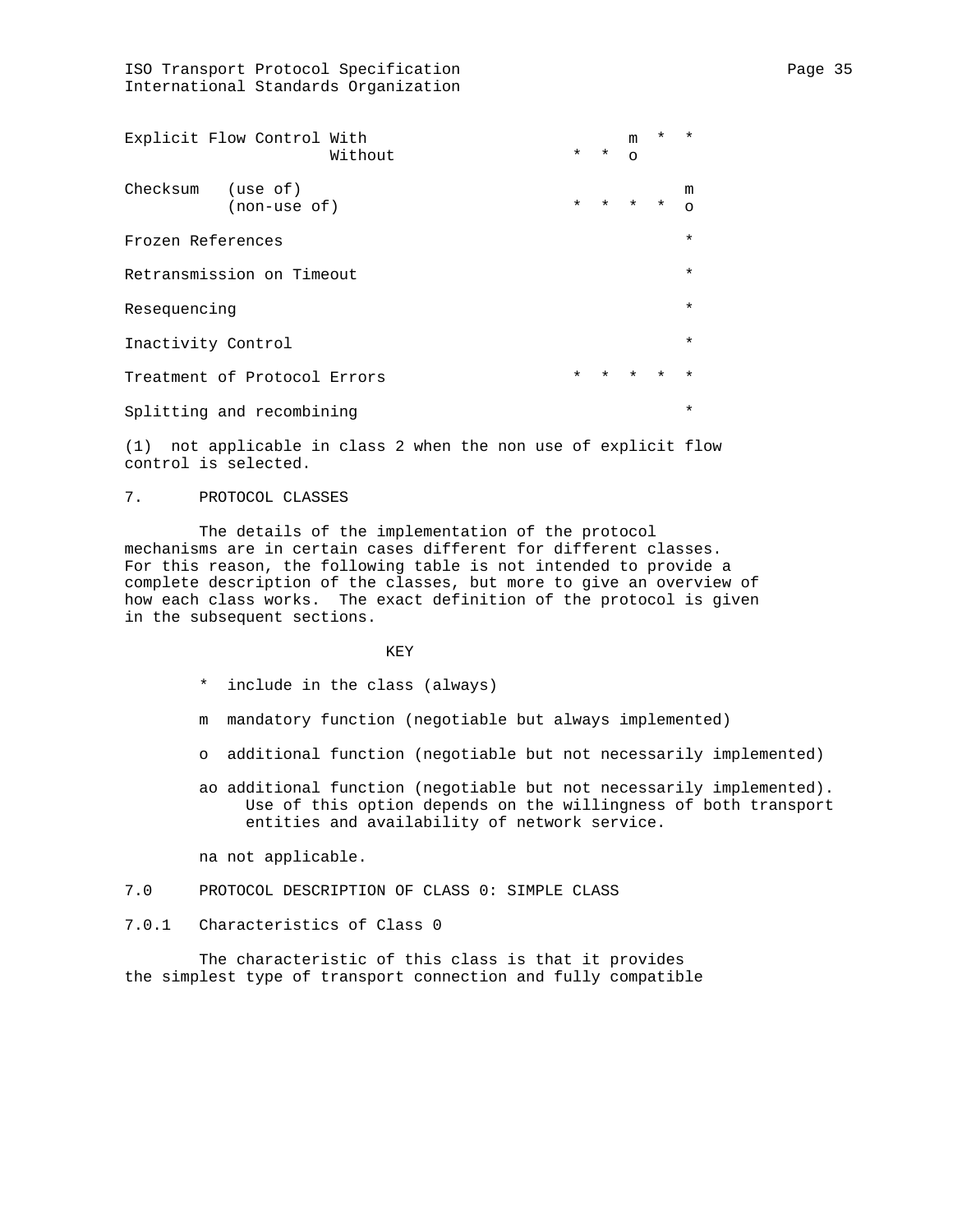ISO Transport Protocol Specification extends the page 36 Page 36 International Standards Organization

with the CCITT recommendations S.70 for Teletex terminals.

 The class is designed for use in association with network connections of type A (see 5.3.1.2.4.).

7.0.2 Functions of Class 0

 This class is designed to have minimum functionality. It provides only the functions needed for connection establishment with negotiation, data transfer with segmenting and protocol error reporting.

 Class 0 provides transport connections with flow control based on the network service provided flow control, and disconnection based on the network service disconnection.

7.0.3 Protocol Mechanisms of Class 0

7.0.3.1 Connection Establishment Phase

 Connection shall be made in accordance with the general rules (Assignment of Network Connection, Connection Establishment and Connection Refusal) with the following restrictions:

o No exchange of user data is allowed.

o Only TSAP-ID and TPDU size parameters are allowed.

7.0.3.2 Data Transfer Phase

o Segmenting (DT TDPU length and Segmenting)

o Detection and indication of procedural errors.

7.0.3.3 Release Phase

 There is no explicit transport connection release procedure for this class. The lifetime of the transport connection is directly correlated to the lifetime of the network connection.

7.0.4 Connection Establishment for Class 0

 The connection establishment function is used with the contraint that only the transport entity which has requested the establishment of the network connection may send the CR TPDU. If the calling transport entity receives a CR TPDU, it shall transfer a TPDU Error (ERR) TPDU to notify the called transport entity of the procedure error.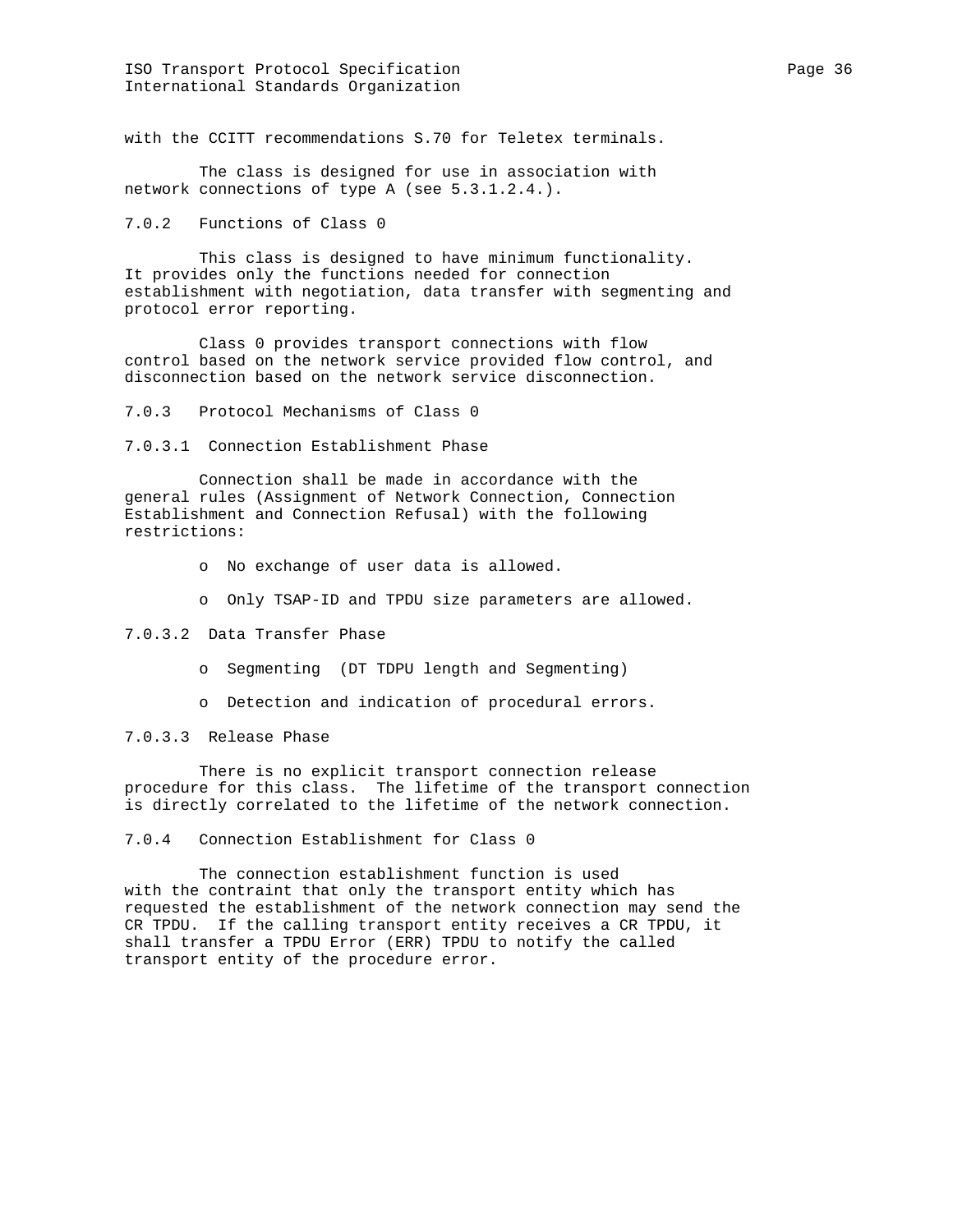ISO Transport Protocol Specification extends the page 37 International Standards Organization

7.0.5 Data Transfer Procedures

7.0.5.1 General

 The data transfer procedures described in the following subsections apply only when the transport layer is in the data transfer phase, that is after completion of Transport Connection establishment.

7.0.5.2 Transport Data TPDU maximum length

 For Class 0 the standard maximum transport data TPDU length is 128 octets including the data TPDU header octets.

 Other maximum TPDU lengths may be supported in conjunction with the optional transport data TPDU size negotiation function (see Section 8.3 and 8.4). Optional maximum data field lengths shall be chosen from the following list: 256, 512, 1024 and 2048 octets.

TSDUs are transmitted using the segmenting function.

7.0.6 Release Procedure

The "implicit" variant of the release function is used.

7.0.7 Treatment of invalid TPDUs

The "treatment of protocol errors' function is used.

7.0.8 Behaviour after an error signalled by the network service.

 The implicit termination function is used and the high layer is informed about this disconnection.

7.0.9 Supported Options

None

- 7.1 PROTOCOL DESCRIPTION OF CLASS 1: BASIC ERROR RECOVERY CLASS
- 7.1.1 Characteristics of Class 1

 The characteristic of this class is that it provides a basic transport connection with minimal overheads.

 The main purpose of the class if to recover from network signalled errors (network disconnect or reset).

Selection of this class is usually based on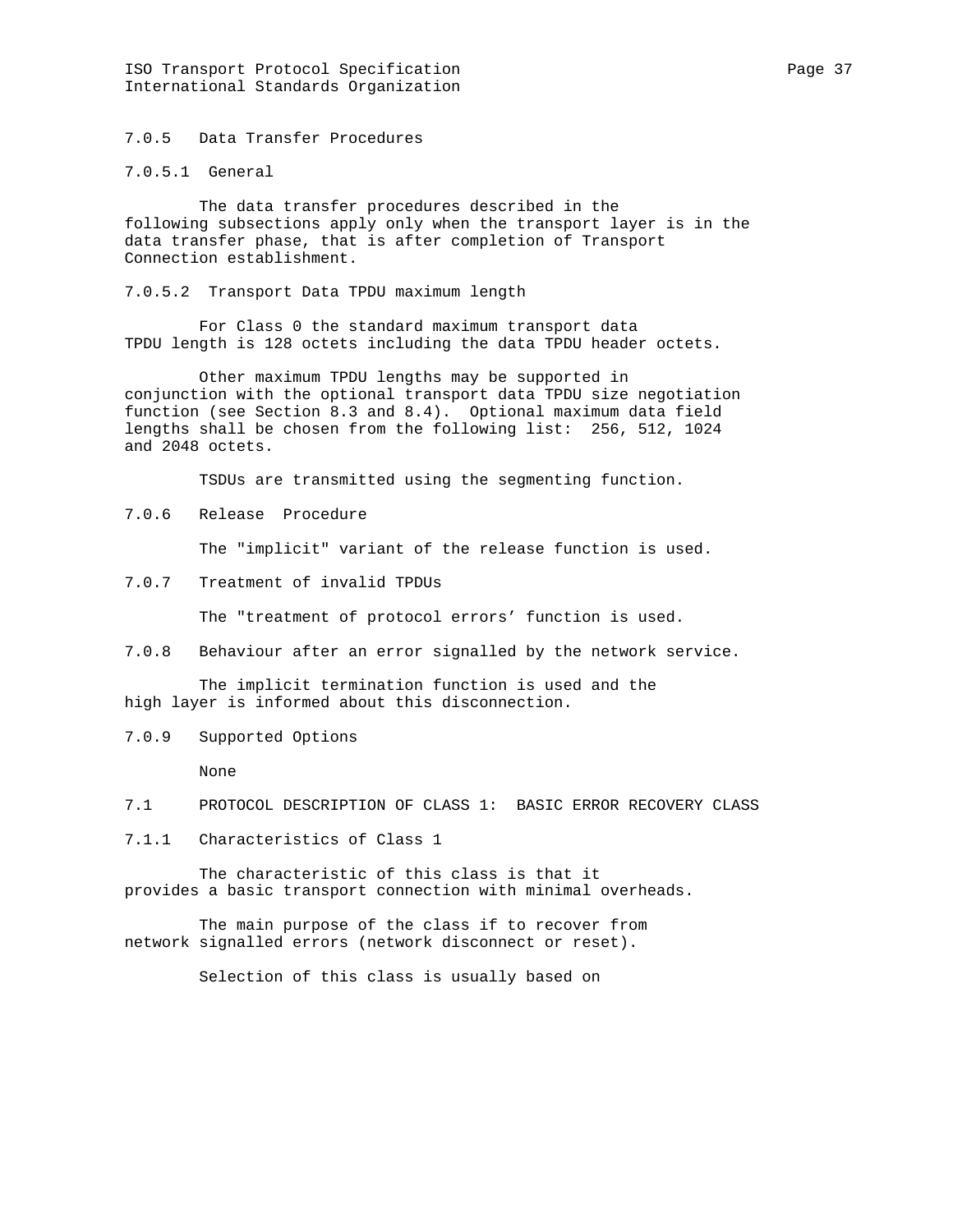ISO Transport Protocol Specification extends the page 38 Page 38 International Standards Organization

reliability criteria. Class 1 has been designed to be used in association with type B network connections.

7.1.2 Functions of Class 1

 Class 1 provides transport connections with flow control based on the network service provided flow control, error recovery, expedited data transfer, disconnection, and also the ability to support consecutive Transport connections on a network connection.

 This class provides the functionality of Class 0 plus the ability to recover after a failure signalled by the Network Service, without involving the user of the Transport Service.

7.1.3 Protocol Mechanisms of Class 1

 Class 1 protocol mechanisms include Class 0 protocol mechanisms plus the following:

7.1.3.1 User Data in the Connection Phase

 Class 1 provides the possibility of conveying data in the connection request and confirm commands.

7.1.3.2 Numbering of Data TPDU

 Each Data TPDU transmitted between transport entities for each direction of transmission in a transport connection is sequentially numbered.

7.1.3.3 Release

The "explicit" variant of the release function is used.

7.1.3.4 Error Recovery

 The sending Transport entity keeps a copy of transmitted TPDUs until it receives an acknowledgment which allows copies to be released. After a failure is indicated by the nerwork service (Reset, Disconnect), the resynchronization function is used to determine which TPDUs must be retransmitted.

 Resynchronization may also be invoked by a transport entity as a local matter. For that purpose the Resynchronization function is used (see note at the end of Section 6.15).

7.1.3.5 Acknowledgement

Acknowledgements are used to release copies of retained TPDUs.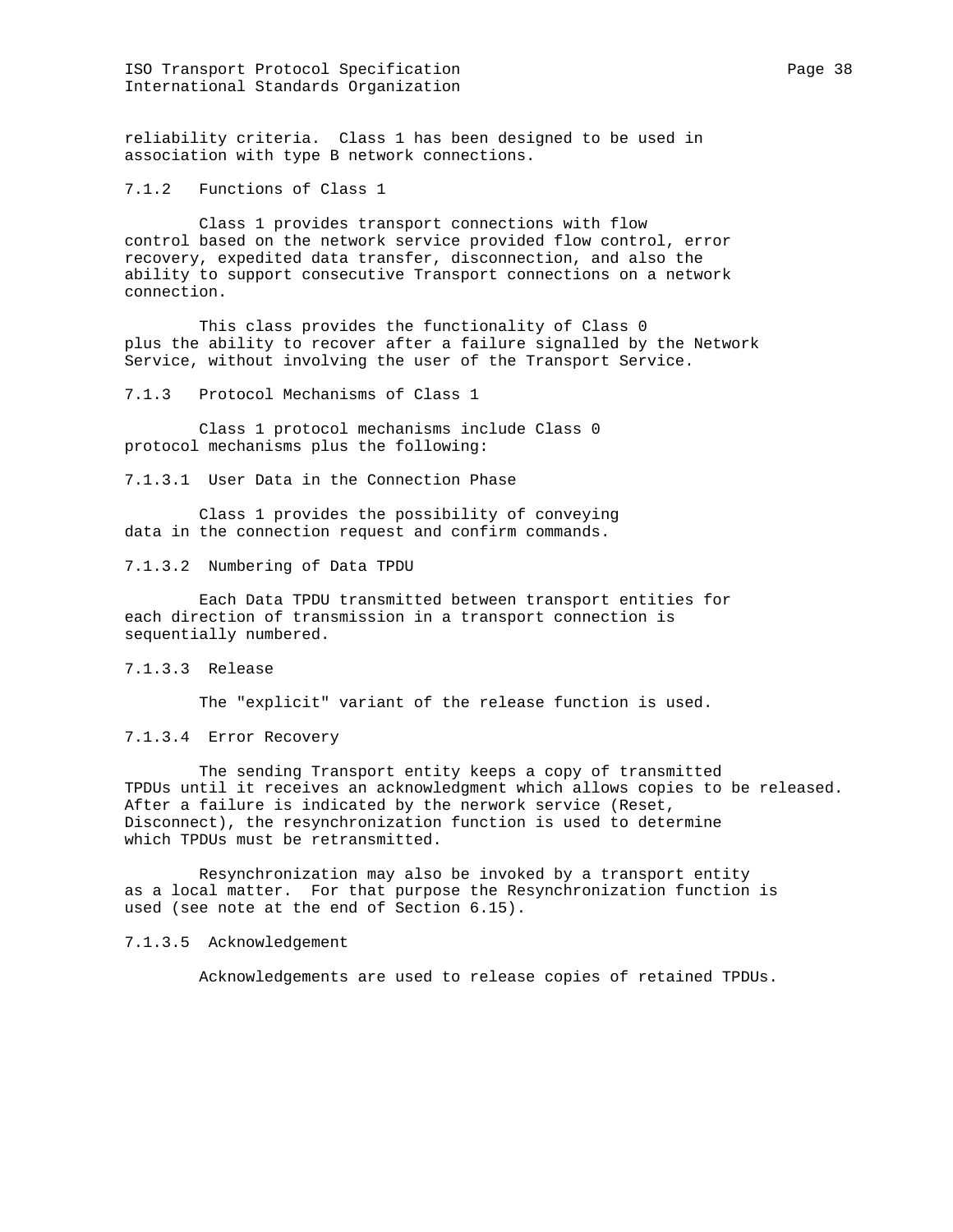Two methods of acknowledgment are provided in the Retention until Acknowledgement of TPDUs function:

o use of AK TPDU ("AK" variant) - mandatory

 Note: The credit field of the AK TPDU is not used in this class (always Set to zero).

 o use of network layer Confirmation of Receipt Service. ('confirmation of receipt' variant) - optional

 The variant to be used is negotiated during the Connection Establishment Phase. The default option is the "AK TPDU" variant. Use of Network Layer Receipt Confirmation is allowed only in Class 1, and depends on the availability of the network layer receipt confirmation service, the expected cost reduction, and the agreement of both transport entities to use it.

7.1.4 Connection Establishment Procedures for Class 1

 The 'assignment to network connection' and 'connection establishment' mechanisms are used. From the point at which a transport entity issues a CR proposing the use of Class 1 or a CC accepting the use of Class 1 the following mechanisms must be available to deal with signalled errors during connection establishment:

- o Reassignment after failure
- o Retention until Acknowledgement of TPDUs
- o Resynchronization

 If no DT or ED TPDU is to be sent, receipt of a CC should be acknowledged.

## 7.1.5 Data Transfer Phase

 Data transfer is accomplished using the 'TPDU transfer' 'Concatenation' and 'DT TPDU Length and Segmenting' mechanisms. 'DT TPDU Numbering' and 'Retention until Acknowledgement of TPDUs' are used in support of error recovery.

#### 7.1.5.1 Behaviour after an error

 After receiving a network reset, the Resynchronization mechanism is invoked. After receiving a network disconnect, the 'Reassignment after Failure' mechanism is invoked after which the 'Resynchronization' mechanism is invoked.

 The 'Spurious Disconnect' mechanism is used to deal with receipt of a DR TPDU for an unrecognised Transport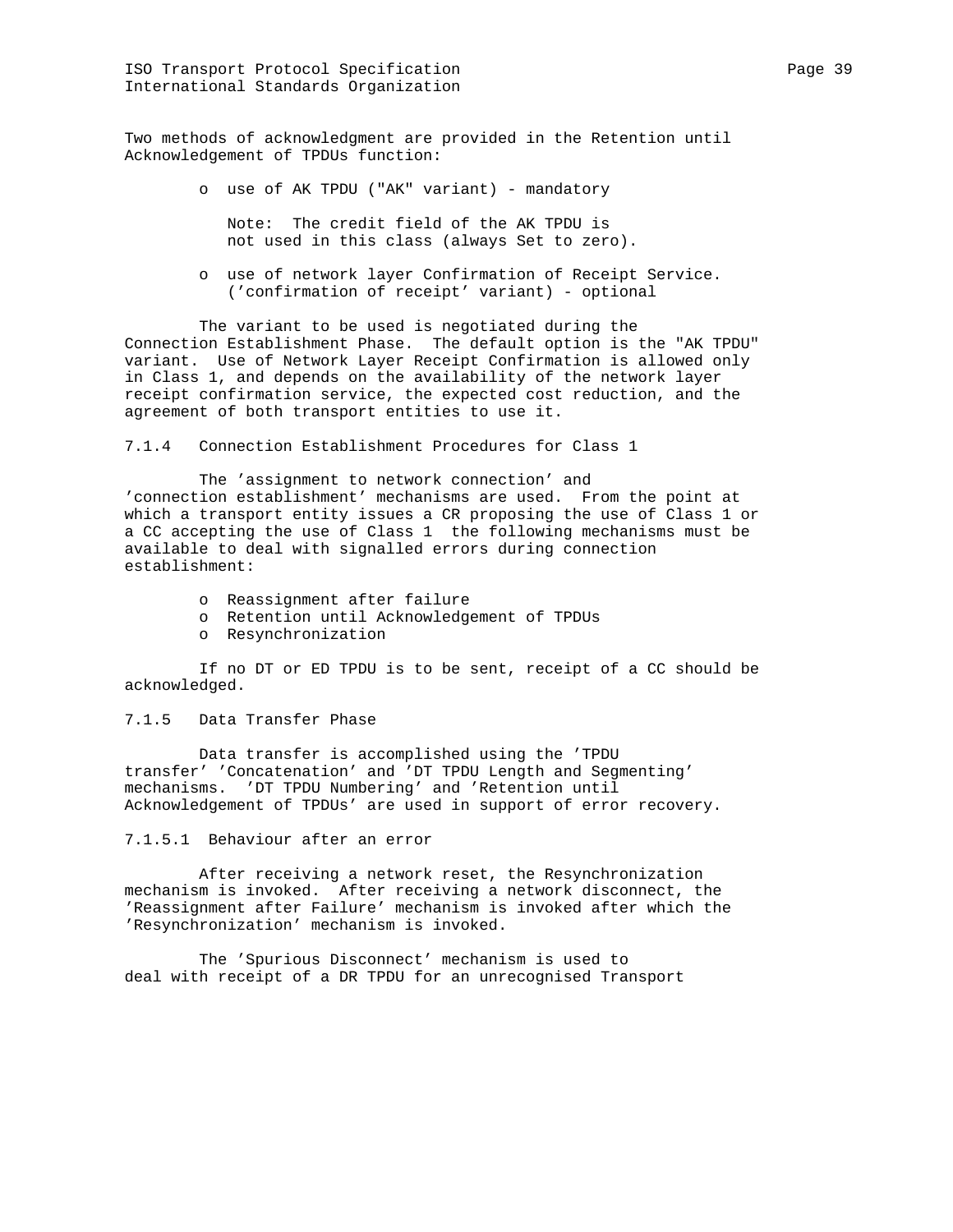Connection.

7.1.5.2 Procedure for Expedited Data Transfer

 The Expedited Data Transfer mechanism is used. Two methods are possible to provide the function:

o non network expedited variant

Note: (1) This method is always included in this class.

 Note: (2) The EDTPDU-NR of the ED TPDU contains an identification number. This number must be different for successive ED TPDUs. That is, when an ED TPDU has been sent and an EA TPDU for the ED TPDU has been received, the next ED TPDU must have a different value in the EDTPDU-NR field. No other significance is attached to EDTPDU-NR field. It is recommended but not essential, that the values used be consecutive modulo 128.

o network expedited variant

 Note: (1) The use of this method is determined through negotiation during transport connection establishment.

7.1.6 Release Procedures

The 'explicit' variant of the Release mechanism is used.

 Receipt of an error indication by a transport entity, which, prior to this event has sent a DR, causes this transport entity to retransmit DR. Only DC and DR will be accepted and interpreted as the completion of the connection release sequence. The related Reference will become unassigned.

7.1.7 Treatment of Unknown TPDUs

The 'Treatment of Protocol Errors' mechanism is used.

7.1.8 Supported Options

Use of network receipt confirmation.

Use of network expedited.

- 7.2 PROTOCOL DESCRIPTION OF CLASS 2: MULTIPLEXING CLASS
- 7.2.1 Characteristics of Class 2

The characteristic of this class is to provide a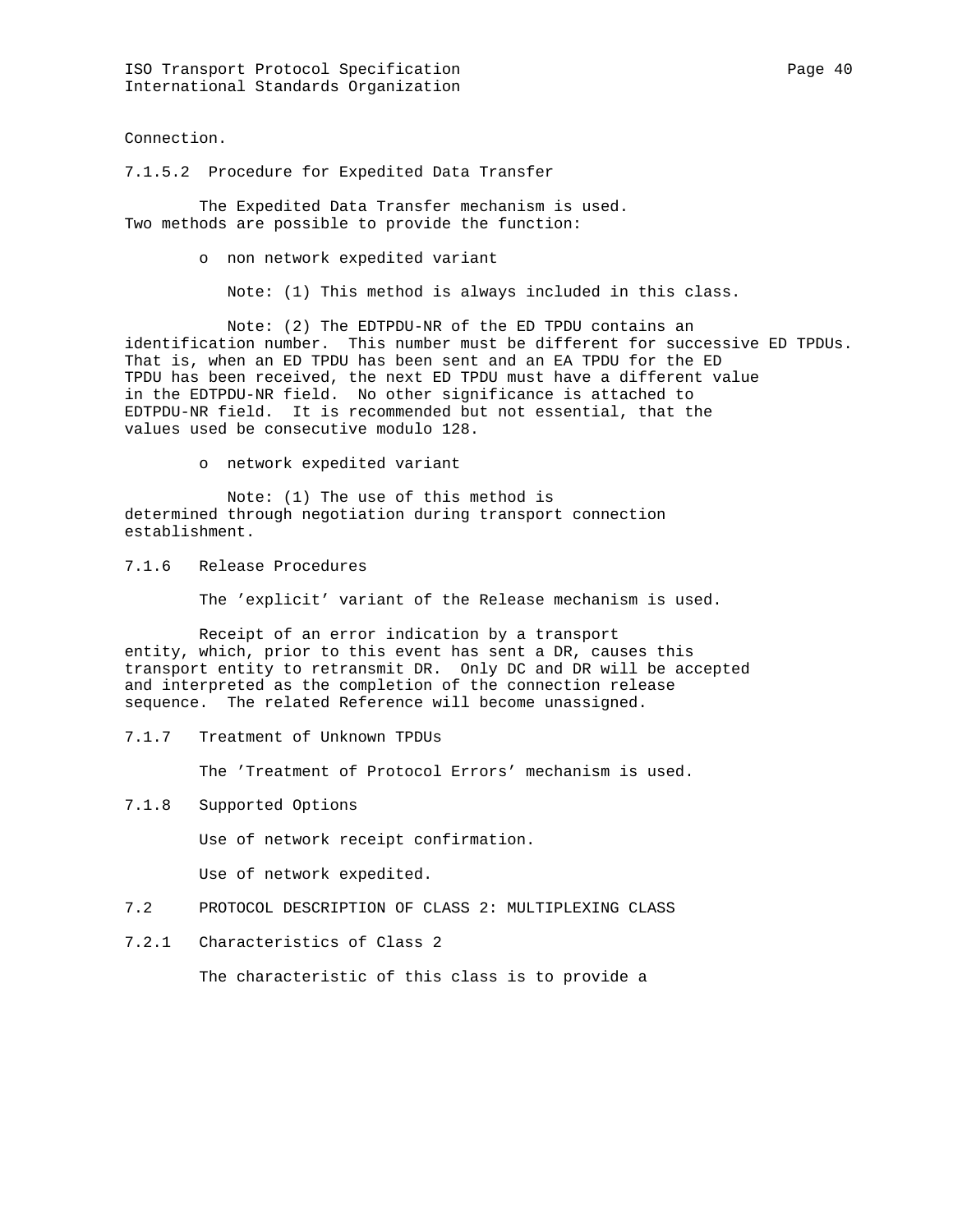ISO Transport Protocol Specification extends the page 41 and Page 41 International Standards Organization

way to multiplex several transport connections onto a single network connection. This class has been designed to be used in association with type A network connections.

Use of Explicit Flow Control

 The objective is to provide flow control to help avoid congestion at end-points and on the network connection. Typical use is when traffic is heavy and continuous, or when there is intensive multiplexing. Use of flow control can optimize response times and resource utilization.

Non Use of Explicit Flow Control (optional)

 The objective is to provide a basic transport connection with minimal overheads suitable when independence of transport and network connection lifetime is desirable. The class would typically be used for unsophisticated terminals, and when no multiplexing onto network connections is required. Expedited data is never available.

7.2.2 Functions of Class 2

 Class 2 provides transport connections with or without individual flow control - no error detection or error recovery is provided.

 If the network resets or clears, the transport connection is terminated without the transport clearing sequence and the transport user is informed.

 When explicit flow control is used a credit mechanism is defined allowing the receiver to inform the sender of the exact amount of data he is willing to receive and expedited data transfer is available.

7.2.3 Protocol Mechanisms of Class 2

7.2.3.1 Connection Establishment Phase

The connection establishment function shall be used.

7.2.3.1.1 User Data in the Connection Phase

 Class 2 provides the possibility to convey data in the connection request and confirm commands.

7.2.3.2 Connection Identification

In Class 2 each TPDU conveys a Destination Reference.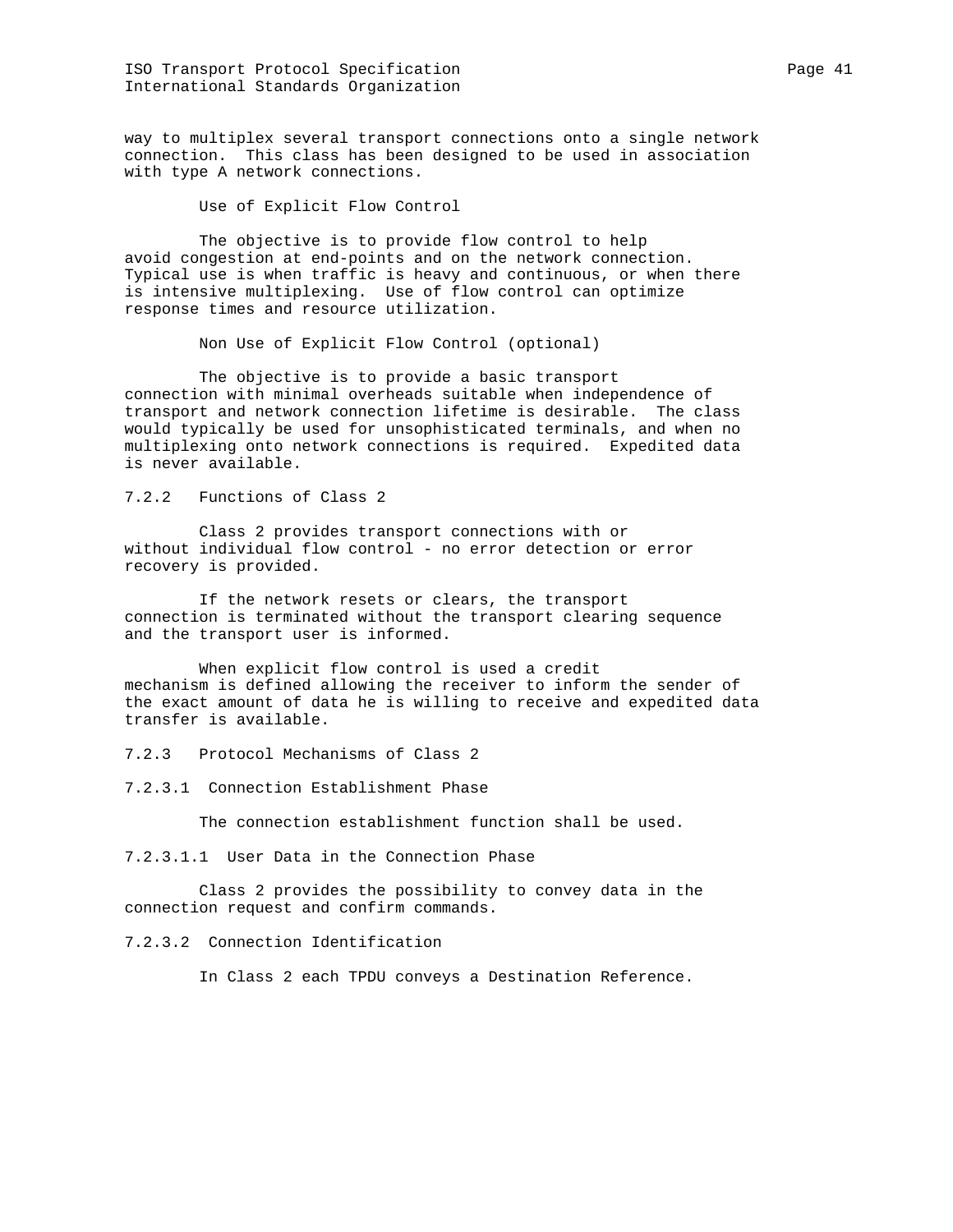ISO Transport Protocol Specification **Page 42** Page 42 International Standards Organization

This uniquely identifies the transport connection within the receiving transport entity and thus allows multiplexing.

7.2.3.3 Release Phase

 The release of a transport connection results either from the use of the 'explicit' variant of the release function or from the Implicit Termination function.

7.2.3.4 Protocol Mechanisms when Explicit Flow Control is used.

The following mechanisms are provided:

7.2.3.4.1 Numbering of Data TPDU

 Each Data TPDU transmitted between transport entities for each direction of transmission in a transport connection is sequentially numbered.

Each Data TPDU contains a Send Sequence Number T(S).

### 7.2.3.4.2 Flow Control Principles

 The receiver of data TPDUs holds a count of the sequence number of the next expected TPDU. This count is called the Receive Sequence Number, T(R). The receiver indicated to the sender the number of Data TPDUs he is ready to receive by means of a 'credit' mechanism. Credits are given using the credit field in the AK TPDU. The value of the credit field, in conjunction with the value of  $T(R)$ transported by the YR-TU-NR (your TPDU number) field of the AK TPDU, is used by the receiver of the AK TPDU to determine whether and how many Data TPDUs may be accepted by the sender of the AK TPDU. Precise definition of flow control principles appears in Section 7.2.5.5.3.

# 7.2.3.4.3 Expedited Flow

 The non network expedited variant is used. Normal flow is the flow of data subject to the flow control mechanism, expedited flow is the flow of data that the sender may send without explicit agreement of the receiver. This expedited flow has a limited capability and could for example be used to carry session supervisory commands.

 The number of expedited data units outstanding at any time is limited to one and the amount of TS-user data is limited (up to 16 octets).

 An expedited data may arrive before normal data which was submitted earlier. Normal data submitted after the expedited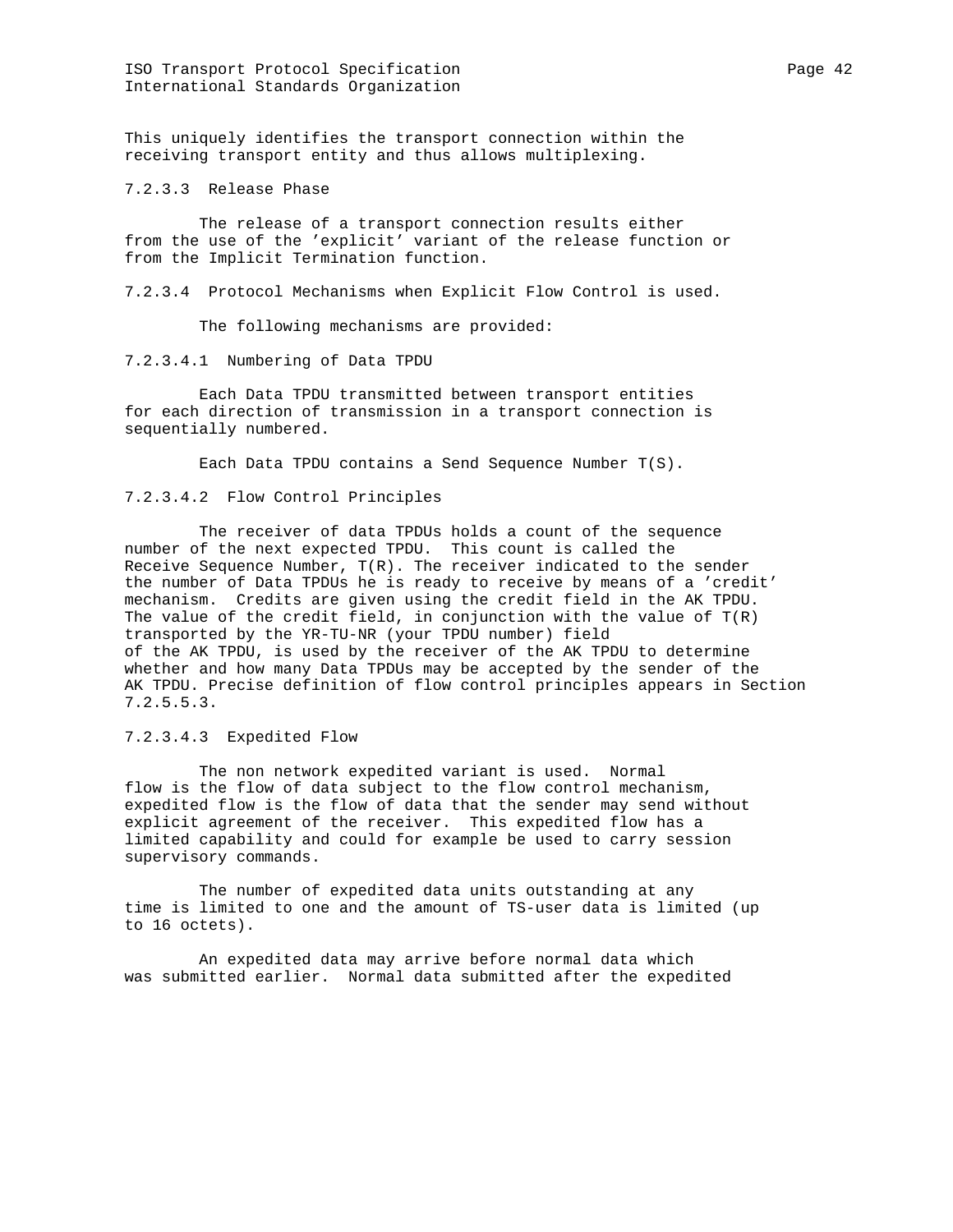ISO Transport Protocol Specification extends the page 43 International Standards Organization

data will arrive after the expedited data.

7.2.4 Connection Establishment Procedures for Class 2

7.2.4.1 References

 See Section 6.5 for reference assignment. Receipt of any TPDU with a reference that is not assigned to a transport connection other than a Disconnect Request (DR) or Connection Request (CR) will be ignored.

 Receipt of a Disconnect Request (DR) for an unassigned Reference will result in a Disconnect Confirm (DC) response.

7.2.4.2 Connection Eastablishment

 This phase is achieved by exchange of CR/CC TPDU using the 'connection establishment' function. Since the multiplexing function is in use, then more than one transport connection may be assigned to the same network connection concurrently. The restrictions of Class 0 does not apply to this class and the other higher classes.

7.2.5 Data Transfer Procedures for Class 2

 The data transfer procedures described in the following section apply independently to each transport connection existing between two transport entities.

7.2.5.1 TPDU Maximum Length and Segmenting

The general rules defined in Section 6.3 apply.

7.2.5.2 Concatenation

The general rules defined in Section 6.4 apply.

7.2.5.3 Sending Data TPDU (No Explicit Flow Control Option)

 In this case the data TPDU is built in accordance with the rules stated in Section 6.2 and 6.3 and sent without any additional mechanisms. Thus, the DT TPDU NR field may take any value and no AK TPDU is used.

7.2.5.4 Sending Data TPDU (When Explicit Flow Control is Used)

 On each transport connection the transmission of Data TPDUs is controlled separately for each direction and is based on authorization from the receiver.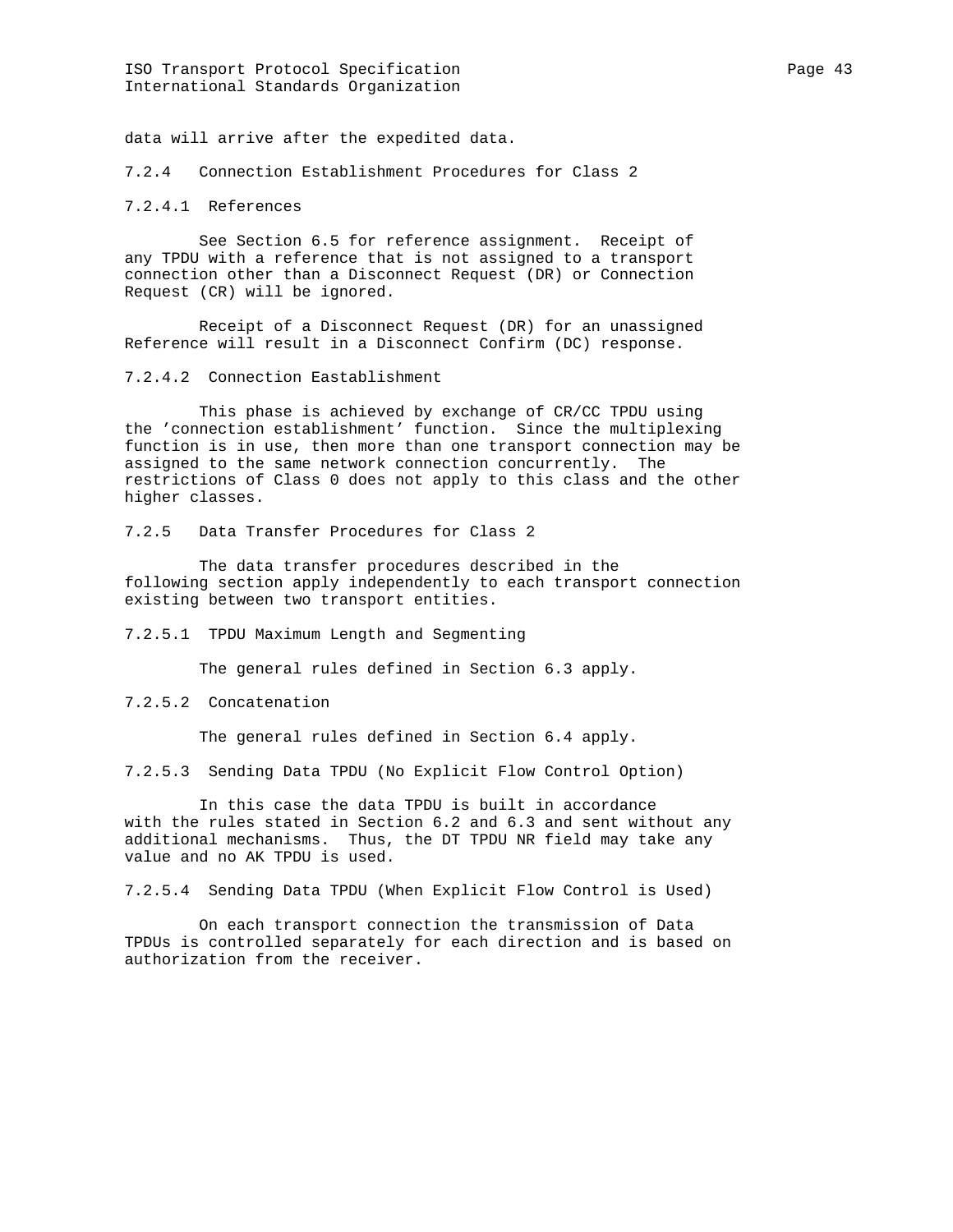ISO Transport Protocol Specification extends the page 44 International Standards Organization

 This authorization is provided through the use of the TPDUs Credit field. Credit field values are only present in the following TPDUs: CR, CC, AK..

7.2.5.4.1 Numbering of Data TPDUs

 Each Data TPDU transmitted between transport entities, for each direction of transmission in a transport connection, is sequentially numbered.

 The sender of Data TPDUs holds a count of the next TPDU to be sent. This count is called the Send Sequence Number T(S). The sender indicates to the receiver the number of the data TPDU he sends by putting the current T(S) value into the TPDU-NR field of the data TPDU.

 Sequence numbering is performed modulo 2\*\*n, where n is the number of bits of the sequence number field. The T(S) counter cycles through the entire range  $0$  to  $(2**n)-1$ .

 At connection establishment time both Transport entities initialize their  $T(S)$  and  $T(R)$  counts to zero (i.e. the first Data TPDU to be transmitted between transport entities for a given direction of data transmission after the connection establishment has a TPDU-NR field set to zero).

 Receipt of a Data TPDU whose TPDU-NR field is not equal to the expected value  $T(R)$ , is to be regarded as a protocol error.

Operations described above are summarized as follows:

o initalization

 $T(S) = 0$   $T(R) = 0$ 

 Sending of Data TPDU put T(S) into the TPDU-NR field of the Data TPDU to be sent

 $T(S) = (T(S) + 1)$  (modulo  $2^{**}n$ )

Receiving of Data TPDU

 TPDU-NR field of the received data TPDU which is not equal to T(R) is a protocol error.

 $T(R) = (T(R) + 1)$  (modulo  $2^{*n}$ )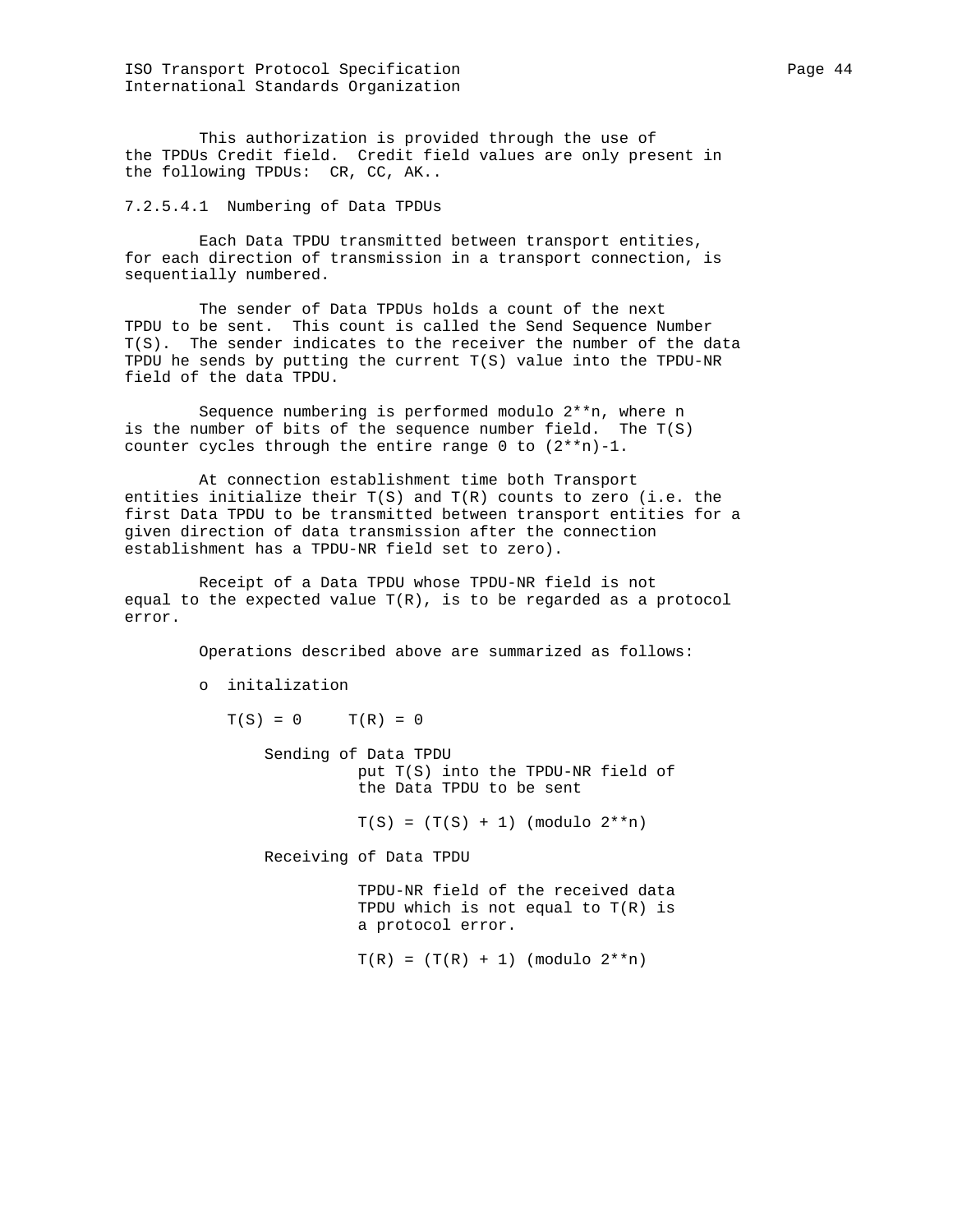# 7.2.5.4.2 Window Definition

 For each transport connection and for each direction of data transmission a 'transmit window' is defined as the (possibly null) ordered set of consecutive data TPDUs authorized to be transmitted in that direction. At any given time, the lowest sequence number of a data TPDU which a transport entity is authorized to transmit is referred to as the 'lowest window edge'. The 'upper window edge' is calculated by adding the credit allocation, given by the value of the Credit (CDT) field contained in a received TPDU, to the lower window edge. Note that a transport entity is authorized to send data TPDUs with sequence numbers up to but not including the upper window edge.

#### 7.2.5.4.3 Flow Control

Flow control is performed as follows:

o initialization time

Lower window edge = 0

 Upper window edge = N (Credit received either in CR or in CC and  $N < 2**p < 2**$  (n-1), where P is the number of bits in credit field of CR and CC.

o Sending of a Data TPDU

 Send data TPDUs while T(S) is less than the upper window edge. If T(S) equals the upper window edge then wait for additional credit before sending.

o Reception of Data TPDU (with TPDU NR =  $T(R)$ 

If  $T(R)$  is greater than or equal to the upper window edge authorized to the sending transport entity, then the receiving transport entity shall use the Treatment of Protocol Errors function. Otherwise T(R) shall be incremented.

Sending Credit

 Send AK TPDU with YR-TU-NR = T(R) and Credit equals N. (Where N = number of additional data TPDUs the entity is prepared to receive.)

Receiving Credit in AK.

Lower window edge = YR-TU-NR received.

Upper window edge = Lower window edge + N.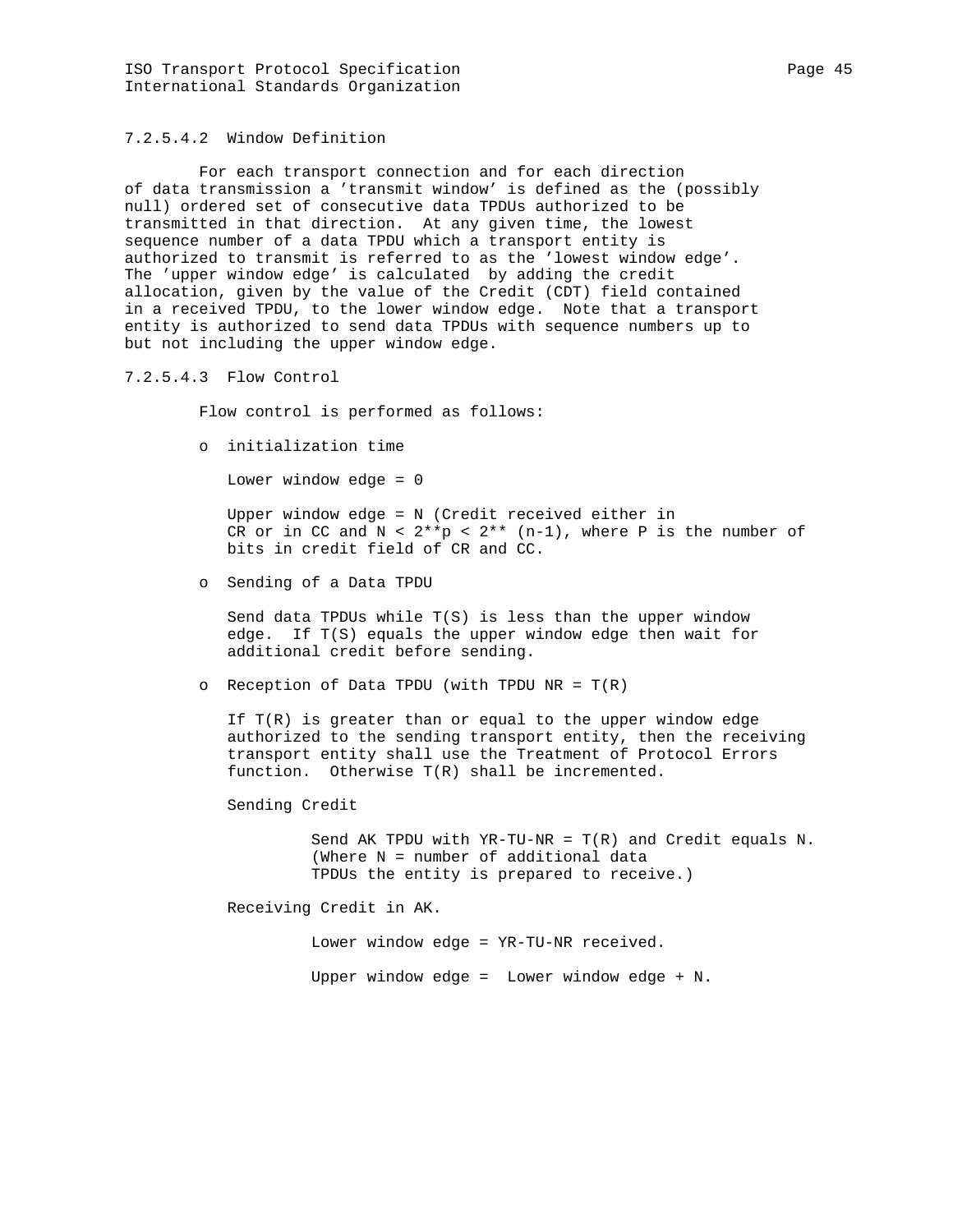7.2.5.4.4 Reducing the Upper Window Edge

 The value of the upper window edge cannot be decreased in this class. If, at a certain point of time, the upper window edge value is U, the reception of an AK TPDU having YR-TU-NR = M and CDT = N such that:

(U-M) (mod. 2\*\*n) > N

is a protocol error

 Provided the previous statements are respected, CDT field may take any value including zero.

7.2.5.4.5 Procedure for Expedited Data Transfer

 The procedure of expedited data transfer allows a transport entity to transmit data to the remote transport entity without following the flow control procedure of the normal data flow. This procedure can only apply in the transfer phase.

 The expedited procedure has no effect on the transfer and flow control applying to normal Data TPDUs.

 To transmit expedited data, the transport entity sends an expedited data TPDU (ED TPDU). The size of a data field is limited (up to 16 octets). The data field contains a complete ED TSDU. The remote transport will then confirm the receipt of the ED TPDU by transmitting an expedited TPDU acknowledgement (EA TPDU). A transport entity can send another ED TPDU only after having received an EA TPDU for the previously transmitted ED TPDU. In class 2 the ED TPDU NR field of the ED and YR-TU-NR field of the EA TPDU are not defined and may take any value.

7.2.6 Release Procedures for Class 2

 The data phase ends after a transport entity has sent or received a Disconnect Request (DR). The transport entity will ignore any incoming TPDU except DC or DR.

 If the network resets or clears the network connection, all transport connections are terminated without the transport clearing sequence. The References become frozen.

 For Class 2 the explicit variant of the 'release' mechanism is used, enabling transport connections to be cleared independently of the underlying network connection.

7.2.7 Treatment of Invalid TPDUs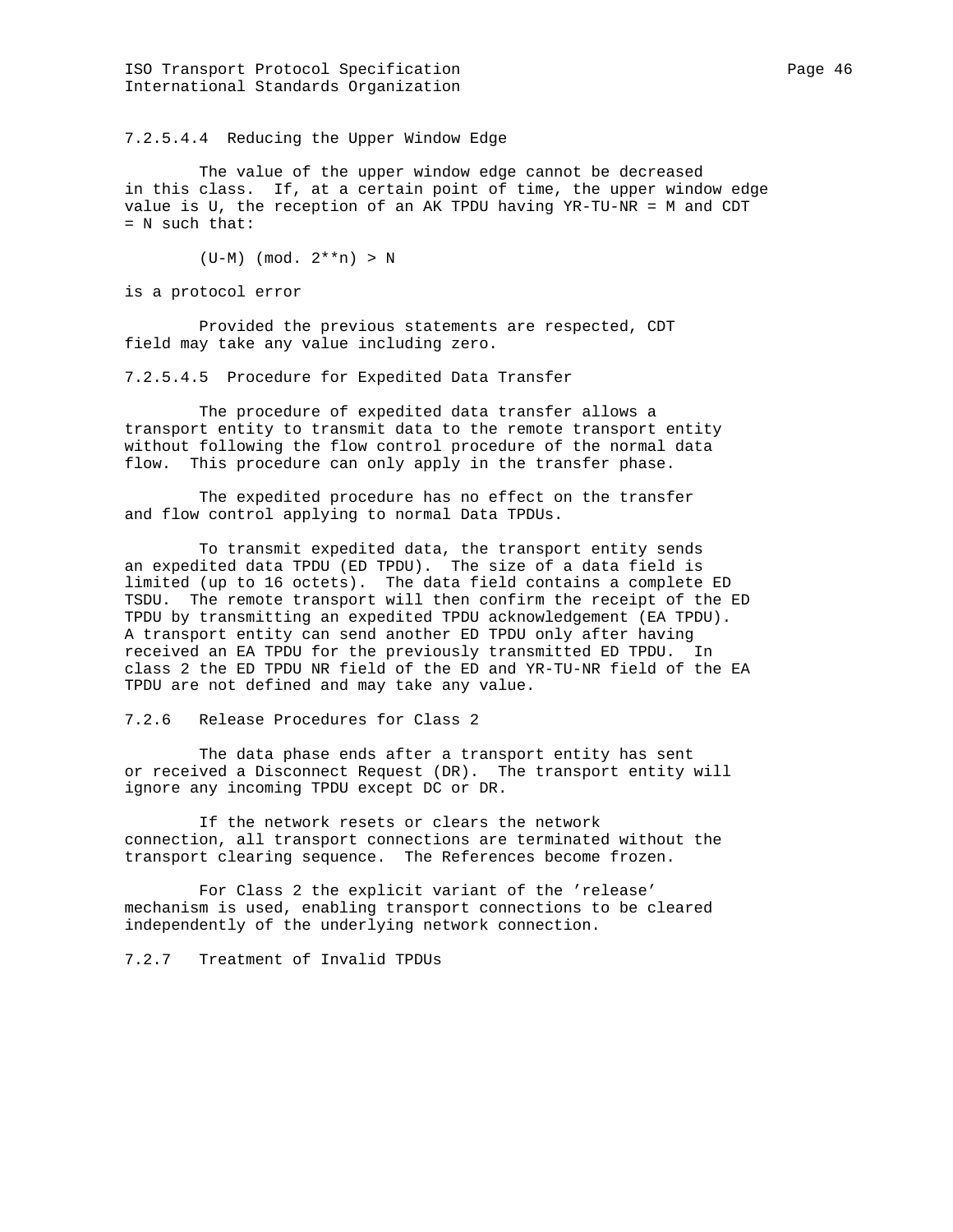ISO Transport Protocol Specification extends the page 47 model of the Page 47 International Standards Organization

 The 'Treatment of Protocol Error' mechanism in Section 6.23 is used.

7.2.8 Behaviour after an Error signalled by the Network Layer.

The implicit termination mechanism is used.

7.2.9 Supported Options

 Non use of explicit flow control. Extended formats.

- 7.3 PROTOCOL DESCRIPTION OF CLASS 3: ERROR RECOVERY AND MULTIPLEXING CLASS
- 7.3.1 Characteristics of Class 3

 The characteristics of Class 3 in addition to those of Class 2 is to mask errors indicated by the network. Selection of this class is usually based upon reliability criteria. Class 3 has been designed to be used in association with type B network connections.

7.3.2 Functions of Class 3

 This class provides the functionality of Class 2 (with use of explicit flow control) plus the ability to recover after a failure signalled by the Network Layer without involving the user of the transport service.

 The mechanisms used to achieve this functionality also allow the implementation of more flexible flow control.

7.3.3 Protocol Mechanisms of Class 3

 Class 3 mechanisms include Class 2 (with use of explicit flow control option) mechanisms and the ability to recover after a failure signalled by the network without informing the user of the transport connection.

7.3.3.1 Error Recovery Principles

 The sending transport entity keeps a copy of transmitted Data TPDUs and ED TPDUs until it receives a positive aknowledgement which allows copies to be released. It may also receive an RJ command inviting it to retransmit or transmit all Data TPDUs, if any, from the point in the sequence indicated in the RJ command.

 This is especially the case, when a failure is indicated by the network. The transport entity sends an RJ command in order to indicate the sequence number of the next expected TPDU.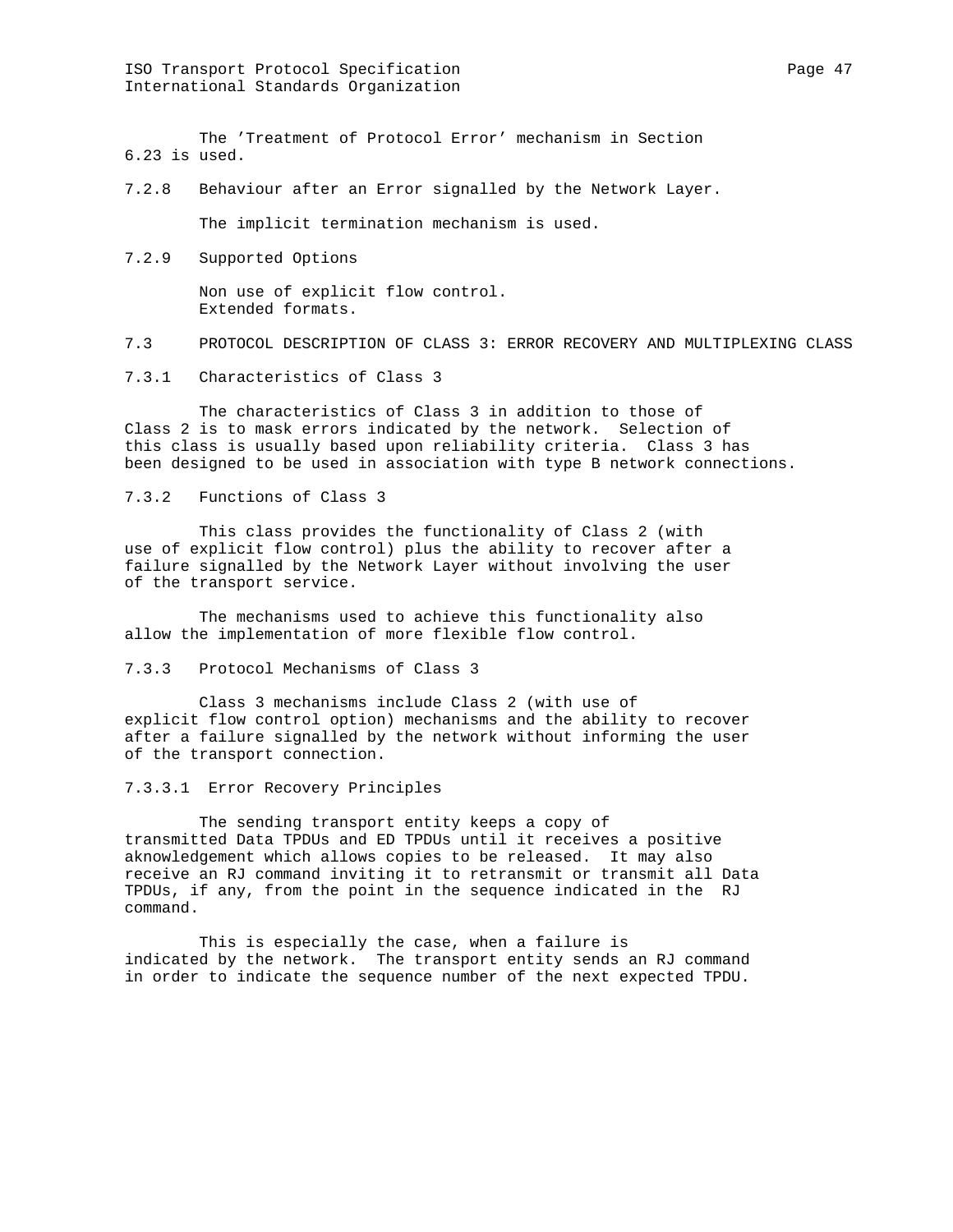Error recovery for ED TPDU is achieved by retransmission (see 7.3.5.3).

7.3.3.2 Relationship between Flow Control and Error Recovery

 Acknowledgement is performed by use of the T(R) count. A credit is associated with this acknowledgement which may be equal to or greater than zero. Thus it is possible to acknowledge data without giving the right to send new data.

Credit may be reduced, by the use of the RJ TPDU.

7.3.4 Connection Establishment Procedure for Class 3

 The rules for Class 2 (with use of explicit flow control) apply with the addition of the following rules which apply on receipt of an eror indication from the Network layer.

- o Reception of an error indication by a transport entity which, prior to this event, has sent a CR and has not yer received a CC, causes the transport entity to retransmit CR.
- o Reception of an error indication by a transport entity to wait for reception of CR, RJ or DR TPDU. In this case:
	- Reception of CR will cause the transport entity to retransmit CC.
	- Reception of RJ will cause the transport entity to transmit an RJ with a YR-TU-NR equal to zero and enter the data phase.
	- Reception of a DR will cause termination of the transport connection as for Classes 1 and 2 (see 7.1.4).

7.3.5 Data Transfer Procedures for Class 3

7.3.5.1 Acknowledgement

 The 'AK' variant of the Retention until Acknowledgement of TPDUs function is used.

7.3.5.2 Retransmission Procedure

 TPDU retransmission is a procedure which allows a transport entity to request retransmission of one or several consecutive Data TPDUs from the remote transport entity. A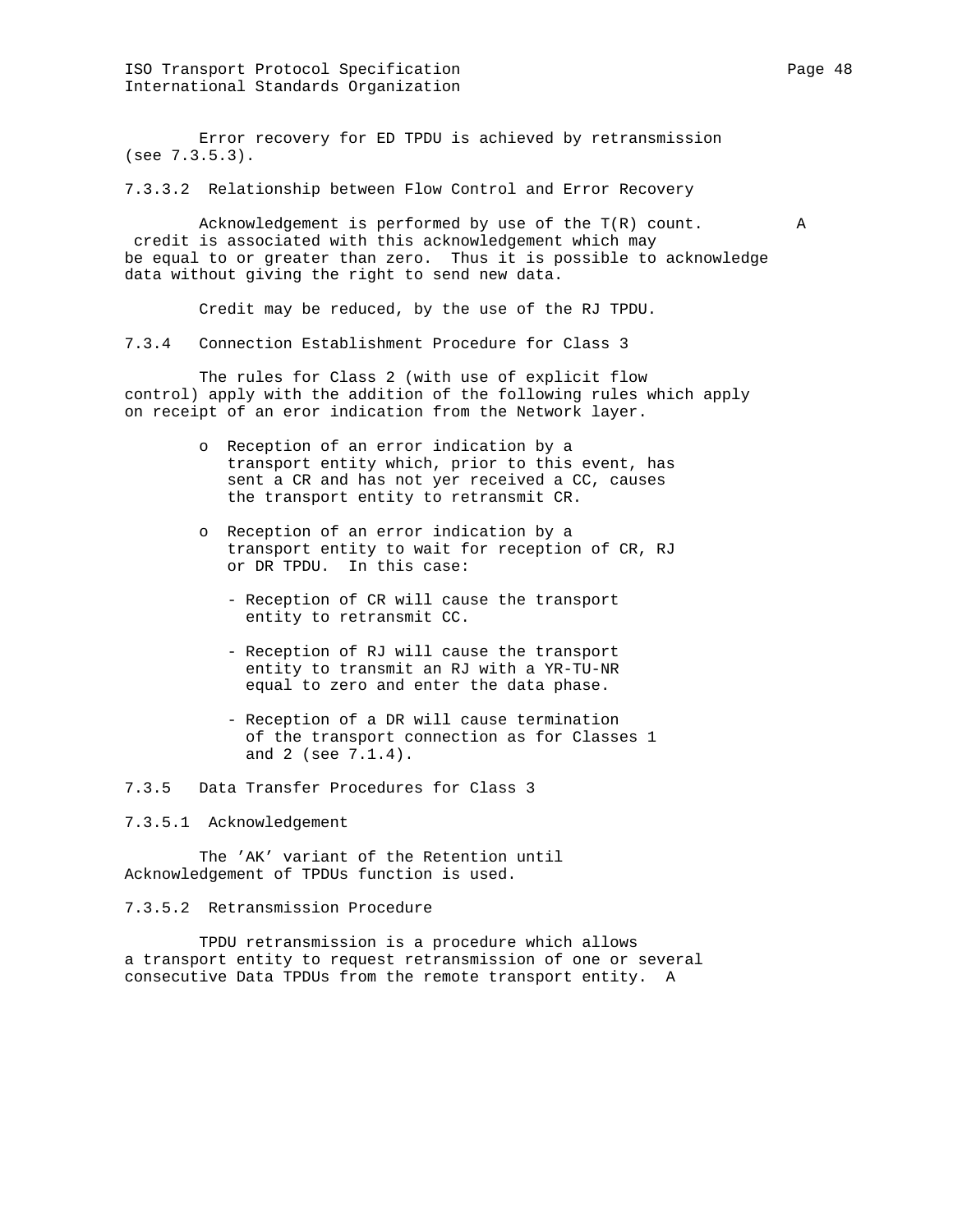ISO Transport Protocol Specification extends the Page 49 International Standards Organization

transport reject condition is signalled to the remote transport entity by transmission of an RJ TPDU whose YR-TU-NR field indicates the sequence number of the next expected Data TPDU.

 On receipt of a RJ TPDU, a Transport entity shall accept credit to the value contained in the credit field and shall re-transmit TPDUs, starting with the one whose number is specified in the YR-TU-NR field of the received RJ TPDU, subject to the new credit.

The transport entity shall not specify a  $T(R)$  in the RJ TPDU less than that which has previously been acknowledged. Receipt of an RJ TPDU with a  $T(R)$  which has been previously acknowledged will be considered a protocol error.

 Additional DT TPDUs pending initial transmission may follow the retransmitted DT TPDU(s) if the window is not closed.

7.3.5.3 Reducing the upper window edge

 It is possible to decrease the value of the upper window edge down to the sequence number transported by YR-TU-NR field of the RJ TPDU. Receipt of an DT TPDU which would have been inside the window before the reduction is not a protocol error and this TPDU may be discarded.

 Note: In such a case the credit equal to zero achieves the effect of a Receive not Ready Condition.

7.3.5.4 Behaviour after an error signalled by the network layer

 After receiving an error indication from the Network Service, the transport entity shall tranmit to the remove entity an RJ TPDU with YR-TU-NR field indicating the sequence number of the next expected Data TPDU.

7.3.5.5 Procedure for Expedited Data Transfer

 In Class 3, the ED TPDU-NR field of the Expedited Data (ED) TPDU contains an identification number. This number must be different for successive ED TPDUs. That is, when an ED TPDU has been sent and an EA TPDU for the ED TPDU has been received, the next ED TPDU must have a different value in the NR field of the ED TPDU. No other significance is attached to this field. It is recommended, however, that the values used be consecutive modulo 2\*\*n. When a transport entity receives an ED TPDU for a transport connection, it shall respond by transmitting an expedited acknowledgement (EA) TPDU.

It places in the YR-TU-NR field the value contained in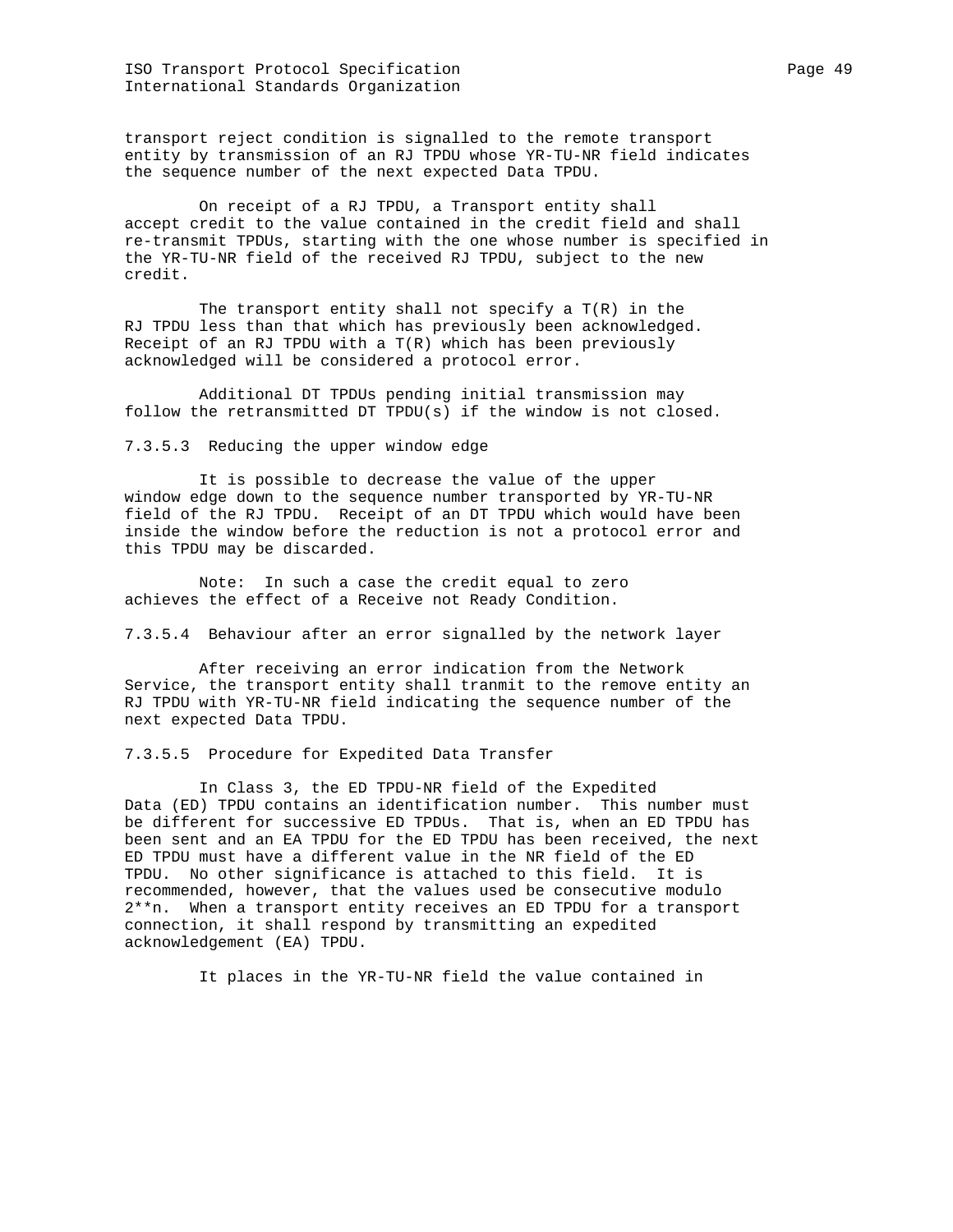ISO Transport Protocol Specification extends the page 50 page 50 International Standards Organization

the NR field of the received ED TPDU. If, and only if, this value is different from the NR field of the previously received ED TPDU, the data contained in the TPDU is to be passed to the session entity.

 If an error indication from the Network layer is received before the receipt of the expected Expedited Acknowledgement (EA) TPDU, the transport entity shall retransmit the ED TPDU with the same value in the NR field. By the rule described in the previous paragraph, the session entity does not receive data corresponding to the same expedited TPDU more than once.

7.3.6 Release Procedures for Class 3

 The rules for Class 2 apply with the addition of the following rule:

 Receipt of an eror indication by a transport entity, which prior to this event has sent a DR, causes this transport entity to retransmit DR. Only DC and DR will be accepted and interpreted as the completion of the connection clearing sequence. The related Reference will become unassigned.

7.3.7 Treatment of Invalid TPDUs

The 'Treatment of Protocol Errors' mechanism is used.

7.3.8 Supported Options

Extended formats.

7.4 PROTOCOL DESCRIPTION OF CLASS 4: ERROR DETECTION AND RECOVERY CLASS

7.4.1 Characteristics of Class 4

 The characteristic of Class 4, in addition to those of Class 3, is the detection of errors which occur as a result of the low grade of service available from the network layer. The kinds of errors to be detected include: TPDU loss, TPDU delivery out of sequence, TPDU duplication. These errors may afect control TPDUs as well as Data TPDUs.

 Class 4 has been designed to be usd in association with network connections of type C.

7.4.2 Functions of Class 4

 This class provides the functionality of Class 3, plus the ability to detect and recover from lost, duplicated or out of sequence TPDUs without involving the user of the transport service.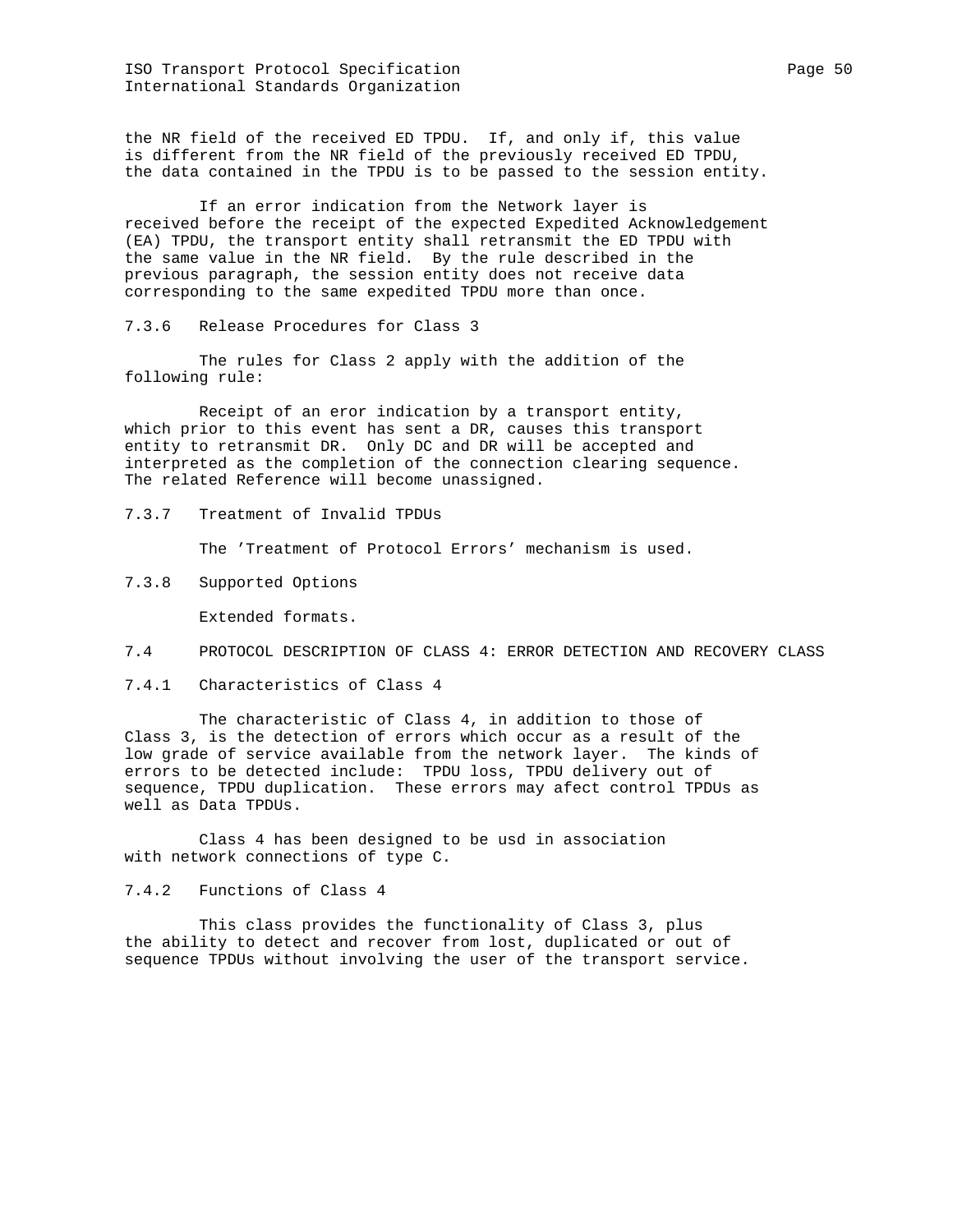ISO Transport Protocol Specification extends the Page 51 Page 51 International Standards Organization

 This detection of errors is made by extended use of the sequence numbering of Classes 2 and 3, by a timeout mechanism, and by additional protocol mechanisms.

 This class additionally detects and recovers from damaged TPDUs by using a checksum mechamism. The use of the checksum mechanism must be available but its use or its non use is subject to negotiation. Class 4 does not attempt to deal with detection of errors due to the misdelivery of TPDUs.

7.4.3 Protocol Mechanisms of Class 4

7.4.3.1 Network Service Data Unit Lifetime

 The network layer is assumed to provide, as an aspect of its grade of service, for a bound on the maximum lifetime of NSDUs in the network. This value is known by the Transport Layer. The maximum time which may elapse between the transmission of an NSDU into the network layer and the receipt of any copy of it is referred to as M.

7.4.3.2 Average Transit Delay

 It is assumed that there is some value of transmit delay in the network, typically much less than M, which will be the maximum delay suffered by all but a small proportion of NSDUs. This value is referred to as E.

7.4.3.3 Remote Acknowledge Time Assumptions

 Any transport entity is assumed to provide a bound for the maximum time which can elapse between its receipt of a TPDU from the Network Layer and its transmisssion of the Corresponding response. this value is referred to as A/L. The corresponding time given by the remote transport entity is referred to as A/R. The values for these timers may be conventionally established or may be established at connection establishment time.

7.4.3.4 Local Retransmission Time

 The local transport entity is assumed to maintain a bound on the time it will wait for an acknowledgement before retransmitting the TPDU. This time is the local retransmission time and is referred to as T1.

 $T1 = 2*E + X + Ar?$ 

 Where X is a value to allow for TPDU processing in the local transport entity.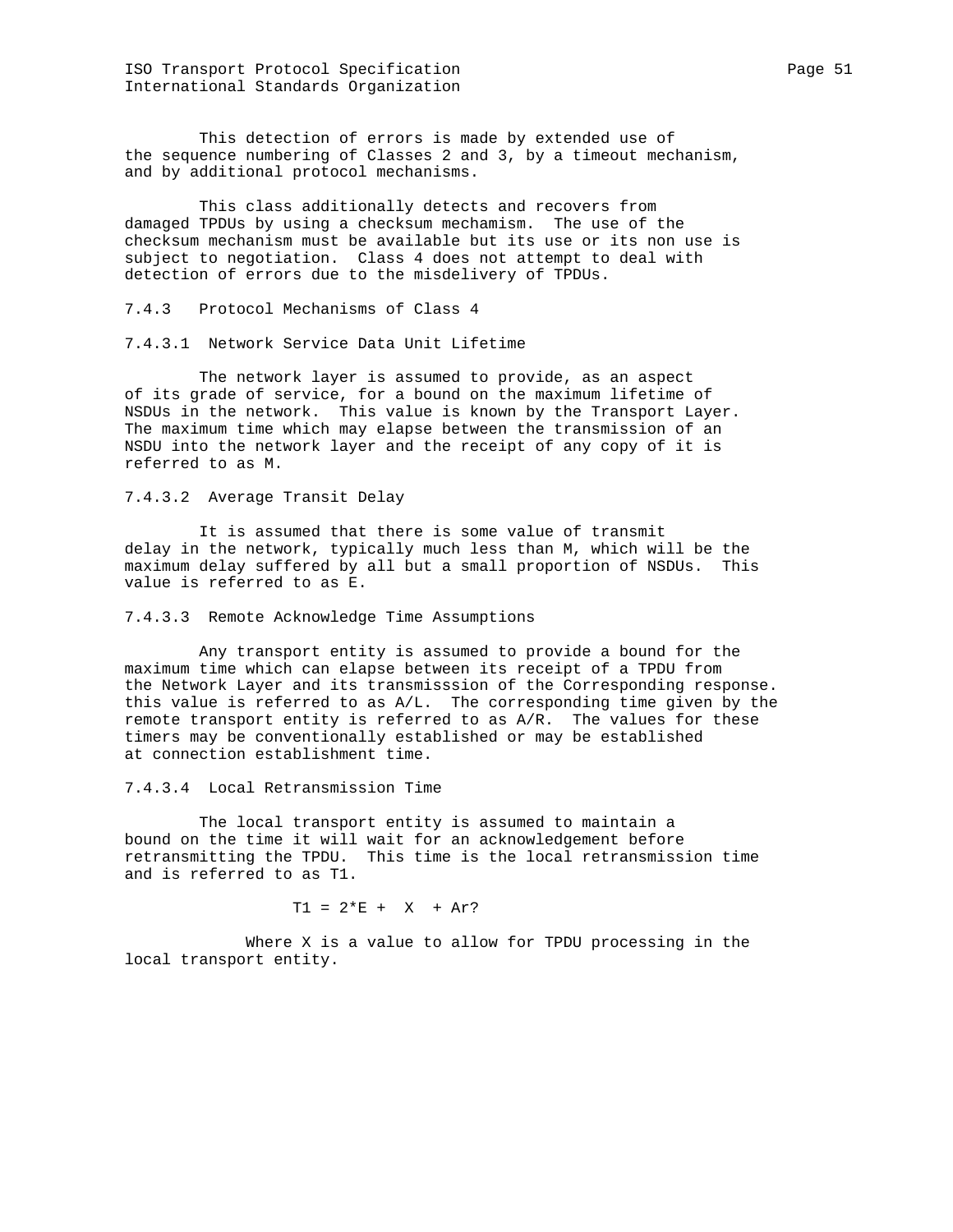7.4.3.5 Persistence Time

 The local transport entity is assumed to provide a bound for the maximum time for which it may continue to retransmit a TPDU requiring positive acknowledgment. This value is referred to as R.

 The value is clearly related to the time elapsed between retransmission, T1, and the maximum number of retransmissions, N. It is not less than T1\*N+X, where X is small quantity to allow for additional internal delays, the granularity of the mechanism used to implement T1 and so on. Because R is a bound, the exact value of X is unimportant as long as it is bounded and the value of a bound is known.

7.4.3.6 Bound on Reference Identifier and Sequence Numbers

 Using the above values, a bound L may be established for the maximum time between the decision to transmit a TPDU and the receipt of any response relating to it. The value of L is given by:

 $L = 2*M+R+Ar$ 

 It is necessary to wait for a period L before reusing any reference or sequence number, to avoid confusion in case a TPDU referring to it may be duplicated or delayed.

 (Note: In practive, the value of L may be unacceptably large. It may also be only a statistical figure at a certain confidence level. A smaller value may therefore be used where this still allows the required quality of service to be provided).

### 7.4.3.7 Inactivity Time

 To protect against unsignalled breaks in the network connection (Half-open connections), each transport entity maintains an inactivity time interval. If the interval passes without receipt of some TPDU, the transport entity will terminate the TC by making use of the release procedure. This interval is referred to as I.

7.4.3.8 Window Time

 A transport entity maintains a time to ensure that there is a maximum interval between transmission of up-to-date window information. This interval is referred to as the window time, W.

7.4.3.9 Class 4 Error Recovery Principles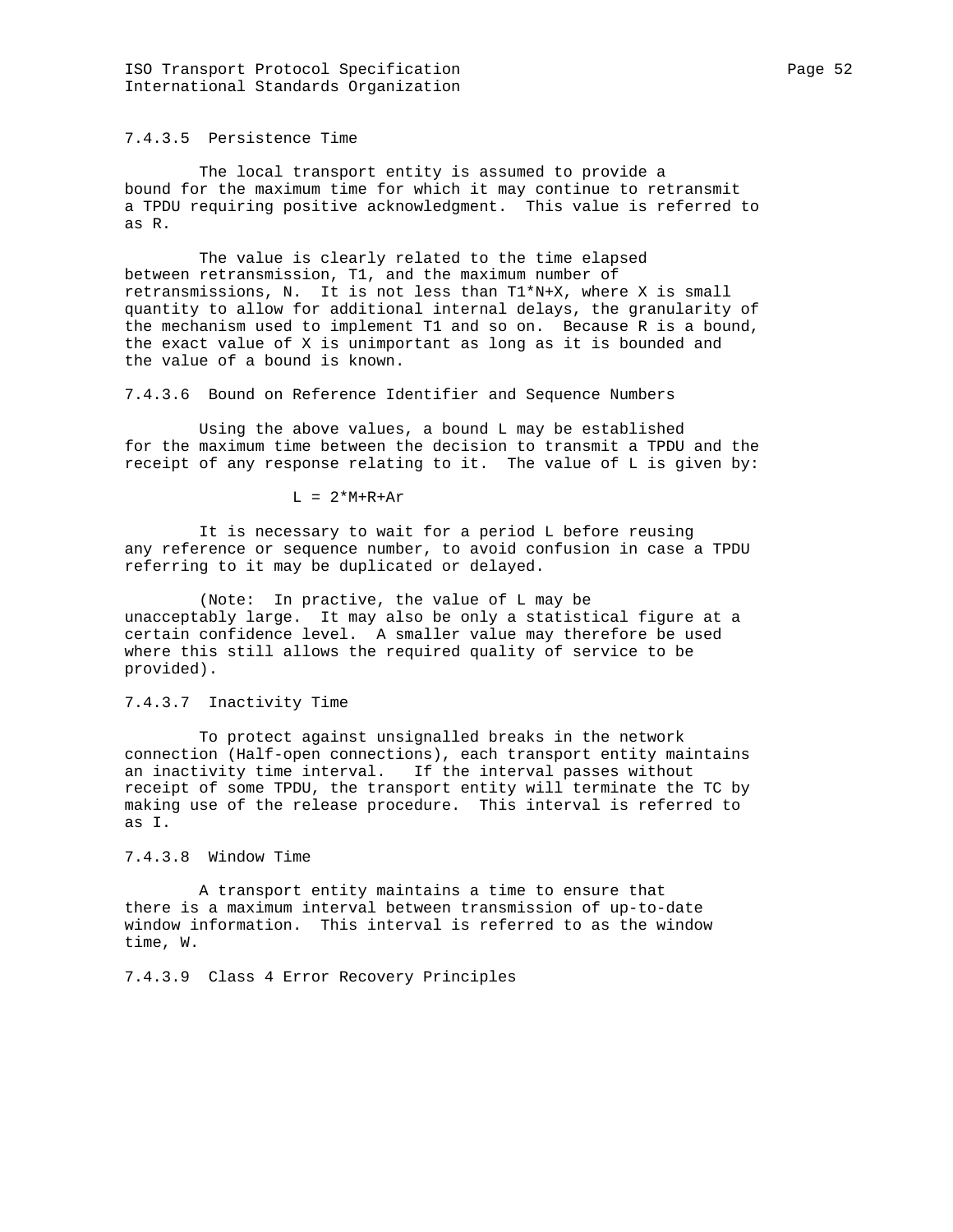ISO Transport Protocol Specification extends the page 53 International Standards Organization

 In class 4, the transport entity associates a response time with TPDUs sent requiring a response. If an appropriate response is not received within time T1, the recovery procedure must be invoked by the sender. This will usually involve the retransmission of the corresponding TPDU.

 A TPDU may be transmitted a maximum number of times, This number is referred to a N. The value of N is chosen so that the required quality of service can be provided given the known characteristics of the network connection.

7.4.3.10 Relationship of Times and Intervals

 The following note describes the relationship between the time described in Section 7.4.3.1 - 7.4.3.9.

Note:

- a. The interrelationship of times for the worst case is as follows:
	- M: maximum transit delay of the network (see 7.4.3.1)
	- Ar maximum acknowledgement time of the remote transport entity (see 7.4.3.3)
	- R: maximum local retransmission time (see 7.4.3.5)
	- N: maximum number of transmission for a single TPDU (see 7.4.3.9)
	- L: maximum time for a TPDU to be valid (see 7.4.3.6)

$$
R = T * (N-1)
$$
\n

| $R$ | $= T * (N-1)$     |
|-----|-------------------|
| $R$ | $= 2 * M + A + R$ |
| $R$ | $= 2 * M + A + R$ |
| $*$ | $M$               |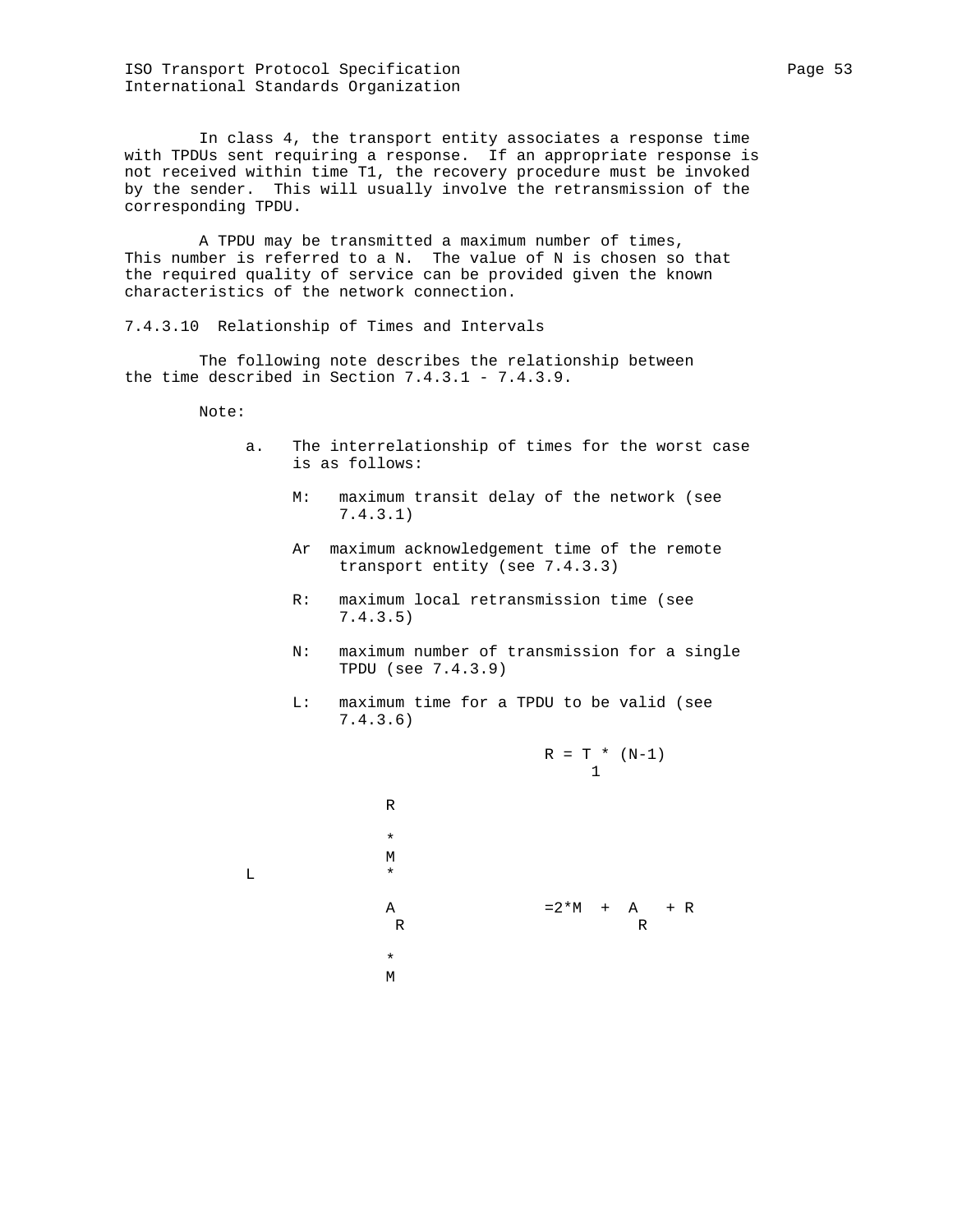- b. The interrelationship of times for the average case is as follows (see 7.4.3.4)
	- E: average transit delay for the network  $(E << M)$
	- X: TPDU processing time
	- T : average time from sending a TPDU until 1 the receipt of its acknowledgement (see 7.4.3.4)
	- A : maximum acknowledgement time of the R remote transport entity (see 7.4.3.3)
- X Experimental control of the control of the Experimental Experimental Control of the Experimental Experimental A  $T = 2*E + X + A$ R 1 R Experimental control of the control of the Experimental Experimental Control of the Control of the Control of

t t

7.4.3.11 Sequence Numbering

 In Class 4 sequence numbering is applied to certain control TPDUs and their acknowledgements, as well as to DT TPDUs. These are ED and its acknowledgement EA.

 The length of sequence numbers may be negotiated at connection establishment. Where other than the default length is used, an extended header format is used for sequenced TPDUs containing additional octets of sequence numbers. Extended header format includes a credit field on the appropriate TPDU types allowing extended credit allocation.

7.4.4 Procedures for Connection Establishment Phase

 The following features pertain to connection establishment for Class 4:

> o In Class 4, a connection is not considered established until the successful completion of a 3-way TPDU exchange. The sender of a CR TPDU must respond to the corresponding CC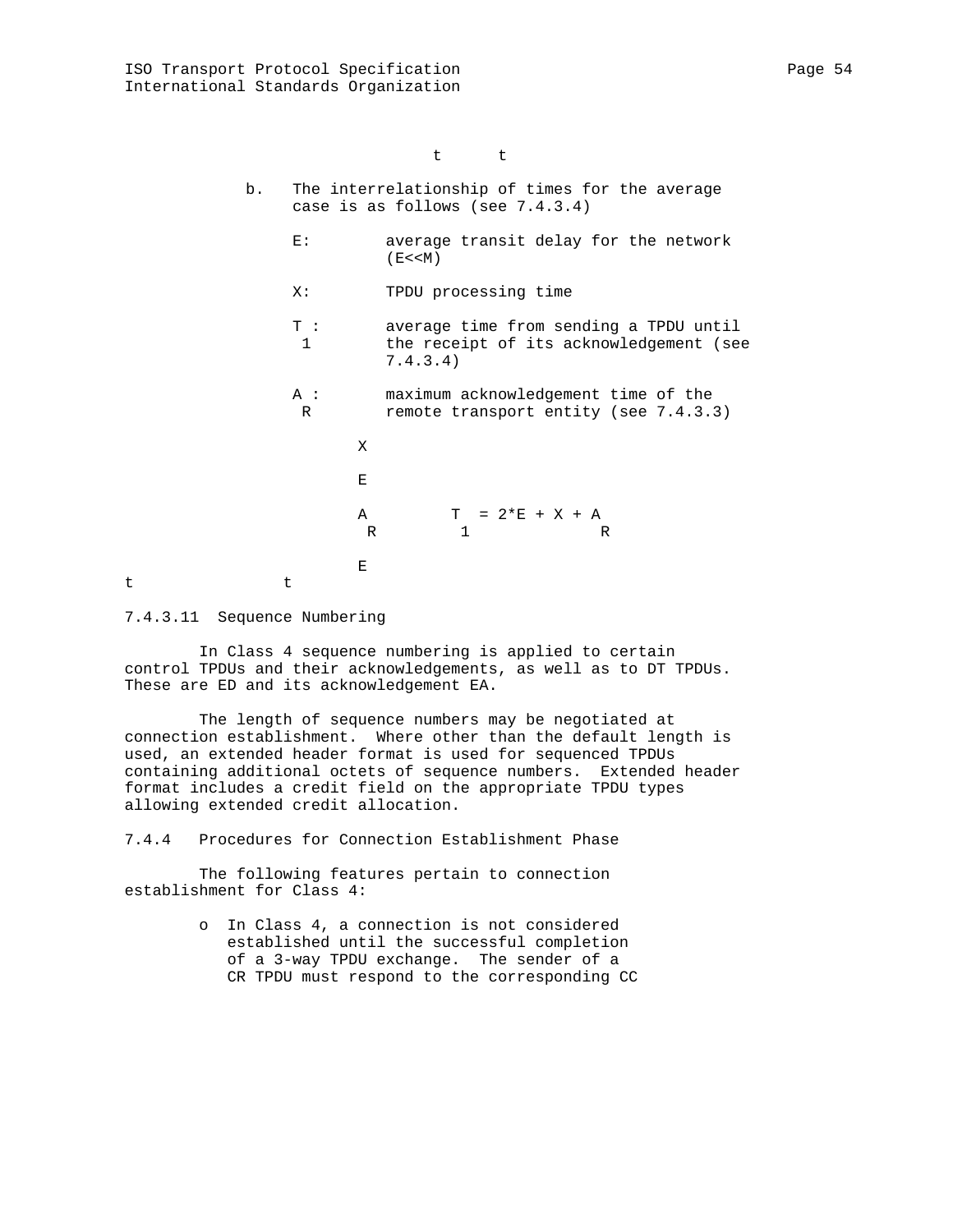TPDU by immediately sending a DT, ED or AK TPDU.

- o As a result of duplication, a CR TPDU may be received specifying a source reference which is already in use with the sending transport entity. If the receiving transport entity is in the data transfer phase, having completed the 3-way TPDU exchange procedure, the receiving transport entity should ignore such a TPDU. Otherwise a CC TPDU should be transmitted.
- o As a result of duplication or retransmission, a CC TPDU may be received specifying a paired reference which is already in use. The receiving transport entity should ignore such a CC TPDU.
- o A CC TPDU may be received specifying a reference which is in the frozen state. The response to such a TPDU should be a DR TPDU.

7.4.4.1 Connection Request

 When a transport entity transmits a CR TPDU it starts timer T1. If this timer expires before a CC TPDU is received, the CR TPDU is retransmitted and the timer restarted. After transmission of the CR TPDU N times, the connection establishment procedure is abandoned and the failure reported to the transport user. The reference must be placed in the frozen state for a period L (see section 7.4.3.6).

7.4.4.2 Incomimg Connection Request

An incoming connection request is processed as for Class 3

7.4.4.3 Connection Confirm

 When a transport entity transmits a CC TPDU it starts timer T1. If this timer expires before an AK or DT TPDU is received, the CC TPDU is retransmitted according to the retransmission principles in Section 7.4.3.9

7.4.4.4 Incoming Connection Confirm

When a CC TPDU is received, the receiving transport entity enters the data transfer phase. It must immediately transmit an AK, ED or DT TPDU to complete the 3-way TPDU exchange. The CC TPDU is subject to the usual rules of the data transfer phase regarding retransmission, see Section 7.4.5.3.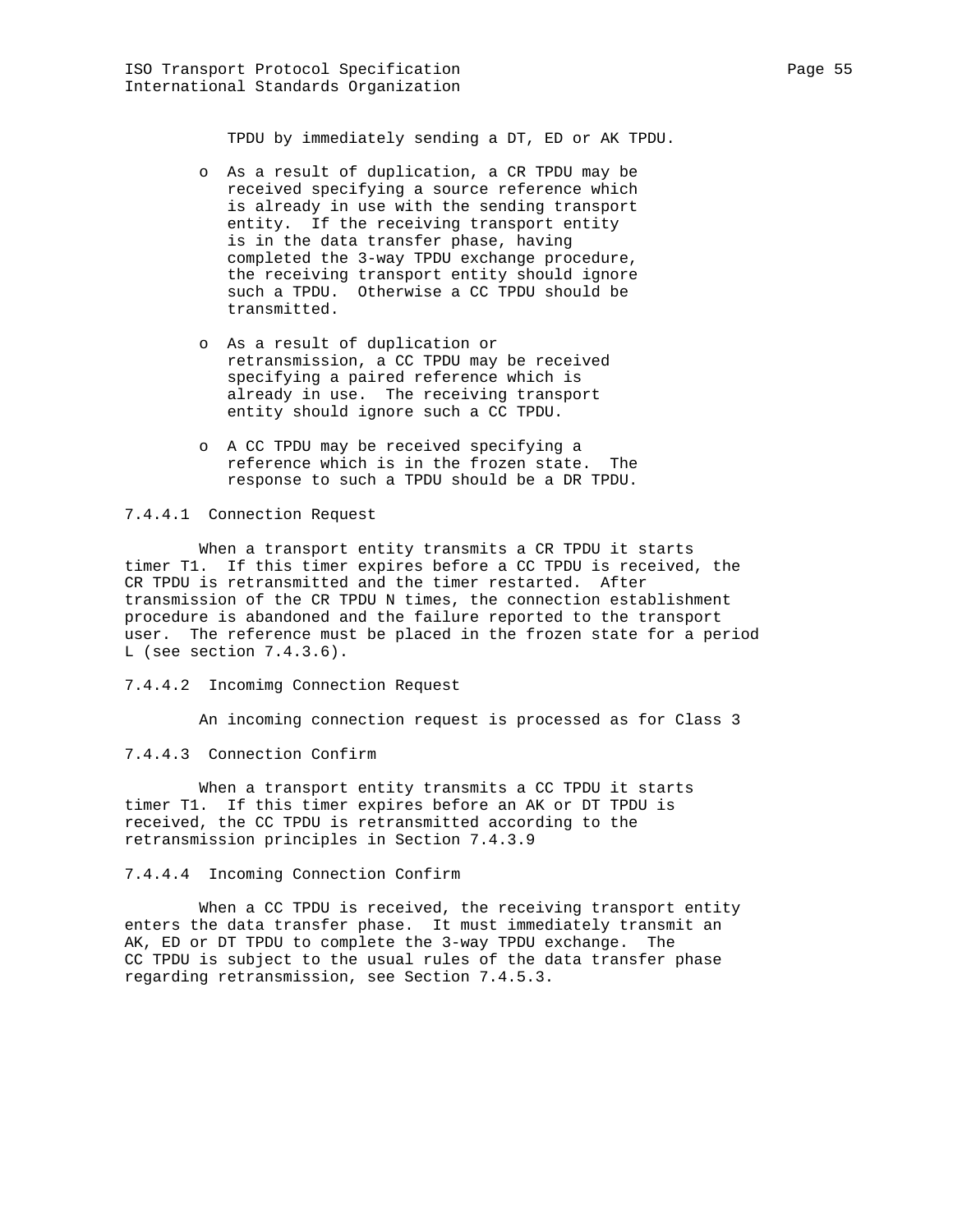### 7.4.4.5 Incoming Acknowledgement

 When an AK, DT or ED TPDU is received the receiving transport entity can enter the data transfer phase. If the entity has data to send it may send DT TPDUs or an ED TPDU. The DT TPDUs are subject to flow control. Otherwise, the transport entity must obey the inactivity principles (see Section 7.4.5.8).

#### 7.4.4.6 Unsuccessful Connection

 When a DR TPDU is received in response to a CR TPDU, the timer T1 is cancelled and the reference placed in the frozen state for a period L (see Section 7.4.6.1).

#### 7.4.4.7 Initial Credit Allocation

 The CR and CC TPDUs may allocate an initial credit value to their respective recipients. This value is limited to 15 by the encoding of the TPDU. Where the extended header format is in use, credit values greater than 15 must be allocated using AK TPDUs.

### 7.4.4.8 Exchange of Acknowledge Time

 A transport entity may transmit the value it intends to use for AL at connection establishment, as the 'Acknowledge Time' parameter in the CR or CC TPDU (depending on whether the transport entity is initiating or accepting the transport connection). If this parameter is present in a received CR or CC TPDU, the value of AR should be set accordingly. If this parameter is not present, AR may be assumed to be insignificant in comparison to E the typical maximum transit delay.

# 7.4.5 Procedure for Data Transfer Phase

7.4.5.1 Sequence Control

 The receiving transport entity is responsible for maintaining the proper sequence of DT TPDUs.

 DT TPDUs received out of sequence must not be delivered to the TS-user until in-sequence TPDUs have also been received.

 AK TPDUs also contain information allowing the receiving transport entity to process them in the correct order.

#### 7.4.5.2 Duplicate DT TPDUs

 Duplicate TPDUs can be detected because the T(S) value matches that of previously received TPDUs. T(S) values must not be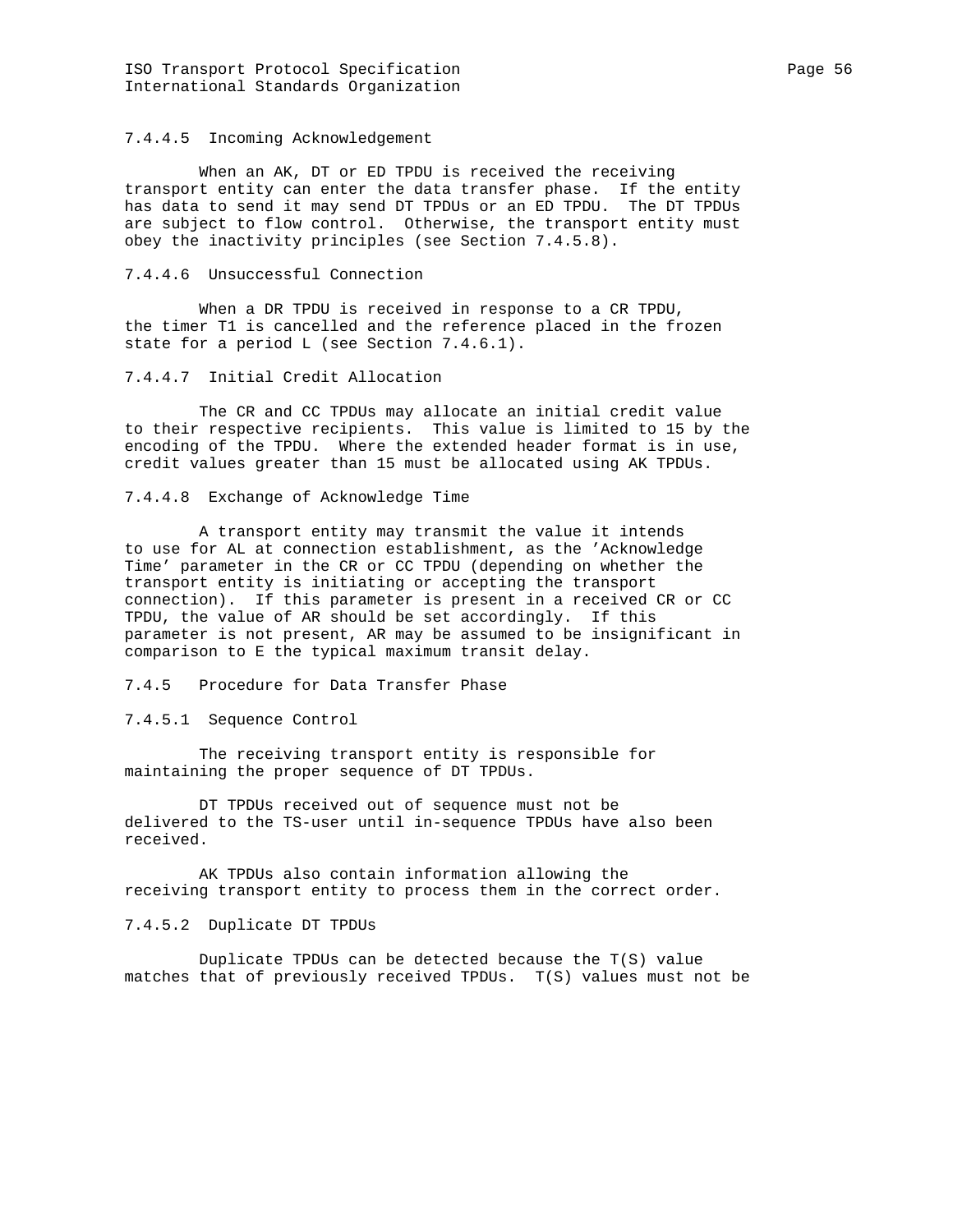ISO Transport Protocol Specification extends the Page 57 Page 57 International Standards Organization

reused for the period L after their previous use. Otherwise, a new, valid TPDU could be confused with a duplicated TPDU which had previously been received and acknowledged.

 Duplicated DT TPDUs must be acknowledged, since the duplicated TPDU may be the result of a retransmission resulting from the loss of an AK TPDU.

 The data contained in a duplicated DT TPDU should be ignored.

7.4.5.3 Retransmission Principles

 When a transport entity has some outstanding DT or ED TPDUs that require acknowledgement, it will check that no T1 interval elapses without the arrival of an AK or EA TPDU that acknowledges one of them. If the timer expires, the first TPDU is retransmitted and the timer is restarted. After N transmissions (N-1 retransmissions) the connection is assumed to have failed and the release phase is entered, and the transport user is informed.

 DT TPDUs which fall beyond the current window (due to reduction of the upper window edge) are not retransmitted until advancement of the upper window edge so permits.

 Note: This requirement can be met by different means, for example.

- 1. One timer is associated with each TPDU. If the timer expires, the associated TPDU will be retransmitted, and the timer T1 will be restarted for all subsequent DT TPDUs.
- 2. One timer is associated with each TC:

 if the transport entity transmits a DT TPDU requiring acknowledgement, it starts timer T1,

 if the transport entity receives a TPDU that acknowledges one of the TPDUs to be acknowledged, timer T1 is restarted,

 if the transport entity receives a TPDU that acknowledges the last TPDU to be acknowledged, timer T1 is stopped.

 For the decision whether the retransmission timer T1 is maintained on a per TPDU or on a per TC basis, throughput considerations have to be taken into account.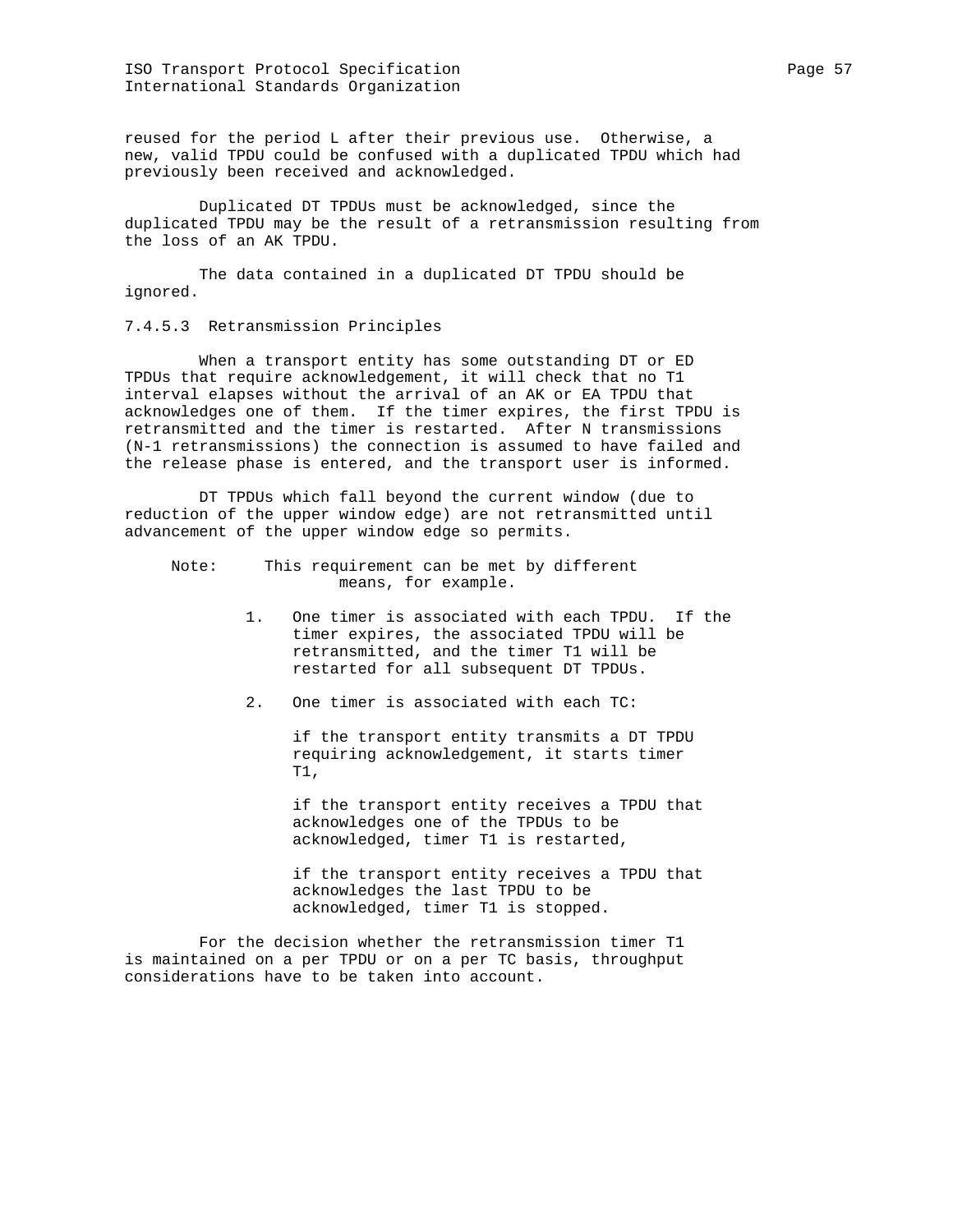### 7.4.5.4 Acknowledgement Principles

 A transport entity operating class 4 must acknowledge all TPDUs received requiring acknowledgment. To avoid unnecessary retransmissions and to avoid delays to transmission by the remote transport entity, the delay for acknowledgement should not exceed timer A (see Section 7.4.3.2).  $T$ .

 There are two TPDU types that must be acknowledged: ED and DT. Receipt of an ED TPDU must be acknowledged by an EA TPDU. A DT TPDU is acknowledged with an AK TPDU.

 An AK TPDU has the sequence number of the next DT TPDU the receiving transport entity expects to receive. It thus acknowledges receipt of all DT TPDUs with sequence numbers less than the acknowledgement number.

 An AK TPDU may be repeated at any time, using the sequence number in the last AK TPDU sent.

### 7.4.5.5 Flow Control Principles

 Flow control in Class 4 is subject to the same principles as in Classes 2 and 3. The credit mechanism and window principle of those classes still apply, except that in class 4, the upper window edge can be reduced by the receiving transport entity by sending an AK TPDU with a smaller credit.

 A receiving transport entity may send an AK TPDU at any time to change the window size. This AK TPDU may acknowledge a new DT TPDU or may repeat a previous acknowledgement.

### 7.4.5.6 Window Synchronization Principles

 To ensure the synchronization of flow control information the window timer provokes the frequent exchange of AK TPDUs between transport entities. The window timer maintains a minimum level of TPDU traffic between transport entities cooperating in a transport connection.

 In Class 4 the window size can be reduced in any AK TPDU. Due to the possibility of misordering of AK TPDUs and the associated loss of efficiency, the AK TPDU for class 4 includes an additional field called the AK TPDU subsequence parameter.

 An AK TPDU should contain the subsequence parameter whenever a duplicate AK TPDU is sent with the same sequence number but with reduced credit. The value of the subsequence parameter is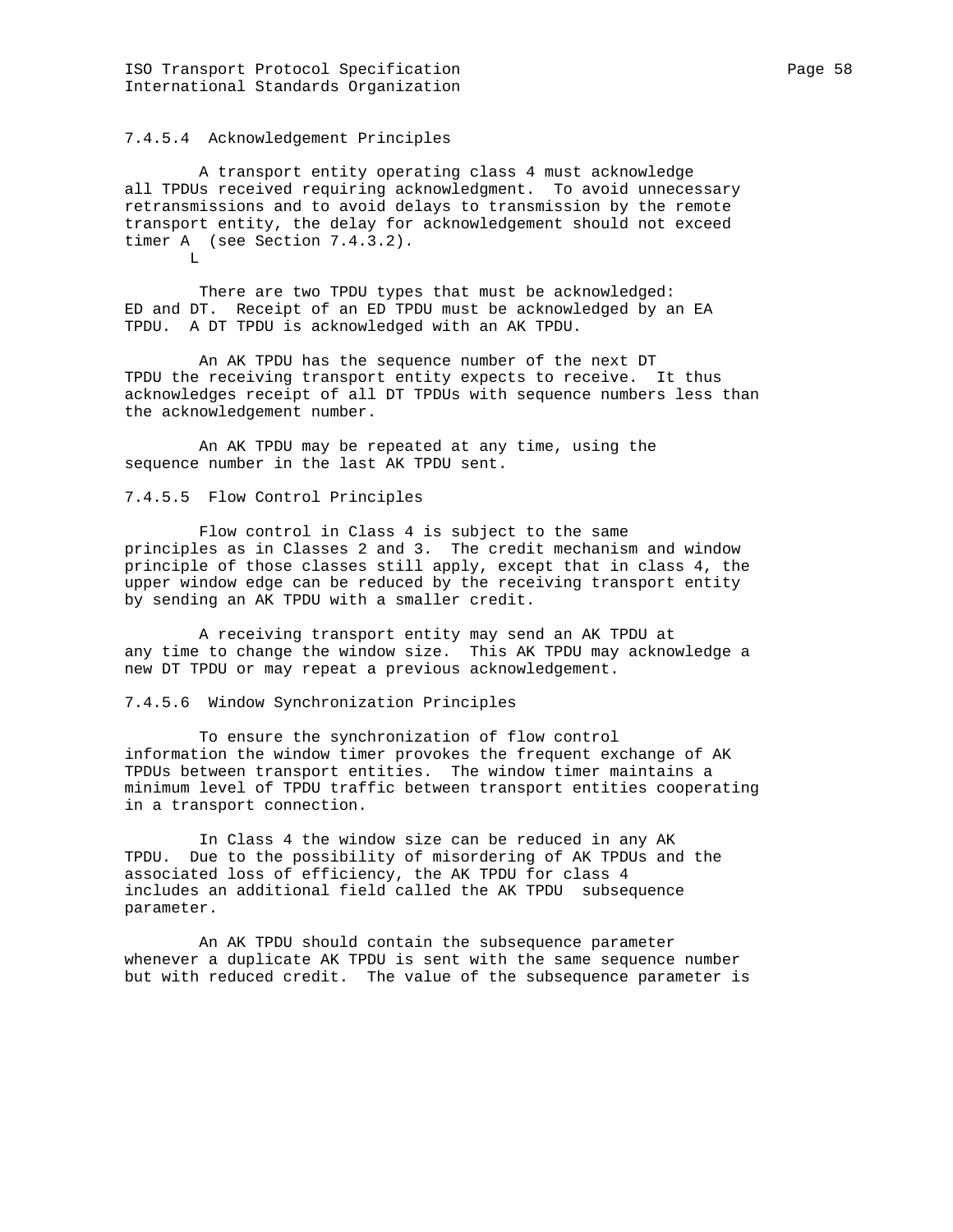set to one for the first time the AK TPDU is resent with reduced credit.

 When an AK TPDU is transmitted whose sequence number is increased, the 'sub-sequence' parameter is omitted until credit reduction takes place.

 When an AK TPDU is received, it must be processed (i.e., its contents made use of) only if:

- o The sequence number is greater than in any previously received AK TPDU, or,
- o The sequence number is equal to the highest in any previously received AK TPDU, and the sub-sequence parameter is greater than in any previously received AK TPDU having the same sequence number (where an absent sub-sequence parameter is regarded as having a value of zero), or
- o The sequence number and sub-sequence parameter are both equal to the highest in any previously received AK TPDU (where an absent sub-sequence parameter is regarded as having a value of zero), and the credit field is greater than in any previously received AK TPDU having the same sequence and sub-sequence numbers.

 When an AK TPDU is transmitted which opens a closed window (i.e. increases credit from zero), it should be retransmitted at an interval of T1. Transmission should occur a maximum of N times, after which the usual inactivity retransmission timer should be reverted to. Retransmission may also cease if the local transport entity becomes sure that the new credit information has been received by the remote transport entity.

 If a transport entity receives an AK TPDU containing a 'Flow Control Confirmation' parameter, whose Lower Window Edge and Your-Sub-Sequence fields are equal to its own lower window edge and sub-sequence number, it may note that the credit available at the remote transport entity (relative the Lower Window Edge field) is at least equal to the value conveyed as Your Credit. This enables the transport entity to cease the frequent retransmission of window information, if it thereby knows that the remote window is open.

 A transport entity need not retransmit window information (except as described under Inactivity Principles) if it is aware by the receipt of DT TPDUs that the remote transport entity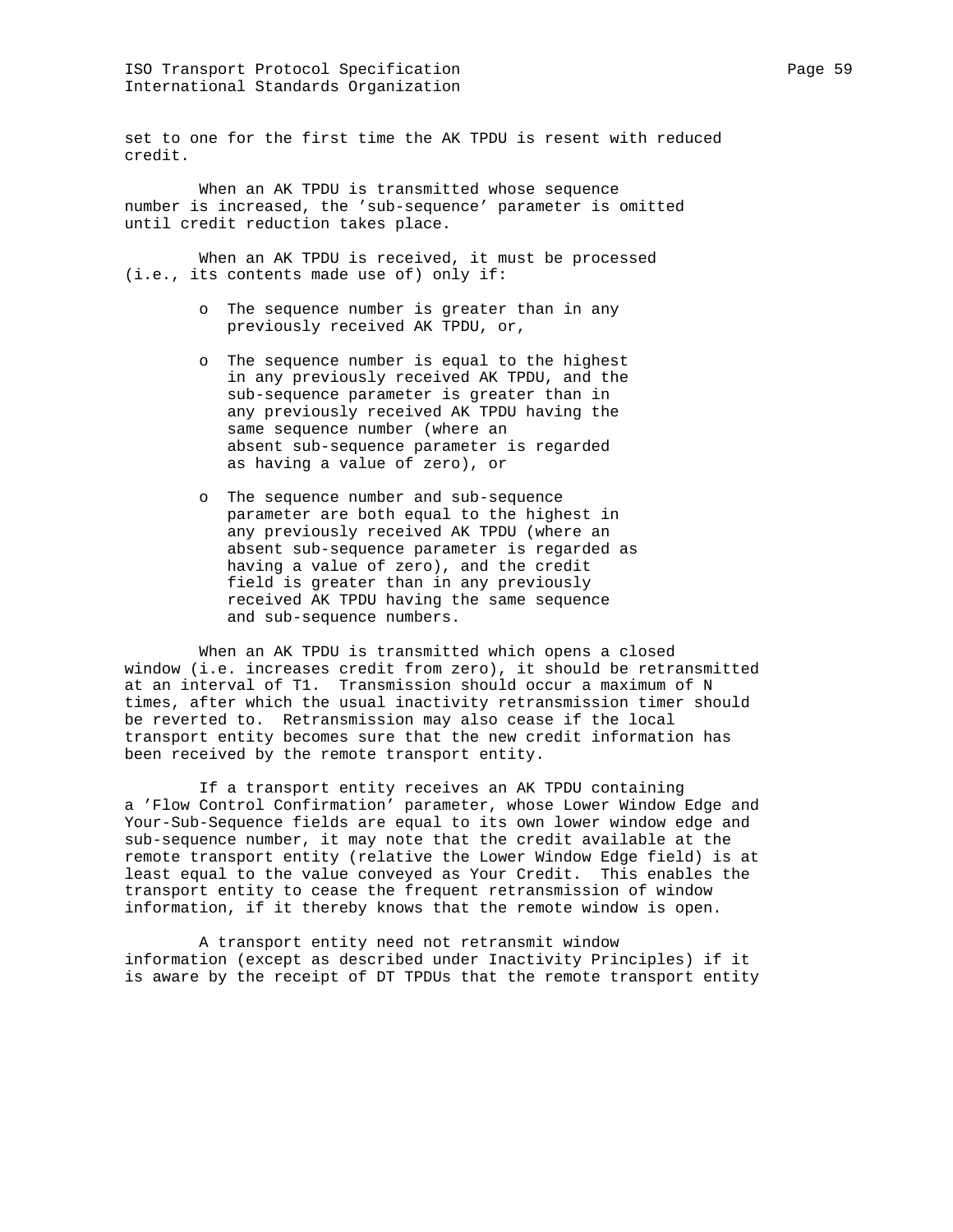ISO Transport Protocol Specification extends the Page 60 International Standards Organization

has sufficient credit to prevent deadlock. When an AK TPDU is transmitted in response to a DT TPDU, the transport entity may normally assume that the transmitter of the DT TPDU will ensure that the AK TPDU is received, be retransmission of the DT TPDU if necessary. Therefore, it can normally be assumed that the credit conveyed in such an AK TPDU will be available to the remote transport entity, and frequent retransmission is unnecessary.

 The assumption that the DT TPDU will be retransmitted may be incorrect if credit reduction has taken place. Therefore, a transport entity may not make this assumption if the sequence number of the DT TPDU is less than or equal to the highest value for which permission to transmit (i.e., credit) has been given and subsequently withdrawn.

 Upon receipt of an AK TPDU which increases the upper window edge, a transport entity may transmit an AK TPDU which repeats the information contained in the received TPDU in a 'Flow Control Confirmation' parameter in its variable part an thereby assures the transmitter of the original AK TPDU of its own state. Such an AK TPDU may be tranmmitted:

- o Upon receipt of a duplicated AK TPDU (i.e., one which is identical in all fields, including the sub-sequence parameter if present, to the most recently received AK TPDU which was not discarded due to detection of a sequence error), not containing the 'Flow Control Confirmation' parameter.
- o Upon receipt of an AK TPDU which increases the upper window edge but does not increase the lower window edge, when the upper window edge was formerly equal to the lower window edge.

7.4.5.7 Procedure for Expedited Data

 The procedure for expedited data is as for Class 3, with the following exceptions.

 The ED TPDU has a sequence number which is allocated from a separate sequence space from that of the DT TPDUs. The EA TPDU carries the same sequence number as the corresponding ED TPDU. Only a single ED TPDU may be transmitted and awaiting acknowledgements at any time.

 Upon receipt of an unduplicated ED TPDU, a transport entity immediately forwards the data to the transport user. The ED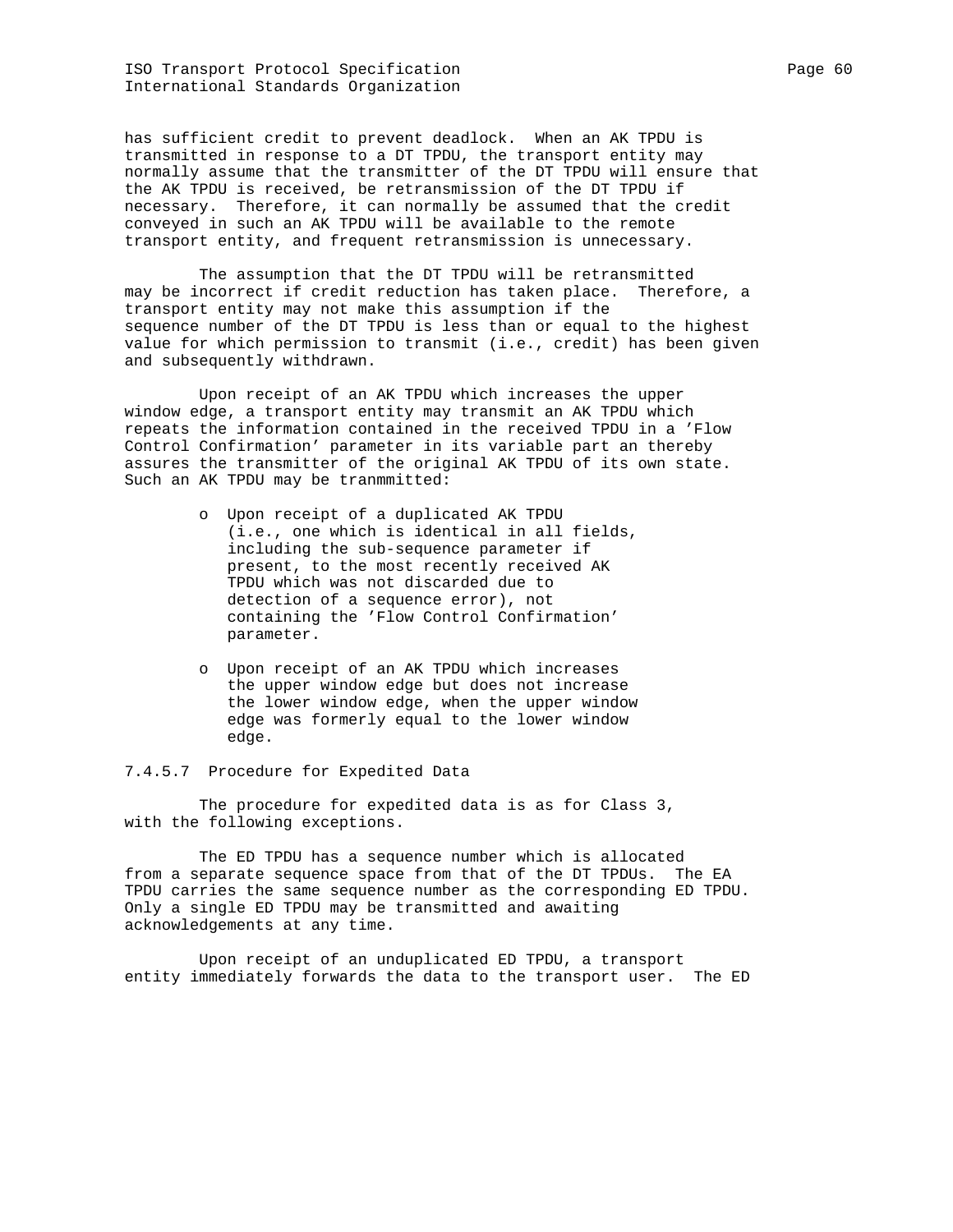TPDU sequence number is recorded in an EA TPDU sent to the other transport entity.

 The sender of an ED TPDU shall not send any new DT TPDU with higher T(S) until it receives the EA TPDU. This guarantees the arrival of the ED TPDU before any subsequently sent DT TPDUs.

### 7.4.5.8 Inactivity Principles

 If the Inactivity Time I passes without receipt of some TPDU, the transport entity will terminate the TC by making use of the release procedure. To present expiration of the remote transport entity's inactivity times when no data is being sent, the local transport entity must send AK TPDUs at suitable intervals in the absence of data, having regard to the probability of TPDU loss. The Window Synchronization Principles (see 7.4.5.6) may ensure that this requirement is met.

 Note: It is likely that the release procedure initiated due to inactivity timer expiration will fail, as such expiration indicates probable failure of the supporting NC or of the remote transport entity. This case is described in Section 7.4.6.

### 7.4.6 Procedures for Release Phase

 The rules for class 3 apply. The DR TPDU is subject to the usual retransmission procedure. After N retransmissions, the transport connection is considered disconnected, the Reference is placed in the frozen state for a period L and retransmission ceases.

 The DC TPDU is sent only in response to a DR TPDU, and is not subject to the retransmission procedure.

 The DC TPDU when received allows the transport entity to release all resources maintained for the transport connection.

 The DR TPDU does not carry a sequence number. Any previously transmitted TPDUs (including DT and ED) which are received after the DR TPDU result in a further DR TPDU but are otherwise ignored. After disconnection, for whatever reason, the Reference is placed in the frozen state for a period L.

### 7.4.6.1 Unassigned Frozen References

 When a transport connection is terminated, the corresponding references cannot be immediately reused since TPDUs containing these references may continue to exist in the network for a time up to L. Therefore, these references will be placed in an unassignable, frozen state for this peiod.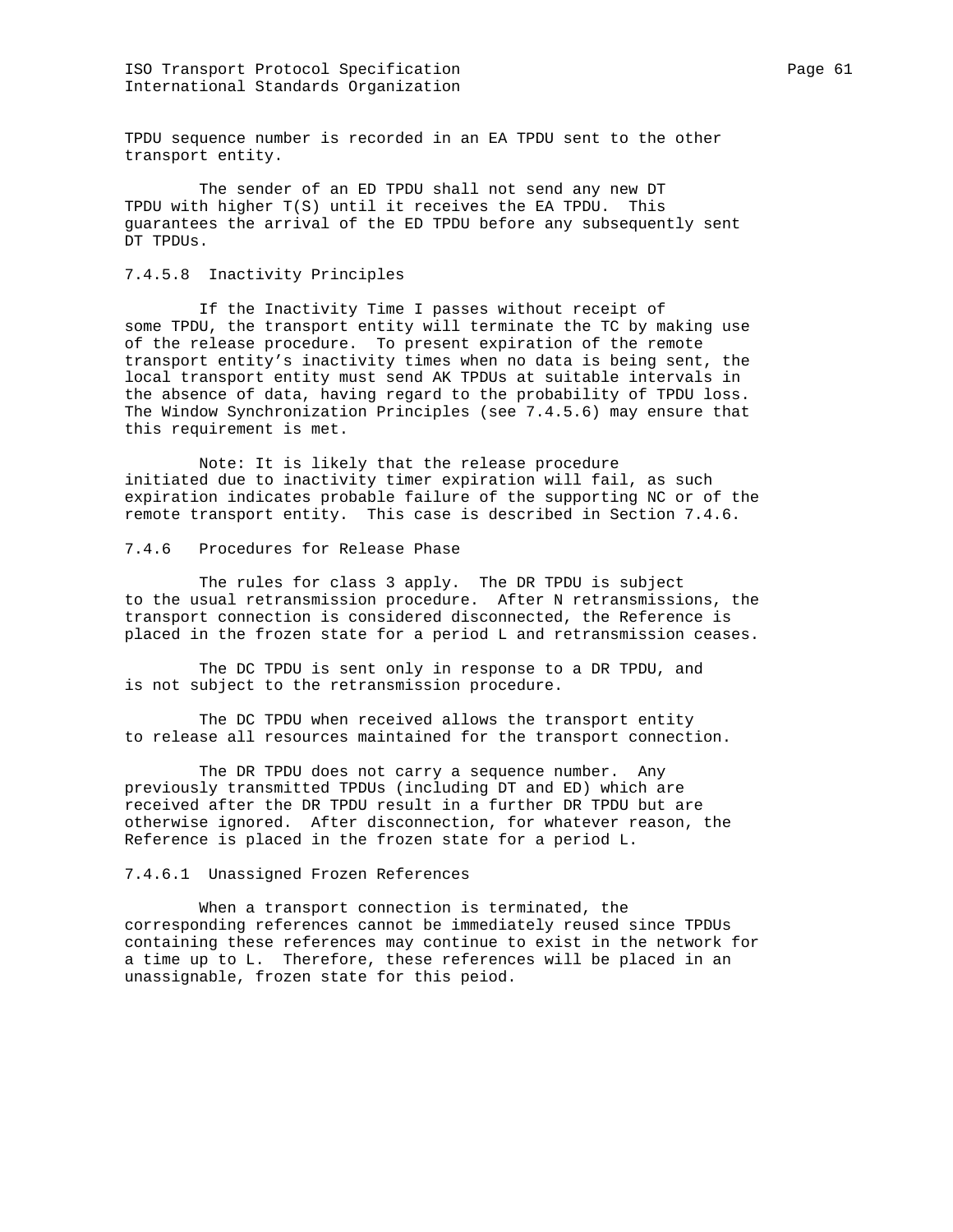ISO Transport Protocol Specification **Page 62** Page 62 International Standards Organization

 After an event involving loss of transport entity state information, including the status of reference assignments, all references relating to network connections whose transport state information has been lost must be placed in the frozen state for a period L.

 If a DC TPDU is received for a local reference which is in the frozen state, or with a remore reference not matching the already recorded one, this DC TPDU shall be ignored.

7.4.7 Treatment of Invalid TPDUs

The 'Treatment of Protocol Erorrs' function is used.

7.4.8 Supported Options

Non use of checksum.

Use of extended formats.

- 8. ENCODING
- 8.1 Summary

|                                      |              |              | Classes      |                           |                |       |             |
|--------------------------------------|--------------|--------------|--------------|---------------------------|----------------|-------|-------------|
|                                      | 0            | $1\quad 2$   |              | $\overline{\phantom{a}3}$ | $\overline{4}$ | Sect. | Code        |
| CR Connection Request                | $\mathbf{x}$ | $\mathbf{x}$ | $\mathbf x$  | $\mathbf{x}$              | $\mathbf{x}$   | 8.3   | $1110$ xxxx |
| CC Connection Confirm                | $\mathbf{x}$ | $\mathbf{x}$ | $\mathbf{x}$ | $\mathbf{x}$              | $\mathbf{x}$   | 8.4   | $1101$ xxxx |
| DR Disconnect Request                | $\mathbf{x}$ | $\mathbf{x}$ | $\mathbf{x}$ | $\mathbf x$               | $\mathbf{x}$   | 8.5   | 10000000    |
| DC Disconnect Confirm                |              | $\mathbf{x}$ | $\mathbf{x}$ | $\mathbf{x}$              | $\mathbf{x}$   | 8.6   | 11000000    |
| DT Data                              | $\mathbf{x}$ | $\mathbf{x}$ | $\mathbf{x}$ | $\mathbf{x}$              | $\mathbf{x}$   | 8.7   | 11110000    |
| ED Expedited Data                    |              | $\mathbf{x}$ | NF x         |                           | $\mathbf{x}$   | 8.8   | 00010000    |
| AK Data Acknowledgement<br>(Note 1)  |              | NRC          | NF x         |                           | $\mathbf{x}$   | 8.9   | $0110$ xxxx |
| EA Expedited Data<br>Acknowledgement |              | $\mathbf{x}$ | NF x         |                           | $\mathbf{x}$   | 8.10  | 00100000    |
| RJ Reject (Note 1)                   |              | $\mathbf{x}$ |              | $\mathbf{x}$              |                | 8.11  | $0101$ xxxx |
| ERR TPDU Error                       | $\mathbf{x}$ | $\mathbf{x}$ | $\mathbf{x}$ | $\mathbf{x}$              | $\mathbf{x}$   | 8.12  | 01110000    |
| not available (Note 2)               |              |              |              |                           |                |       | 00000000    |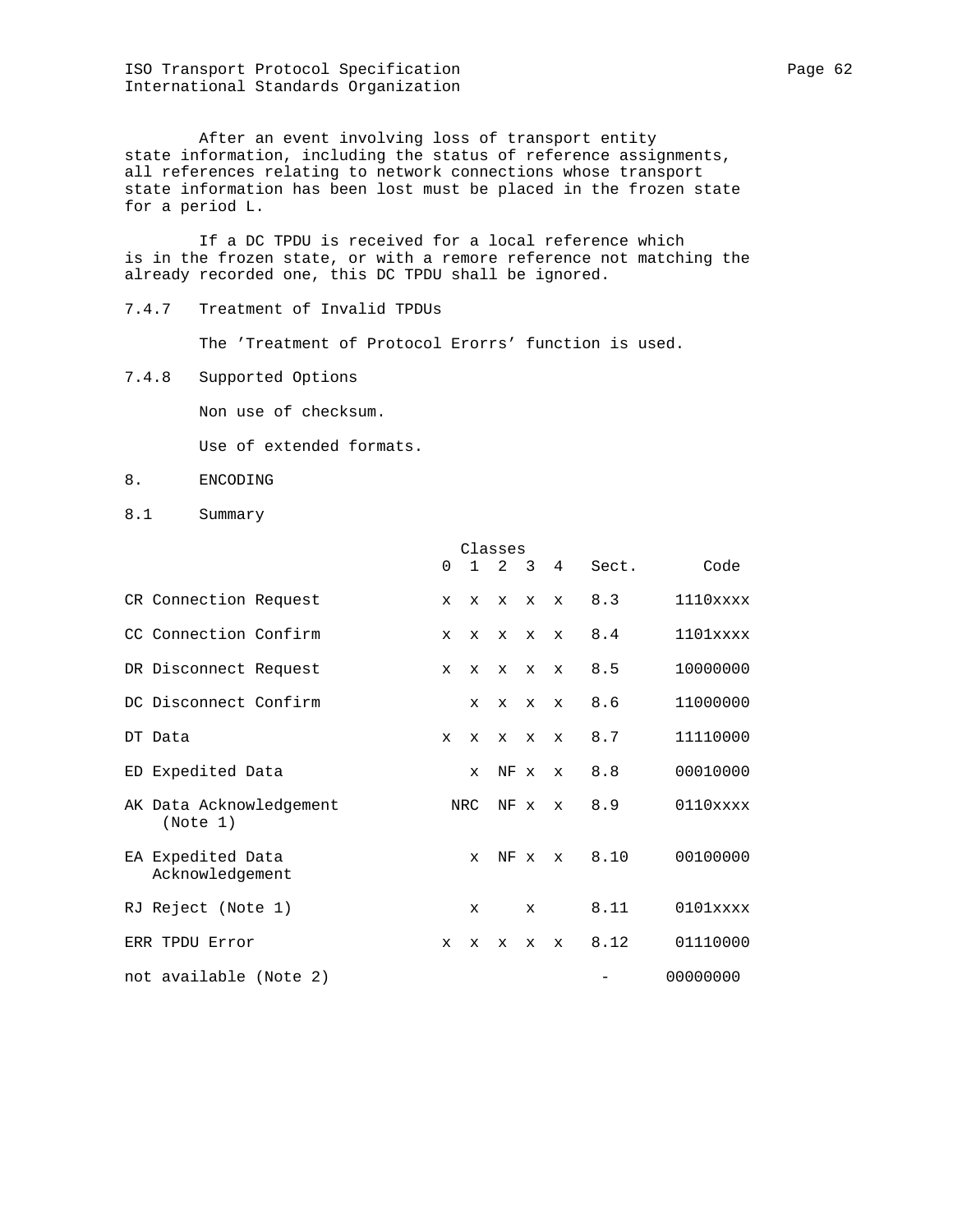# ISO Transport Protocol Specification and Page 63 International Standards Organization

| not available (Note 2) |  | $\sim$ 100 $\mu$ | 00110000    |
|------------------------|--|------------------|-------------|
| not available (Note 2) |  | $\sim$           | $1001$ xxxx |
| not available (Note 2) |  |                  | 1010xxxx    |

Where xxxx (bits 4-1) is used to signal the CDT

- Note 1: In extended header format, the code for AK=0110 0000 and the code for RJ=0101 0000.
- Note 2: These codes are already in use in compatible protocols defines by standards organizations other than CCITT/ISO.
- NF: Not available when the non explicit flow control option is selected.
- NRC: Not available when the receipt confirmation option is selected.
- 8.2 Structure

 As defined in the previous sections, all the Transport Protocol Data Units (TPDU) shall contain an integral number of octets. The octets in a TPDU are numbered starting from 1 and increasing in the order of transmission. The bits in an octet are numbered from 1 to 8, where bit 1 is the low-ordered bit.

There are tao types of TPDUs:

- o Data TPDUs, used to transfer Transport Service Data Units (TSDUs). The structure of the TSDUs is maintained by means of the TSDU End Mark.
- o Control TPDUs, used to control the transport protocol functions, including the optional functions.

Octets 1 2 3 4 n n+1 p p+1 ------------ -------------- -------------- --------  $\mathbf{L}[\begin{array}{c} | \end{array}][\begin{array}{ccc} | \end{array}][\begin{array}{ccc} 1, & | \end{array}][\begin{array}{ccc} | \end{array}][\begin{array}{ccc} | \end{array}][\begin{array}{ccc} | \end{array}][\begin{array}{ccc} | \end{array}][\begin{array}{ccc} | \end{array}][\begin{array}{ccc} | \end{array}][\begin{array}{ccc} | \end{array}][\begin{array}{ccc} | \end{array}][\begin{array} | \end{array}][\begin{array} | \end{array}][\begin{array} | \end{array}][\begin{array} | \end{array}][\begin{array} | \end$  ------------ -------------- -------------- -------- <--- Fixed Part -----><-- Variable Part-> (including checksum where applicable) <--------------Header-------------------><----Data Field->

A TPDU is divided into four parts: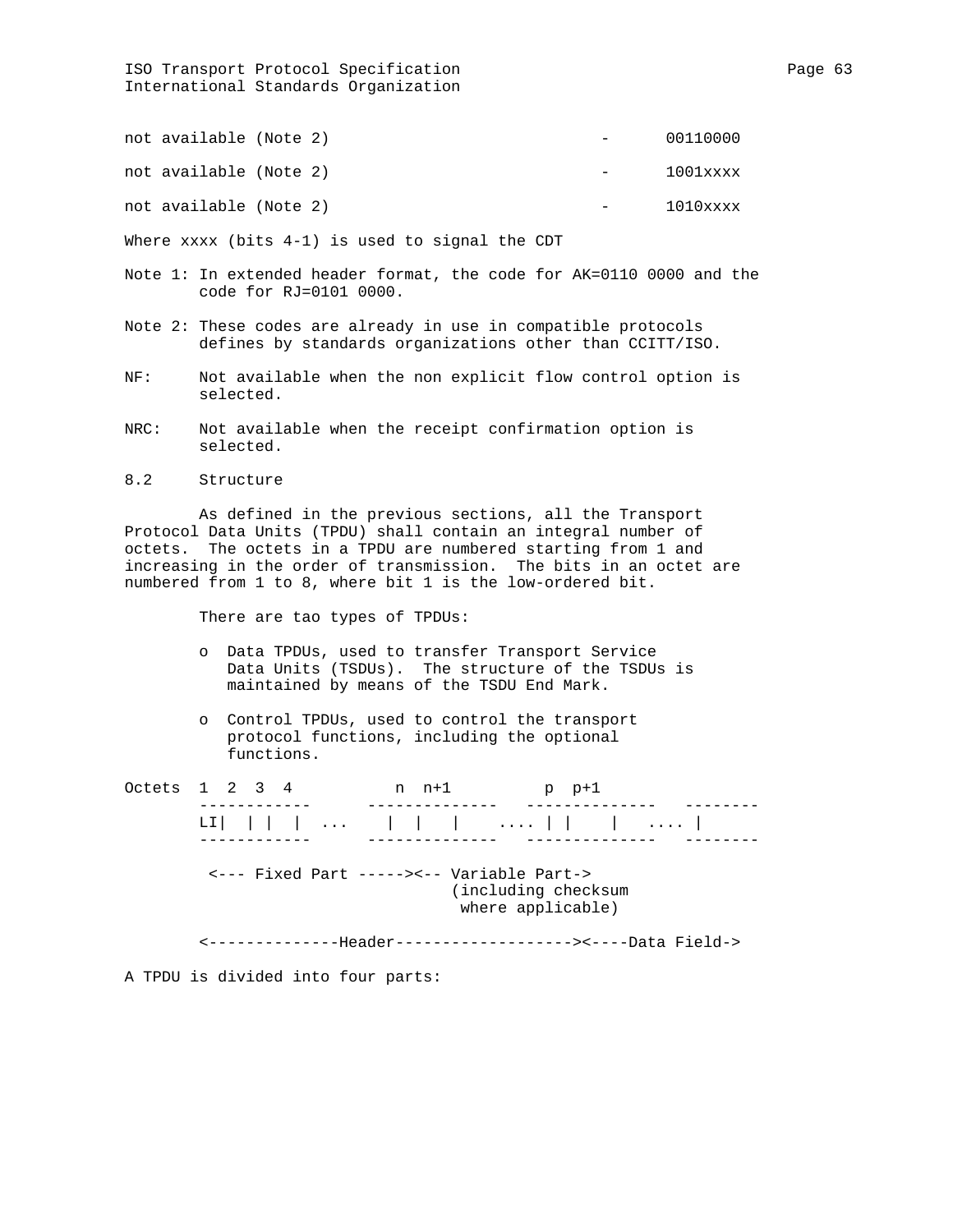ISO Transport Protocol Specification extends the Page 64 International Standards Organization

o Length Indicator Field (LI)

- o Fixed Part
- o Variable Part (may be omitted)
- o Data Field (may be omitted)

The length Indicator Field, Fixed Part and Variable Part constitute the Header of the TPDU.

8.2.1 Length Indicator Field

 This field is contained in the first octet of the TPDUs. The length is indicated by a binary number, with a maximum value of 254 (11111110). The length indicated is the header length, including parameters, but excluding the length indicator field and user data, if any. The value 255 (11111111) is reserved for possible extensions.

### 8.2.2 Fixed Part

 The fixed part contains frequently occurring functions including the code of the TPDU. The length and the structure of the fixed part are defined by the TPDU code, defined by bits 5 to 8 of the second octet of the header.

## 8.2.2.1 TPDU Code

 This field contains the TPDU code and is contained in Octet 2 of the header. It is used to define the structure of the remaining header. This field is a full octet except in the following cases:

| $1110$ xxxx | Connecting Request   |
|-------------|----------------------|
| $1101$ xxxx | Connection Confirm   |
| $0101$ xxxx | Reject               |
| $0110$ xxxx | Data Acknowledgement |

Where xxxx (bits 4-1) is used to signal the CDT.

 Any other bit pattern may be used to define a TPDU Code. Only those codes defined in Section 8.1 are currently valid.

### 8.2.3 Variable Part

 The variable part is used to define parameters relating to optional functions. If the variable part is present, it shall contain one or more parameters. The number of parameters that may be contained in the varialbe part is indicated by the length of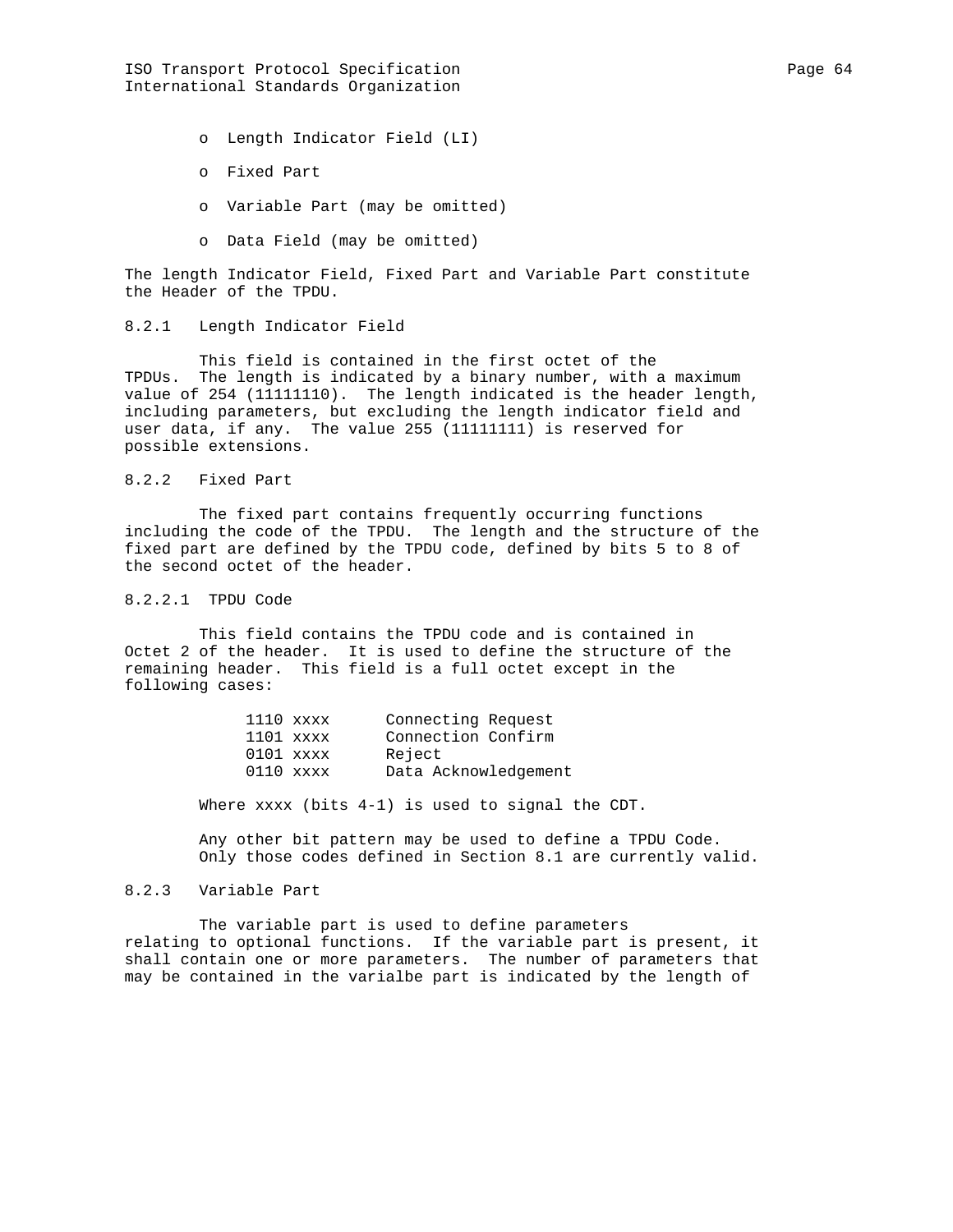the variable part which is a LI minus the length of the fixed part.

 Since the currently defined minimum fixed part for headers which allow parameters is four octets, and since the length indication field is limited to a maximum of 254, the maximum length of the variable part is 250 octets.

 Each parameter contained within the variable part is coded as follows:

|        | Bits 8 7 6 5 4 3 2 |  |                |                  |                      |  |
|--------|--------------------|--|----------------|------------------|----------------------|--|
| Octets |                    |  |                |                  |                      |  |
| n+1    |                    |  | Parameter Code |                  |                      |  |
| $n+2$  |                    |  |                | Parameter Length |                      |  |
|        |                    |  |                |                  | Indication (e.g."m") |  |
| $n+3$  |                    |  |                | Parameter Value  |                      |  |
|        |                    |  |                |                  |                      |  |

n+2+m

- o The parameter code field is coded in binary and, without extensions, provides a maximum number of 255 different parameters. However, as noted below, bits 8 and 7 indicates the source of definition, so the practical maximum number of different parameters is less. Parameter code 1111 1111 is reserved for possible extensions of the parameter code.
- o The parameter length indication indicates the length, in octets, of the parameter value field. The length is indicated by a binary number, "m" with a theoretical maximum value of 255. The practical maximum value of "m" is lower. For example, in the case of a single parameter contained within the variable part, two octets are required for the Parameter Code and the Parameter Length Indication itself. Thus, the value of "m" is limited to 248. For larger fixed parts of the header and for each succeedimg parameter, the maximum value of "m" decreases.
- o The parameter value field contains the value of the parameter identified in the parameter code field.
- o No standard parameter codes use bits 8 and 7 with the value 00.
- o Implementations shall accept the parameters defined in the variable part in any order. If any parameter is duplicated then the later value will be used.

8.2.3.1 Checksum Parameter (Class 4 only)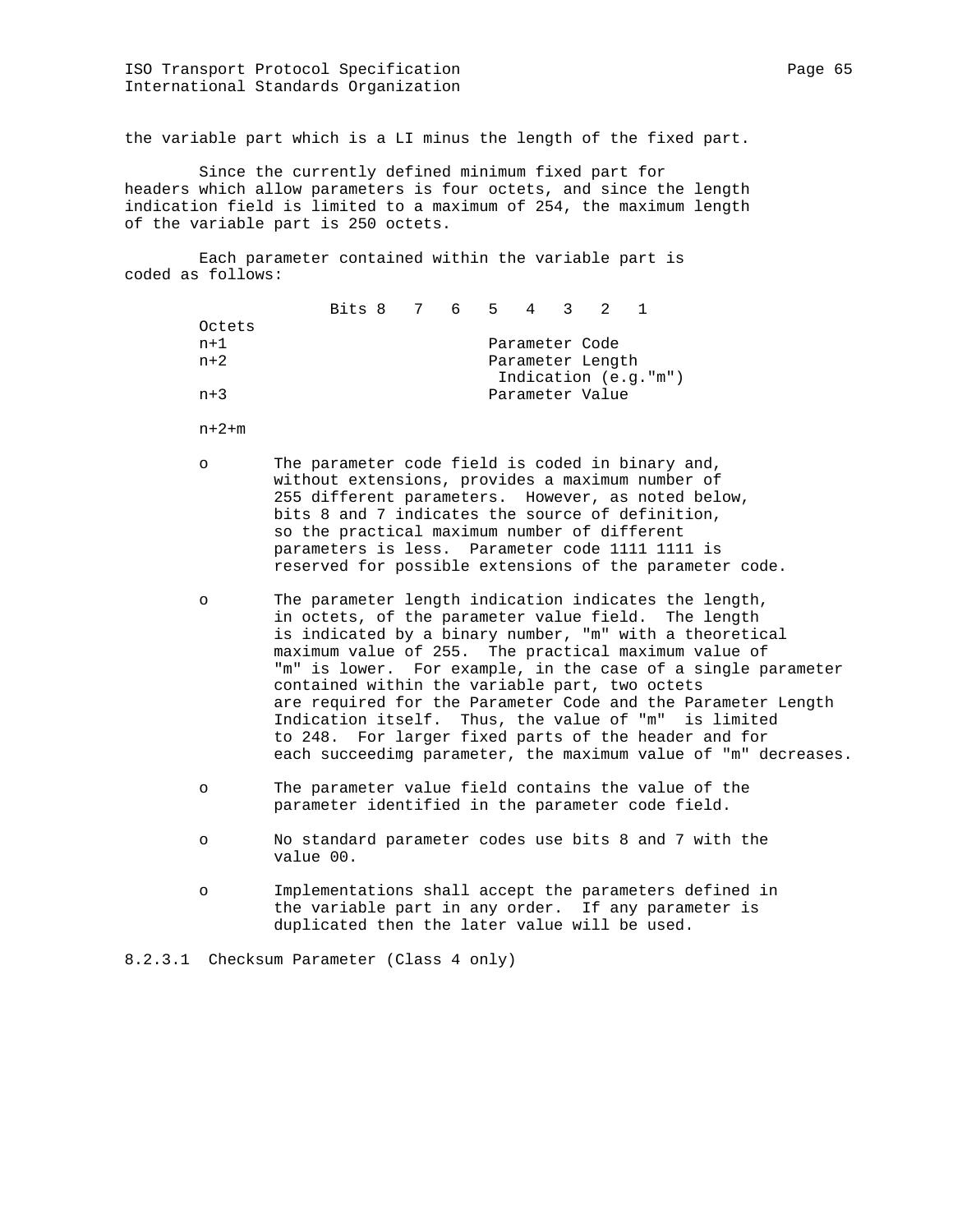All TPDU types may contain a checksum parameter in their variable part. This parameter must always be present except when the non use of checksum option is selected.

| Parameter Code:   | 1100 0011                                                                        |
|-------------------|----------------------------------------------------------------------------------|
| Parameter Length: |                                                                                  |
| Parameter Value:  | Result of checksum algorithm.<br>This algorithm is specified in<br>Section 6.18. |

8.2.4 Data Field This field contains transparent user data. Restrictions on its size are noted for each command.

- 8.3 Connections Request (CR)
- 8.3.1 Structure

|  |  | $1 \t2 \t3 \t4 \t5 \t6 \t7 \t8 \t p+1$                       |  |                        |  |  |
|--|--|--------------------------------------------------------------|--|------------------------|--|--|
|  |  | LI CR CDT 00000000 00000000 SOURCE- class VARIABLE USER DATA |  |                        |  |  |
|  |  |                                                              |  | REFERENCE options PART |  |  |

8.3.2 LI

See Section 8.2.1

- 8.3.3 Fixed Part (Octets 2 to 7)
	- CR: Connection Request Code: 1110
	- CDT: Initial Credit Allocation (set to 0000 in Classes 0 and 1 when specified as preferred class).
	- SOURCE REFERENCE: Reference selected by the transport entity initiating the CR TPDU to identify the requested TC.
	- CLASSES: Bits 8-5 octer 7 defines the preferred Transport Protocol class to be operated over the requested TC. This field may take on one of the following values.

| 0000 | Class 0 |
|------|---------|
| 0001 | Class 1 |
| 0010 | Class 2 |
| 0011 | Class 3 |
| 0100 | Class 4 |

 The CR contains the first choice of class in the fixed part as above. Second and subsequent choices are listed in the variable part if required.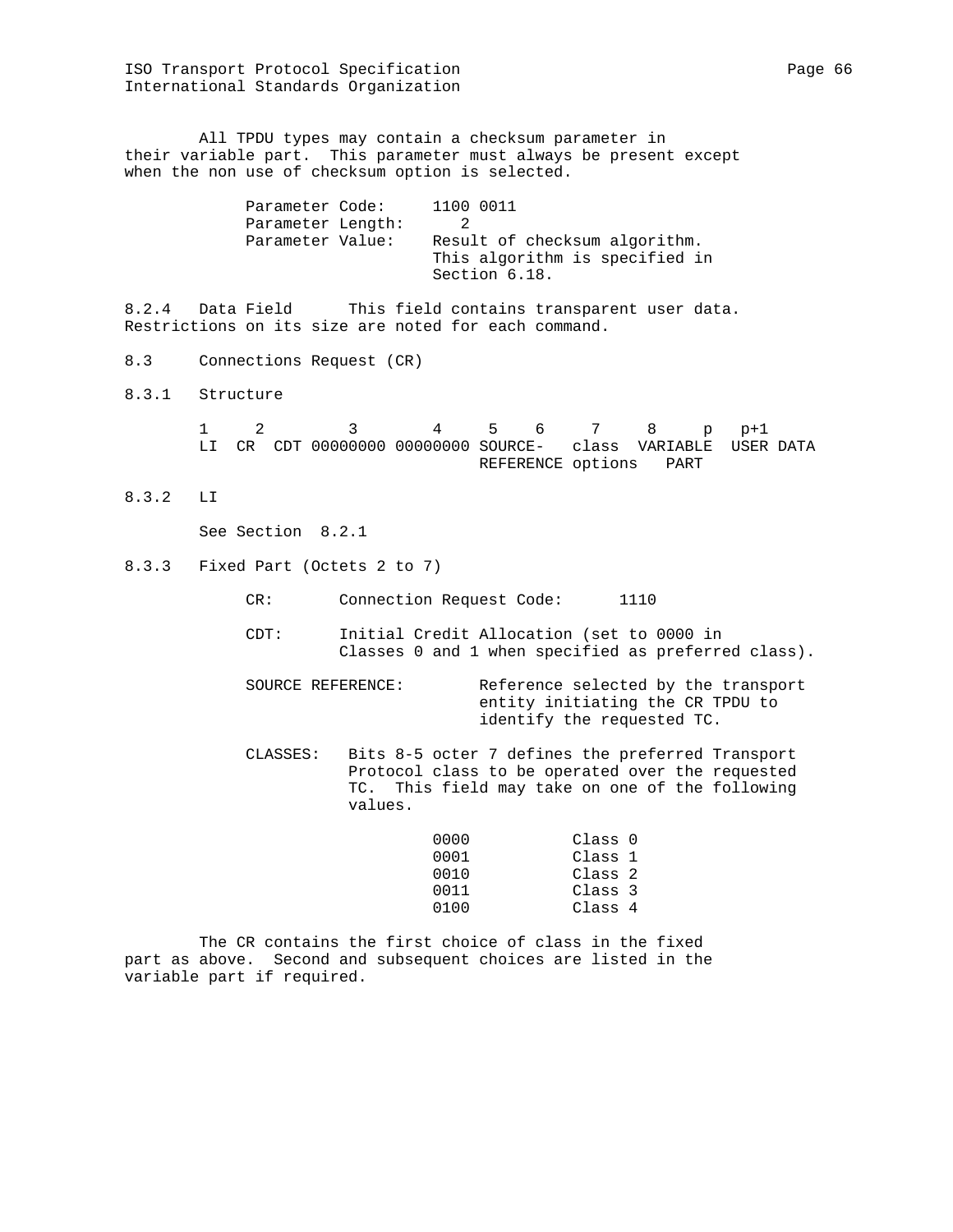Bits 4-1 of octet 7 are reserved for options to be used on the requested transport connection.

The use of bits 4-1 is as follows:

| BIT | OPTION        |                                                  |
|-----|---------------|--------------------------------------------------|
| 4   | 0             | always                                           |
| 3   | 0             | always                                           |
| 2   | $= 0$<br>$=1$ | use of normal formats<br>use of extended formats |
| 1   | $= 0$         | use of explicit flow control<br>in Class 2       |
|     | $=1$          | no use of explicit flow<br>control in Class 2    |

Note:

- 1. It is not valid to request 'use of expedited data transfer' (Additional option parameter) and no use of explicit flow control in Class 2' (bit 1 = 1).
- 2. Bits 4 to 1 are always zero in Class 0 and have no meaning.

### 8.3.4 Variable Part (Octets 8 to p)

The following parameters are permitted in the variable part:

o Transport Service Access Point Identifier (TSAP-ID)

Parameter code 11000001 for the identifier of the Calling TSAP.

11000010 for the identifier of the Called TSAP.

 If a TSPA-ID is given in the request it may be returned in the confirmation.

o TPDU size

 This parameter defines the proposed maximum TPDU size (in octets including the header) to be used over the requested transport connection. The coding of this parameter is:

Parameter Code 11000000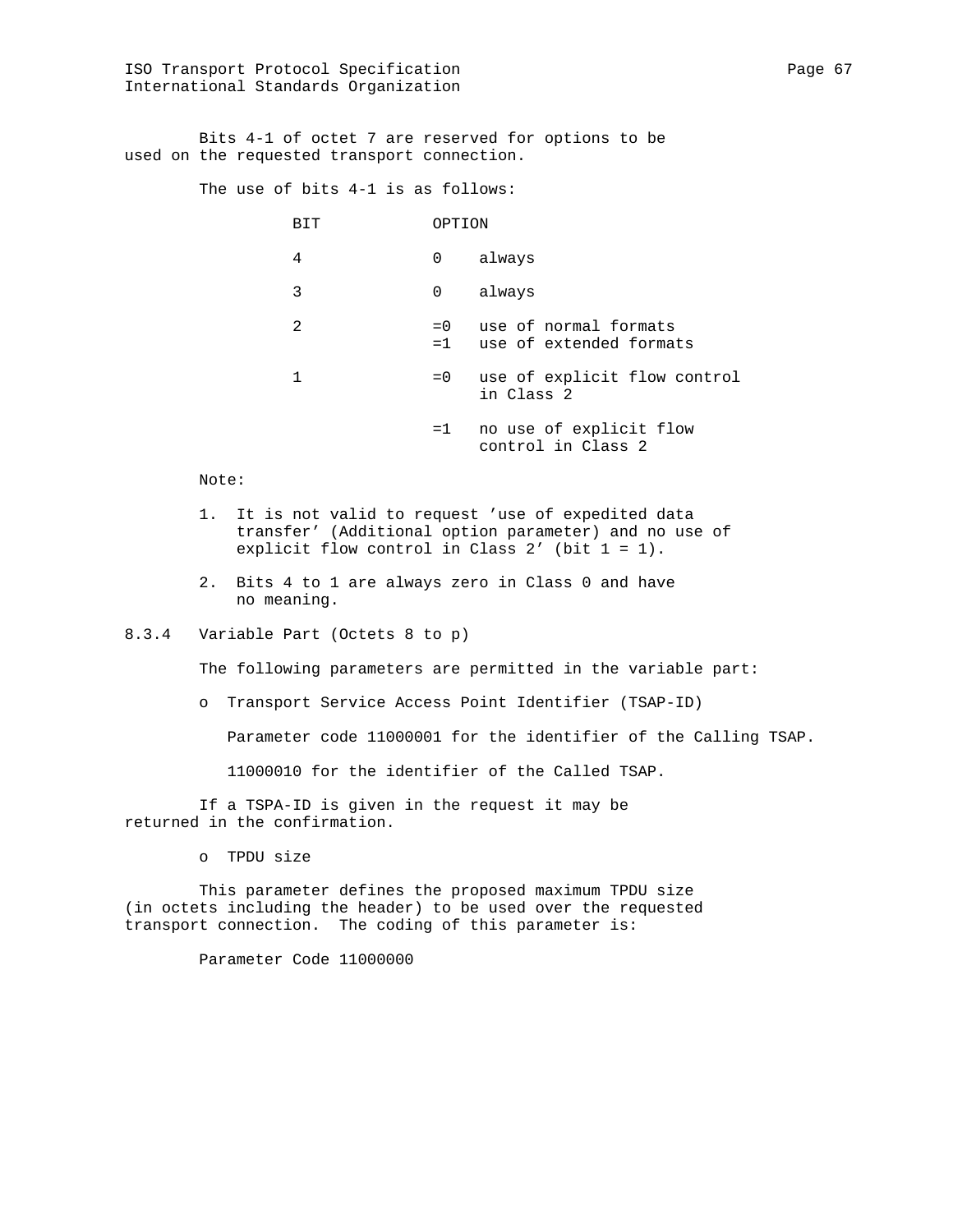ISO Transport Protocol Specification extends the Page 68 International Standards Organization

 Parameter value field 00001101 8192 octets (not allowed in Class 0 of 1) 00001100 4096 octets (not allowed in Class 0 of 1) 00001011 2048 octets 00001010 1024 octets 00001001 512 octets 00001000 256 octets 00000111 128 octets Default value is 00000111 (128 octets) Version Number (not used in Class 0) Parameter code 11000100 Parameter value field 00000001 Default value 00000001 Default value 00000001 (not used in Class 0) o Security Parameter (not used in Class 0) This parameter is user defined. Parameter code 11000101 Parameter value and length field are user defined o Checksum (not used in Classes 0 through 3) See Section 8.2.3.1 This parameter must always be present in a CR TPDU requesting Class 4, even if the checksum selection parameter is used to request non-use of the checksum facility. o Additional Option Selection (not used in Class 0) This parameter defines the selection to be made as to whether or not additional options are to be used. Parameter code 11000110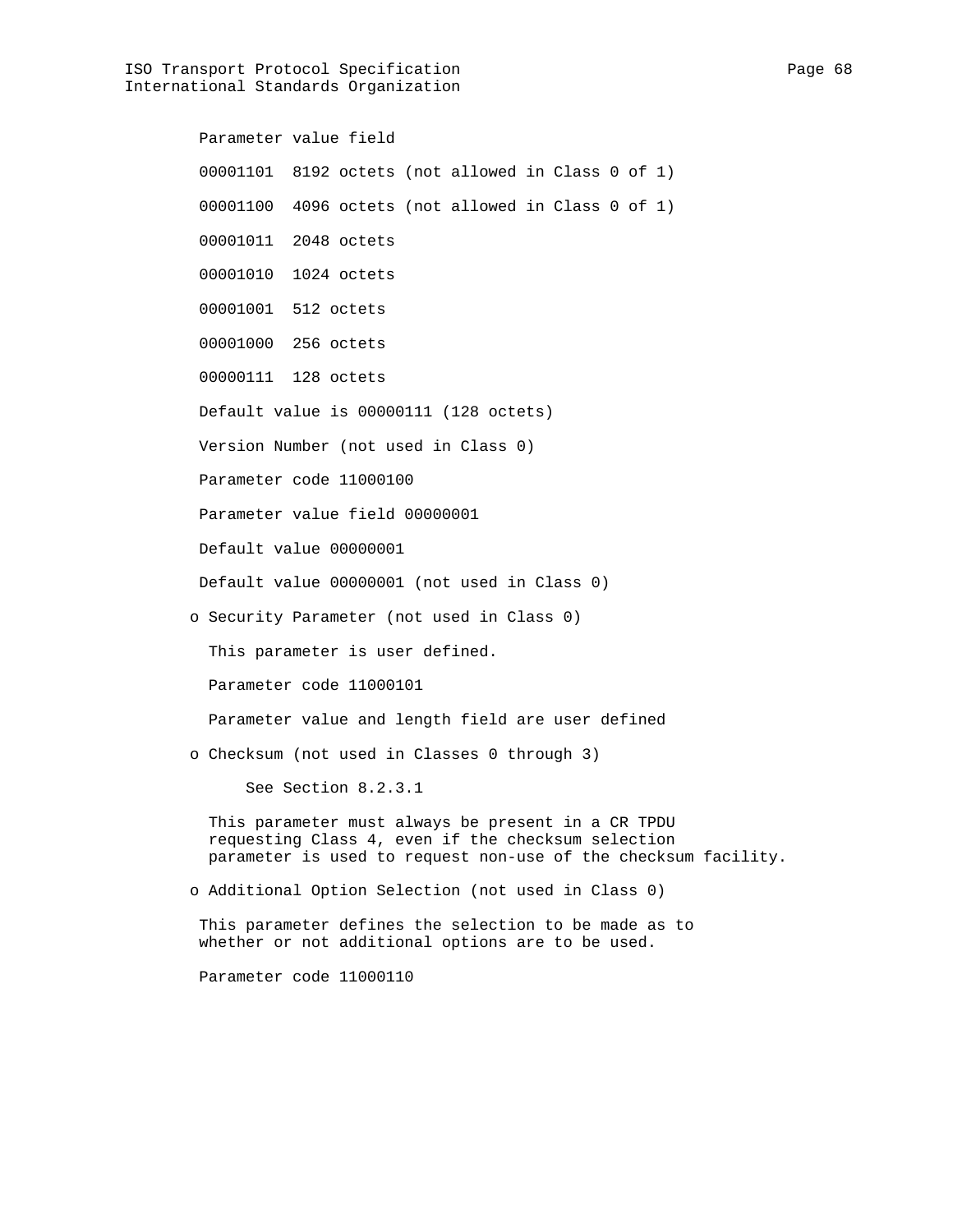Parameter length: 1 Parameter value field:

 Bits related to options particular to one class are not meaningful and may take any value in the other classes.

BITS OPTION

 4 1= Use of network expedited in Class 1 0= Non use of network expedited in Class 1

- 3 1= Use of receipt confirmation in Class 1 0= Use of explicit AK variant in Class 1
- 2 0= Checksums are to be used in Class 4 1= Checksums are not to be used in Class 4
- 1 1= Use of transport expedited data transfer service
	- 0= No use of transport expedited data transfer service

Default falue is 00000001

o Alternative protocol class (not used in Class 0)

Parameter code 11000111

Parameter length n

 Parameter value encoded as a sequence of single octets. Each octet is encoded as for octet 7 but with bits 4-1 set to zero (i.e., no alternative option selections permitted).

o Acknowledge Time

 This parameter conveys the maximum acknowledge time AL to the remote transport entity. It is an indication only, and is not subject to negotiation (see section 7.4.5.3).

Parameter Code 10000101

Parameter Value field: n a binary number (2 octets)

 n is the maximum acknowledge time, expressed in milliseconds.

o Throughput Parameter code: 10001001

Length : 12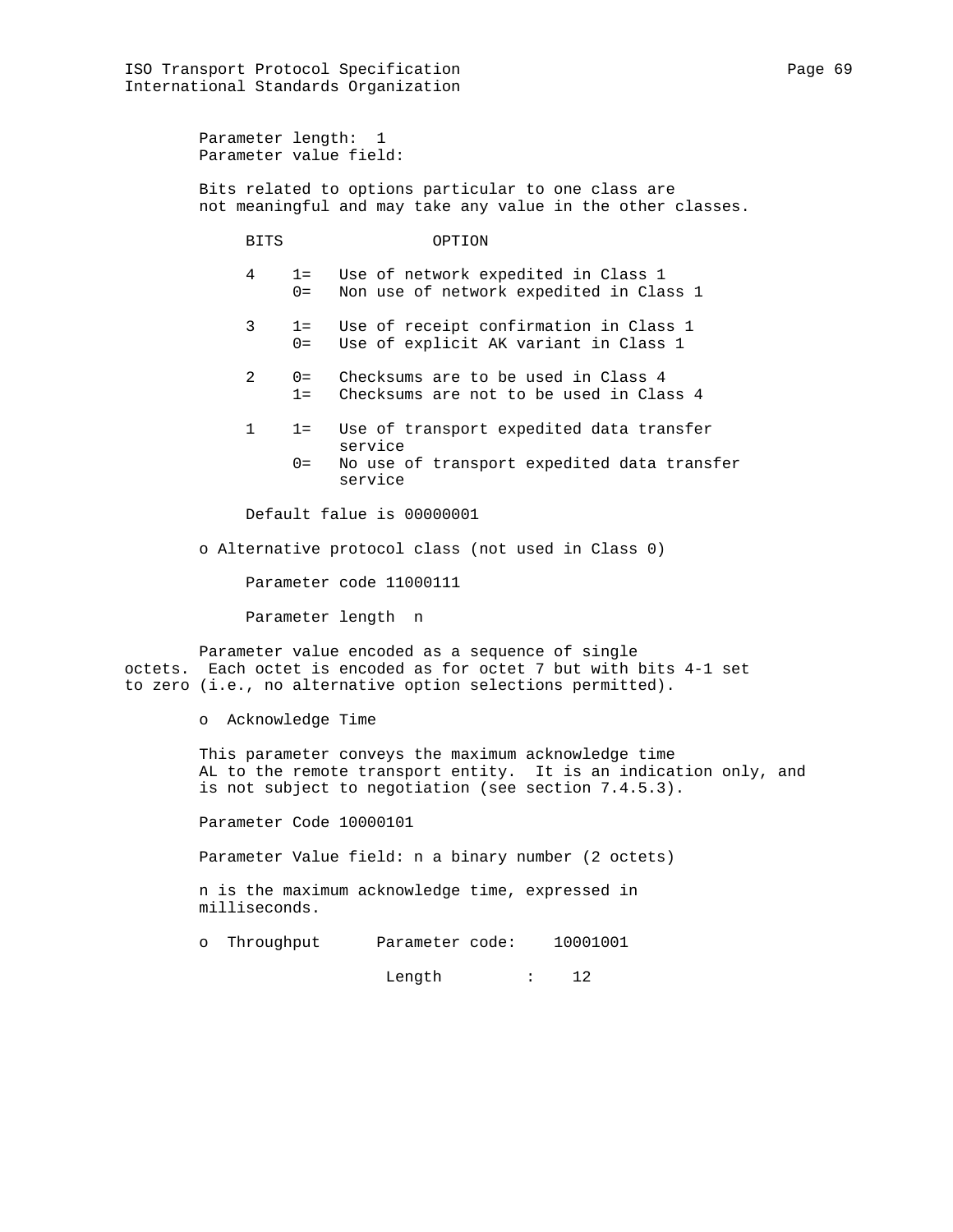|  | $1st$ 3 octets : |           | Targer value,<br>calling-called user<br>direction    |
|--|------------------|-----------|------------------------------------------------------|
|  | 2nd 3 octets     | $\sim 10$ | Min. acceptable,<br>calling-called<br>user direction |
|  | 3rd 3 octets     |           | : Target value,<br>called-calling user<br>direction  |
|  | 4th 3 octets :   |           | Min. acceptable,<br>called-calling user<br>direction |

Values are expressed in octets per second.

|          | o Residual<br>error rate | Parameter code: |                      | 10000110                                               |  |
|----------|--------------------------|-----------------|----------------------|--------------------------------------------------------|--|
|          |                          | Length          | $\ddot{\phantom{a}}$ | 3                                                      |  |
|          |                          | 1st octet       | $\mathbf{L}$         | Target value, power<br>of 10                           |  |
|          |                          | 2nd octet       | $\ddot{\phantom{a}}$ | Min. acceptable,<br>power of 10                        |  |
|          |                          | 3rd octet       | $\mathbf{L}$         | TSDU size of<br>interest, expressed<br>as a power of 2 |  |
|          | o Priority               | Parameter code: |                      | 10000111                                               |  |
|          |                          | Length          | $\ddot{\phantom{a}}$ | 2                                                      |  |
|          |                          | Value           | $\ddot{\phantom{a}}$ | Integer                                                |  |
| $\Omega$ | Transit<br>delay         | Parameter code: |                      | 10001000                                               |  |
|          |                          | Length          | $\ddot{\cdot}$       | 8                                                      |  |
|          |                          | 1st 2 octets :  |                      | Target value,<br>calling-called user<br>direction      |  |
|          |                          | 2nd 2 octets :  |                      | Max. acceptable,<br>calling-called user<br>direction.  |  |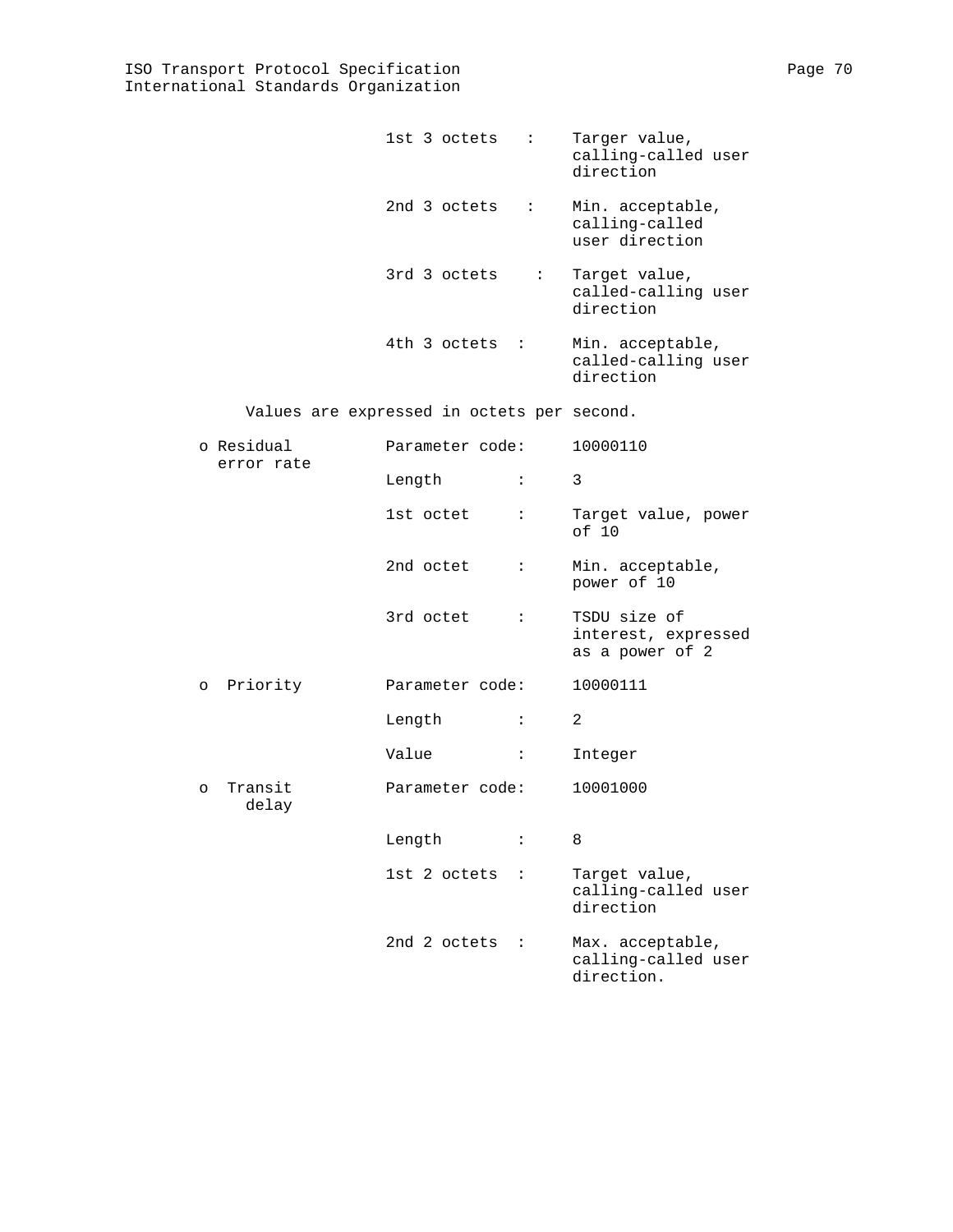|  | $3rd$ 2 octets : | Target value,<br>called-calling user<br>direction.   |
|--|------------------|------------------------------------------------------|
|  | $4th$ 2 octets : | Max. acceptable,<br>called-calling user<br>direction |

Values are expressed in milliseconds.

8.3.5 User Data (Octets p+1 to the end)

 No user data are permitted in class 0, and are optional in the other classes. Where permitted, it may not exceed 32 octets.

- 8.4 Connection Confirm (CC)
- 8.4.1 Structure

 1 2 3 4 5 6 7 8 p p+1 LI CC CDT DST-REF SOURCE-REF class VARIABLE USER DATA options Part

8.4.2 LT

See Section 8.2.1.

8.4.3 Fixed Part (Octets 2 to 7)

| CC               | Connection Confirm<br>Code: 1101                                                                        |
|------------------|---------------------------------------------------------------------------------------------------------|
| CDT              | Initial Credit<br>Allocation (set to<br>0000 in Classes 0<br>and $1)$ .                                 |
| DST-REFERENCE    | Reference<br>identifying the<br>requested transport<br>connection at the<br>remote transport<br>entity. |
| SOURCE REFERENCE | Reference selected<br>by the transport<br>entity initiating<br>the CC TPDU to                           |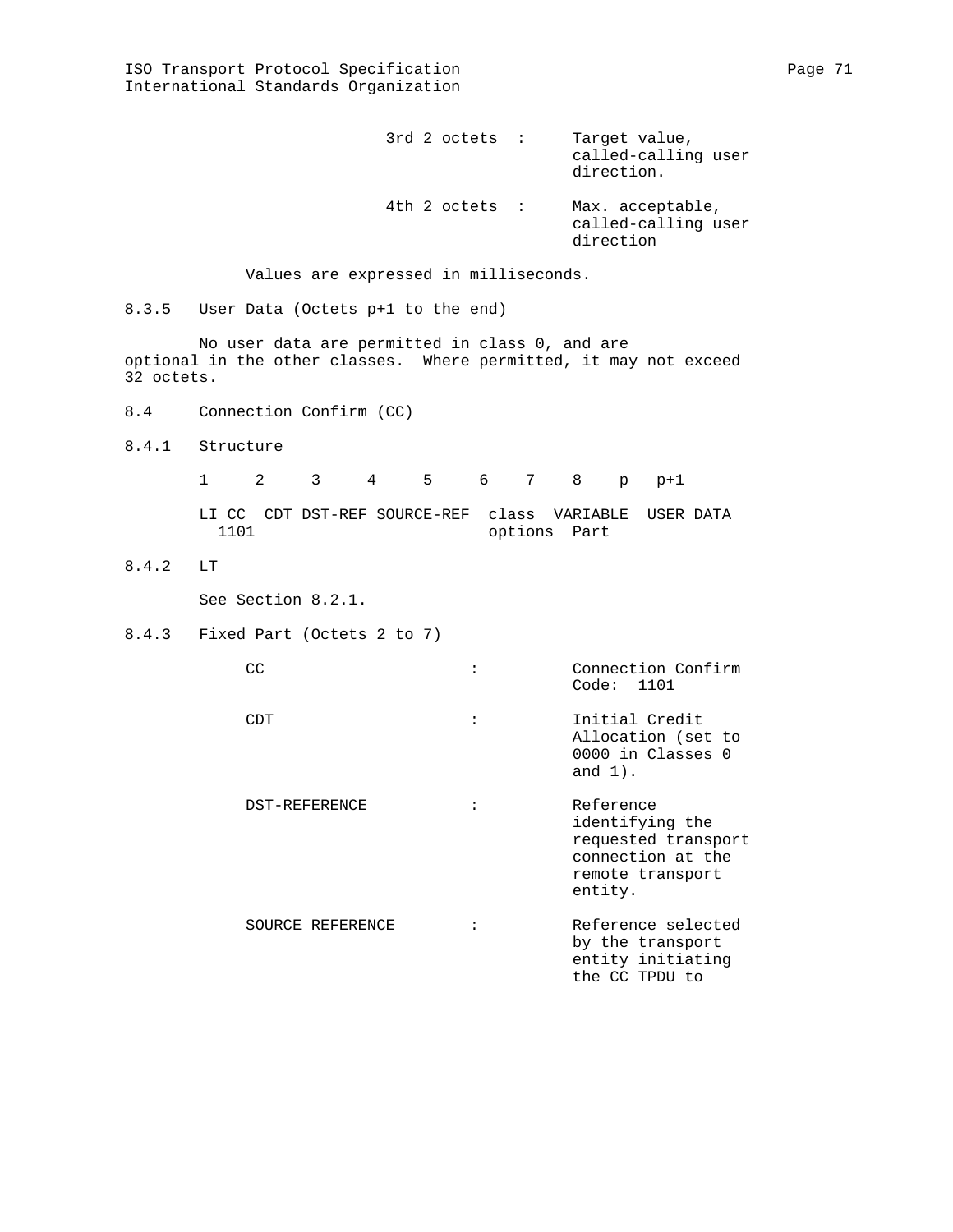identify the confirmed TC.

- CLASSES : Defines the selected transport protocol class to be operated over the accepted TC according to the negotiation rules specified in Section 6.5.
- 8.4.4 Variable part (Octet 8 to p) See Section 8.3.4
- 8.4.5 User Data (Octets p+1 to the end)

See Section 8.3.5

- 8.5 Disconnect Request (DR)
- 8.5.1 Structure
- LI DR DST-REF SOURCE-REF REASON VARIABLE USER DATA 10000000
- 8.5.2 LI

See Section 8.2.1

8.5.3 Fixed Part (Octets 2 to 7)

| DR.                |                | 1000<br>Disconnect Request Code:                                                                                               |
|--------------------|----------------|--------------------------------------------------------------------------------------------------------------------------------|
| DST-REFERENCE      | $\ddot{\cdot}$ | Reference identifying the TC at<br>the remote transport entity.                                                                |
| SOURCE REFERENCE : |                | Reference identifying the TC at<br>the transport entity initiating<br>the command. Value zero when<br>reference is unassigned. |
| REASON             |                | Defines the reason for<br>disconnecting the TC. This field<br>shall take one of the following<br>values:                       |
|                    |                | The following values can be used<br>for class $1$ to $4$ :                                                                     |
|                    |                | 128 + 0 - Normal disconnect                                                                                                    |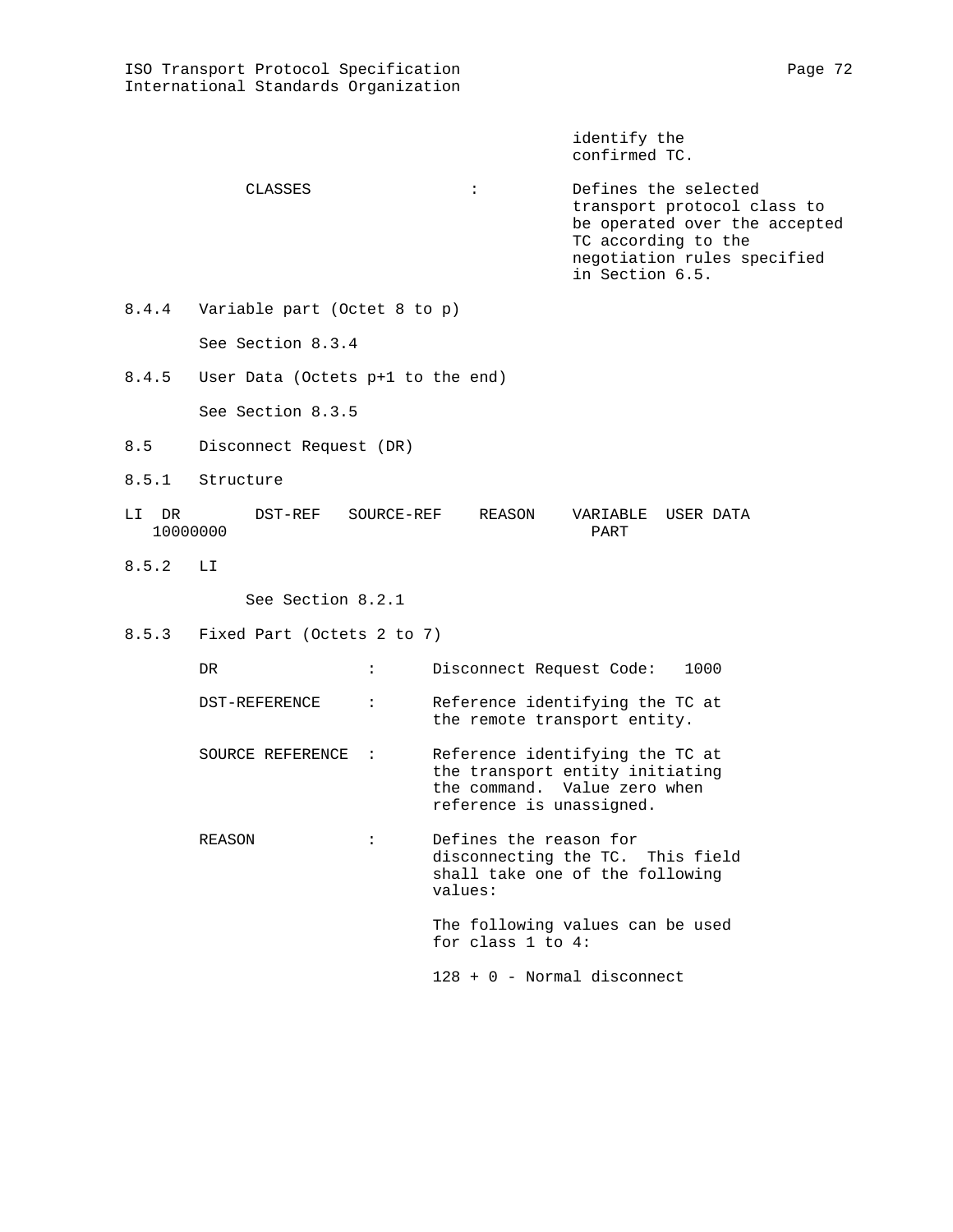initiated by session entity.

 128 + 1 - Remote transport entity congestion at connect request time \*128 + 2 - Connection negotiation failed (i.e. proposed class(es) not supported). 128 + 3 - Duplicated connection detected 128 + 4 - Mismatched references 128 + 5 - Protocol error 128 + 6 - Not used 128 + 7 - Reference overflow 128 + 8 - Connection request refused on this network connection 128 + 9 - Not used 128 + 10 - Header or parameter length invalid

The following values can be used for all classes.

- 0 Reason not specified
- 1 Congested at TSAP
- \*2 Session entity not attached to TSAP
- \*3 Address unknown
- Note: Reasons marked with '\*' may be reported to the TS-user as 'persistent', other reasons as 'transient'.
- 8.5.4 Variable Part (Octets 8 to 10)
	- o A parameter may be provided to allow additional information related to the clearing of the connection.

Parameter code: 11100000

 Parameter Value Field: Additional information. This field is intended to be used by the transport service provider for internal purposes.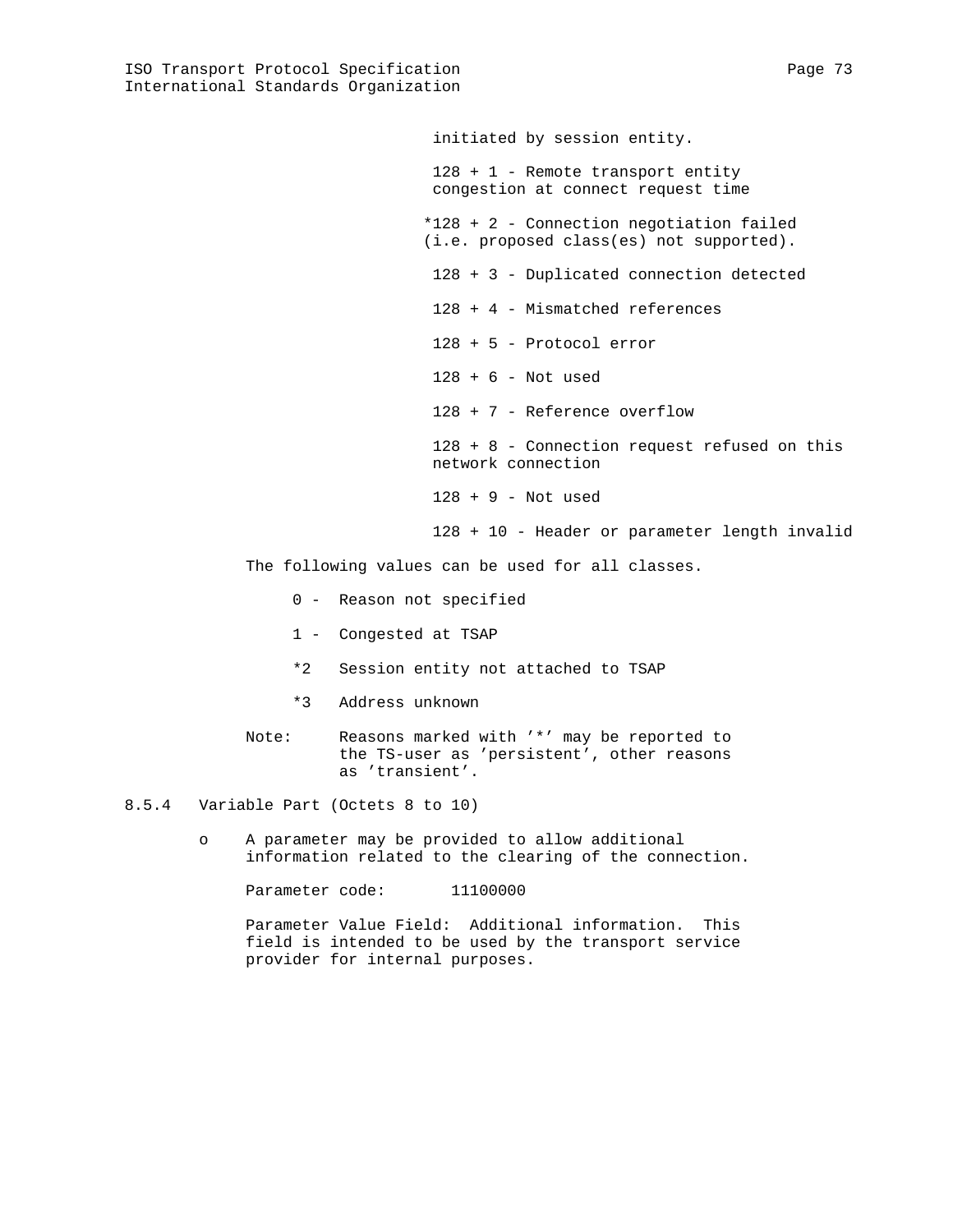ISO Transport Protocol Specification extends the Page 74 International Standards Organization o Checksum (see 8.2.3.1) 8.5.5 User Data (Octets p+1 to the end) Not allowed in class 0, This field may not exceed 64 octers and is used to carry TS-User data. The successful transfer of this data is not guaranteed. 8.6 Disconnect Confirm (DC) (Not used in Class 0) 8.6.1 Structure 1 2 3 4 5 6 7 p<br>LI DST-REFERENCE SOURCE-REFERENCE Variable Pa LI DST-REFERENCE SOURCE-REFERENCE Variable Part 11000000 8.6.2 LI See Section 8.2.1 8.6.3 Fixed Part (Octets 2 to 6) DC : Disconnect Confirm Code: 1100 DST-REFERENCE : See Section 8.3.3 SOURCE-REFERENCE: See Section 8.4.3 8.6.4 Variable Part Checksum (see 8.2.3.1) 8.7 Data (DT) 8.7.1 Structure Normal Format for Class 0 to 1 1 2 3 4 5 LI DT E TPDU-NR User Data 11110000 0<br>T **The Community of the Community of the Community** Normal format for Class 2, 3 and 4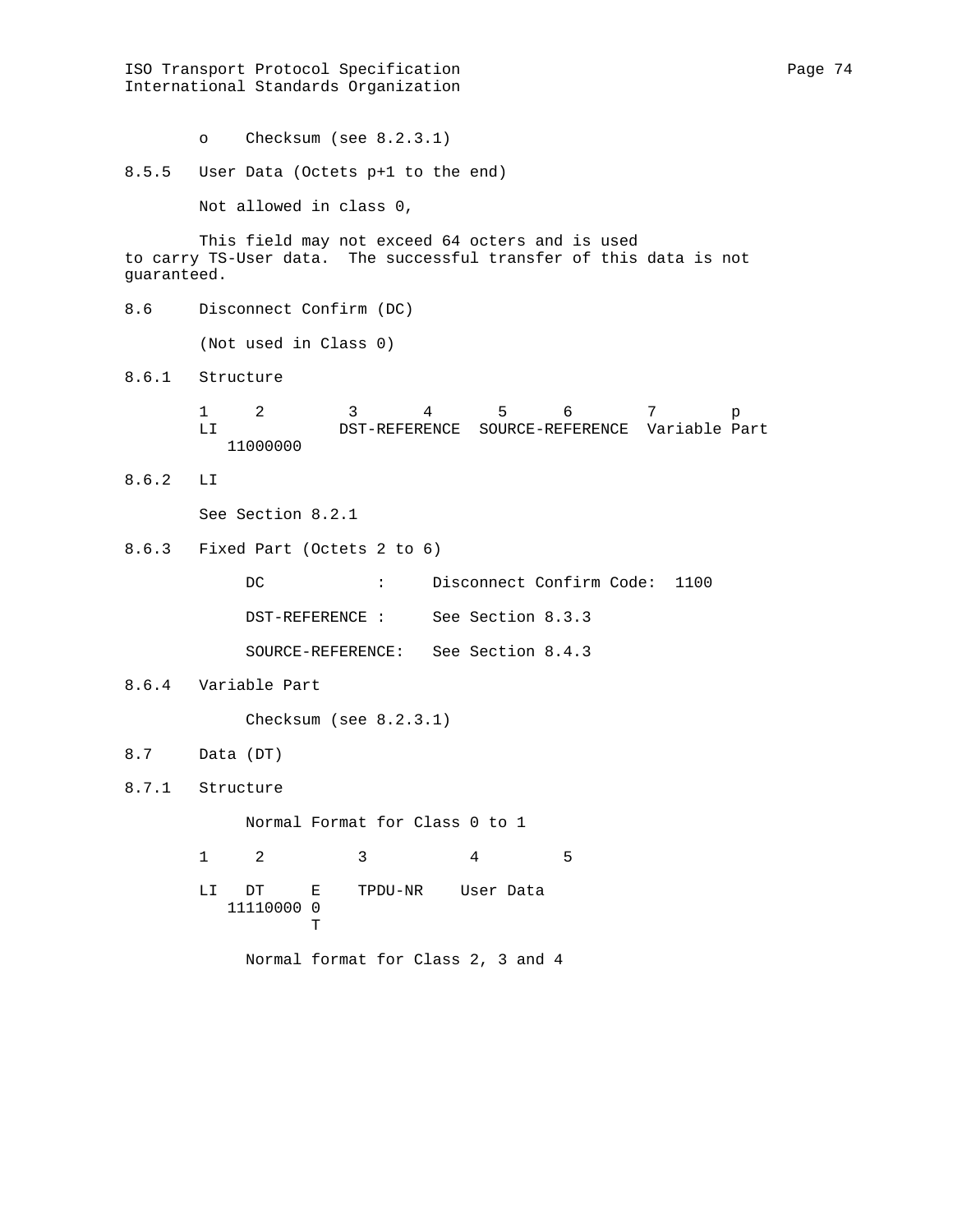International Standards Organization 1 2 3 4 5 6 p p+1<br>LI DST-REFERENCE E TPDU-NR Variable Part User 1 LI DST-REFERENCE E TPDU-NR Variable Part User Data 11110000 O **TECHNOLOGY**  Extended Format for optional use in Classes 2,3 and 4 1 2 3 4 5,6,7,8 9 p p+1 LI DT DST-REFERENCE E TPDU-NR Variable User Data 11110000 O O T **T** 8.7.2 LI Section 8.2.1 8.7.3 Fixed Part (Classes 0 to 1 : - Octets 2 to 3; classes  $2,3,4$ normal format: Octets 2 to 5; classes 2,3,4 extended format: - Octets 2 to 8) DT : Data Transfer Code: 1111 DST-REFERENCE : See Section 8.4.3 EOT : When set to ONE, indicates that the current DT TPDU is the last Data Unit of a complete DT TPDU sequence (End of TSDU). TPDU-NR : TPDU Send Sequence Number (Zero in Class 0), may take any value in Class 2 without explicit flow control. 8.7.4 Variable Part Checksum (See 8.2.3.1) 8.7.5 User Data Field

 This field contains data of the TSDU being transmitted. The length of this field is limited to the negotiated TPDU size for this transport connection minus 3 octets in Classes 0 and 1, and minus 5 octets (normal header format) or 8 octets (extended header format) in the other classes. The variable part, if presemt, amy further reduce the size of the user data field.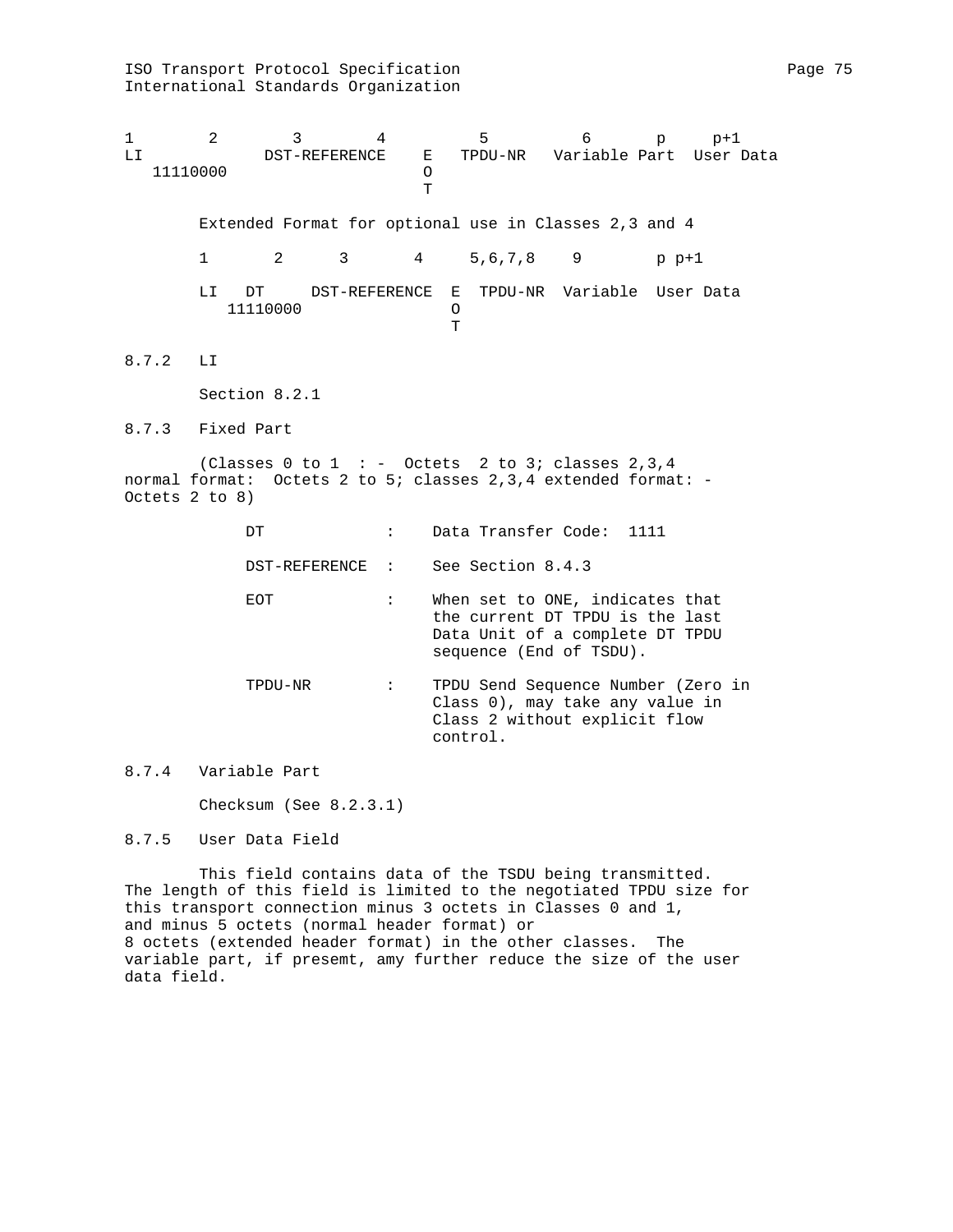ISO Transport Protocol Specification extends the Page 76 Page 76 International Standards Organization

8.8 Expedited Data (ED)

 (Not used in Class 2 when "no explicit flow control" option is selected.)

8.8.1 Structure

Normal Format

 1 2 3 4 EOT 5 6 p p + 1 LI ED DST-REFERENCE EDTPDU-NR Variable Part User Data

Extended Format

- 1 2 3 4 EOT 5,6,7,8 9 p p + 1
- LI ED DST-REFERENCE EDTPDU-NR Variable Part User Data 00010000 1.
- 8.8.2 LI

See Section 8.2.1

8.8.3 Fixed Part

(Octets 2 to 5, normal format: 2 to 8, extended format)

ED: Expedited Data command code: 0001

DST-REFERENCE: Same as Section 8.4.3

00010000 1.

 ED TPDU-NR: Expedited TPDU identification number (Classes 1, 3, and 4; may take any value in Class 2).

8.8.4 Variable Part

Checksum (See 8.2.3.1)

8.8.5 User Data Field

This field contains an expedited TSDU. Up to 16 octets.

8.9 Data Acknowledgement (AK)

 Not applicable for Class 0 and Class 2 when the "no explicit flow control" option is selected, and for Class 1 when the network receipt confirmation option is selected.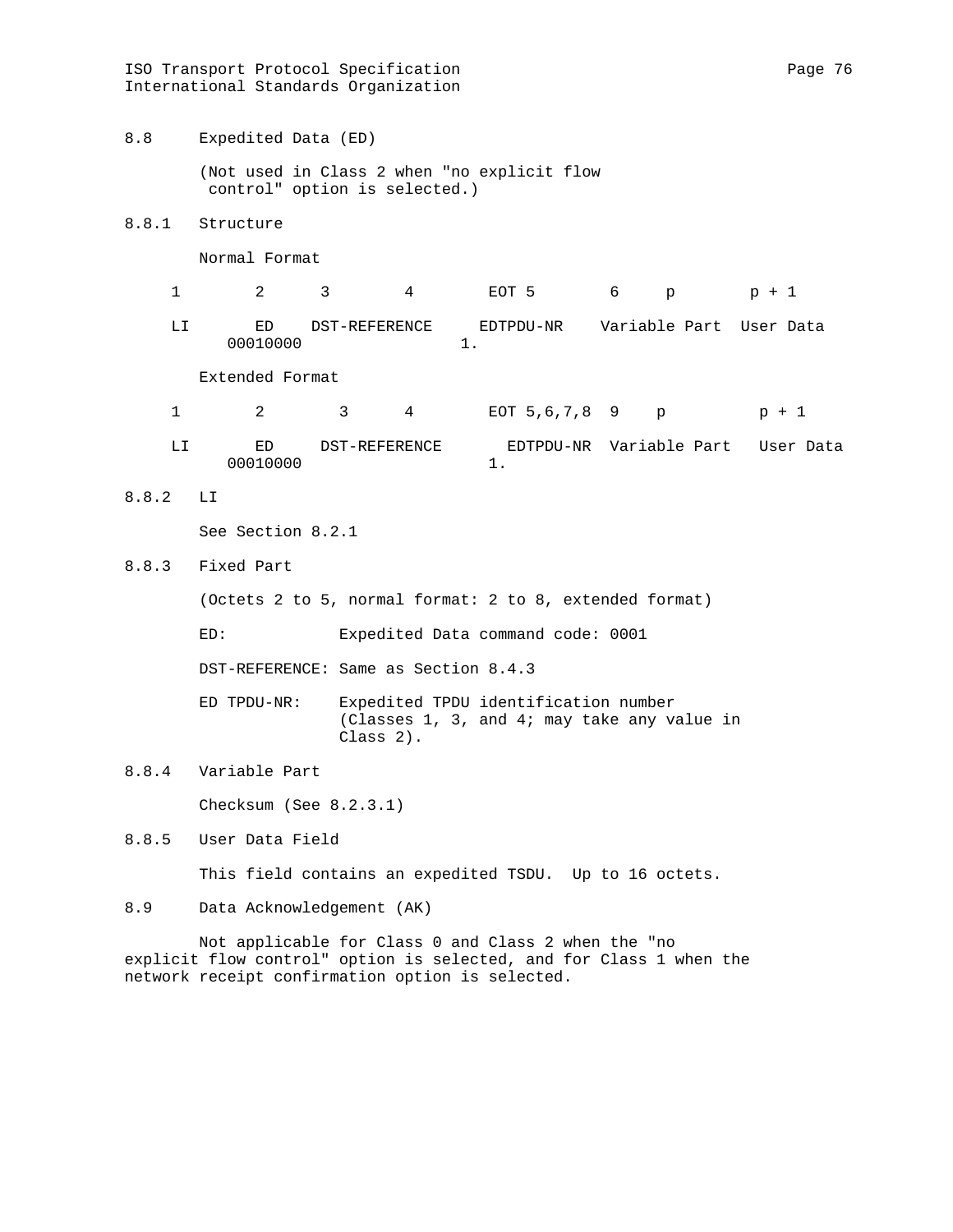Flow Control Confirmation (class 4 only - optionally used)

 This parameter contains a copy of the information received in an AK TPDU, to allow the transmitter of the AK TPDU to be certain of the state of the receiving transport entity (See Section 7.4.5.6).

> Parameter Code: 100001011 Parameter value field 64 bits, used as follows:

- o Lower Window Edge (32 bits) Bit 32 is set to zero, bits 31 to 1 contain the YR-TU-NR value of the received AK TPDU. When normal format is in use, only the least significant seven bits (bits 1 to 7) of this field are significant.
- o Your Sub-Sequence (16 bits) Contains the value of the sub-sequence parameter of the received AK TPDU, or zero if this parameter was not present.
- o Your Credit (16 bits) Contains the value of the CDT field of the received AK TPDU. When normal format is in use, only the least significant four bits (bits 1 to 4) of this field are significant.
- 8.10 Expedited Data Acknowledgement (EA)

00100000 0.

 (Not applicable for Class 0 and Class 2 when the no explicit flow control option is selected).

8.10.1 Structure

Normal Format

|                 |               | 5 |            |               |
|-----------------|---------------|---|------------|---------------|
| F.A<br>00100000 | DST-REFERENCE |   | . YR-TU-NR | Variable Part |

Extended Format

|  |     |               |  | 5, 6, 7, 8 |               |  |
|--|-----|---------------|--|------------|---------------|--|
|  | F.A | DST-REFERENCE |  | YR-TU-NR   | Variable Part |  |

8.9.1 Structure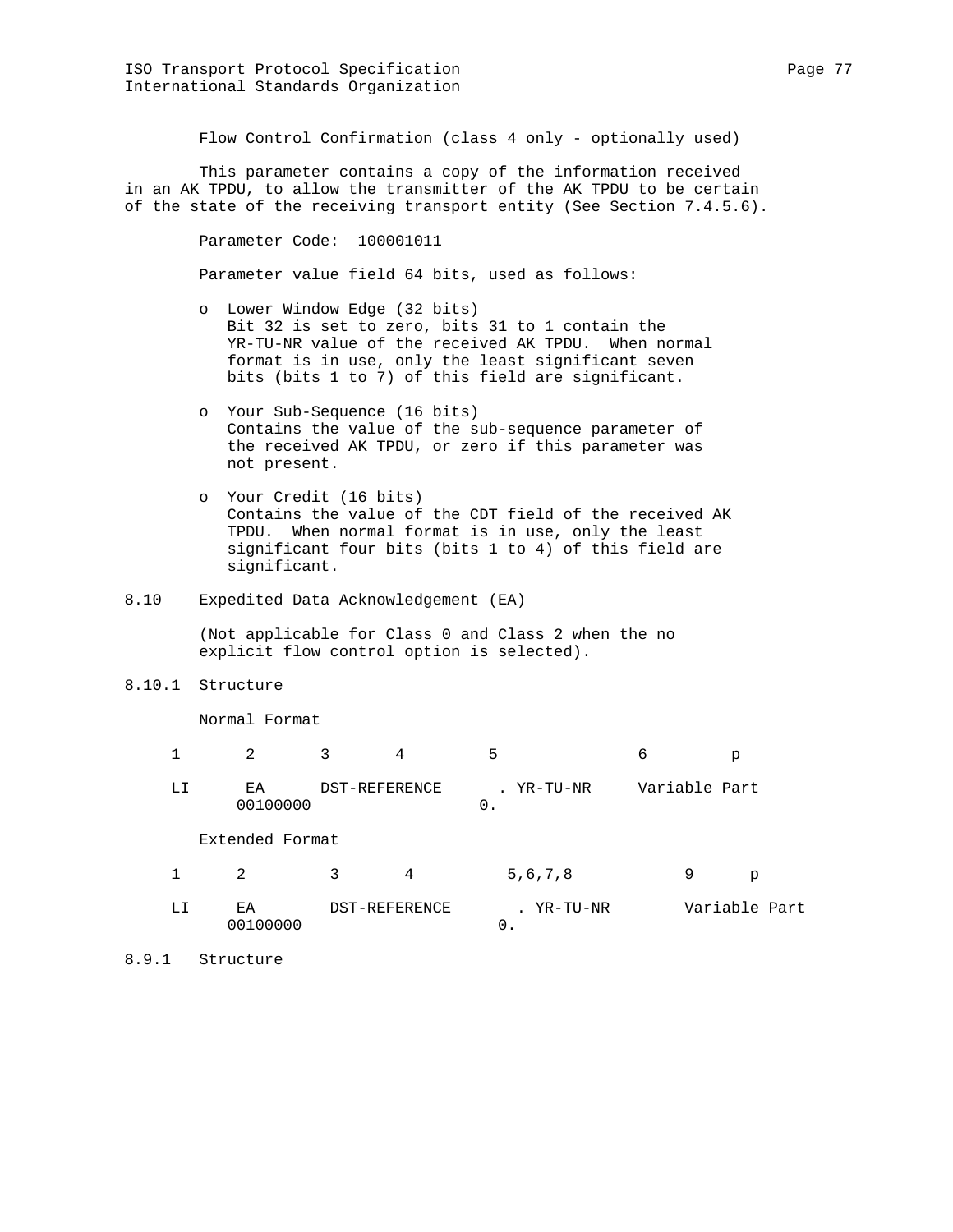ISO Transport Protocol Specification extending the Page 78 International Standards Organization

|              | Normal Format                                            |                                                                 |                |                |  |                          |              |  |  |
|--------------|----------------------------------------------------------|-----------------------------------------------------------------|----------------|----------------|--|--------------------------|--------------|--|--|
| $\mathbf{1}$ | $\overline{2}$                                           | $\mathbf{3}$                                                    | $\overline{4}$ | 5 <sup>7</sup> |  | 6                        | $\mathsf{p}$ |  |  |
| LI           | 0110                                                     | AK CDT DST-REFERENCE                                            |                | 0.             |  | . YR-TU-NR Variable Part |              |  |  |
|              | Extended Format                                          |                                                                 |                |                |  |                          |              |  |  |
| $\mathbf{1}$ | $2^{\circ}$                                              | 3 <sup>7</sup>                                                  | 4 5,6,7,8 9,10 |                |  | $11$ p                   |              |  |  |
| LI           | AK<br>01100000                                           | DST-REFERENCE                                                   | $0$ .          | . YR-TU-NR     |  | CDT Variable Part        |              |  |  |
| 8.9.2        | LI.                                                      |                                                                 |                |                |  |                          |              |  |  |
|              | See Section 8.2.1                                        |                                                                 |                |                |  |                          |              |  |  |
| 8.9.3        | Fixed Part                                               |                                                                 |                |                |  |                          |              |  |  |
|              | (Octets 2 to 5, normal format: 2 to 10, extended format) |                                                                 |                |                |  |                          |              |  |  |
|              | Acknowledgement command code: 0110<br>AK:                |                                                                 |                |                |  |                          |              |  |  |
|              | Credit Value (set to 0 in class 1)<br>CDT:               |                                                                 |                |                |  |                          |              |  |  |
|              | DST-REFERENCE: Same as Section 8.4.3                     |                                                                 |                |                |  |                          |              |  |  |
|              | $YR-TU-NR$ :                                             | Sequence number indicating the next expected<br>DT TPDU number. |                |                |  |                          |              |  |  |
| 8.9.4        | Variable Part                                            |                                                                 |                |                |  |                          |              |  |  |
|              | Checksum (See $8.2.3.1$ )                                |                                                                 |                |                |  |                          |              |  |  |

Sub-sequence number (class 4 only - optionally used).

 This parameter is used to ensure that AK TPDUs are processed in the correct sequence. If it is absent, this is equivalent to transmitting the parameter with a value of zero.

Parameter Code: 100001010

Parameter Value: 16-bit sub-sequence number.

8.10.2 LI

See Section 8.2.1

8.10.3 Fixed Part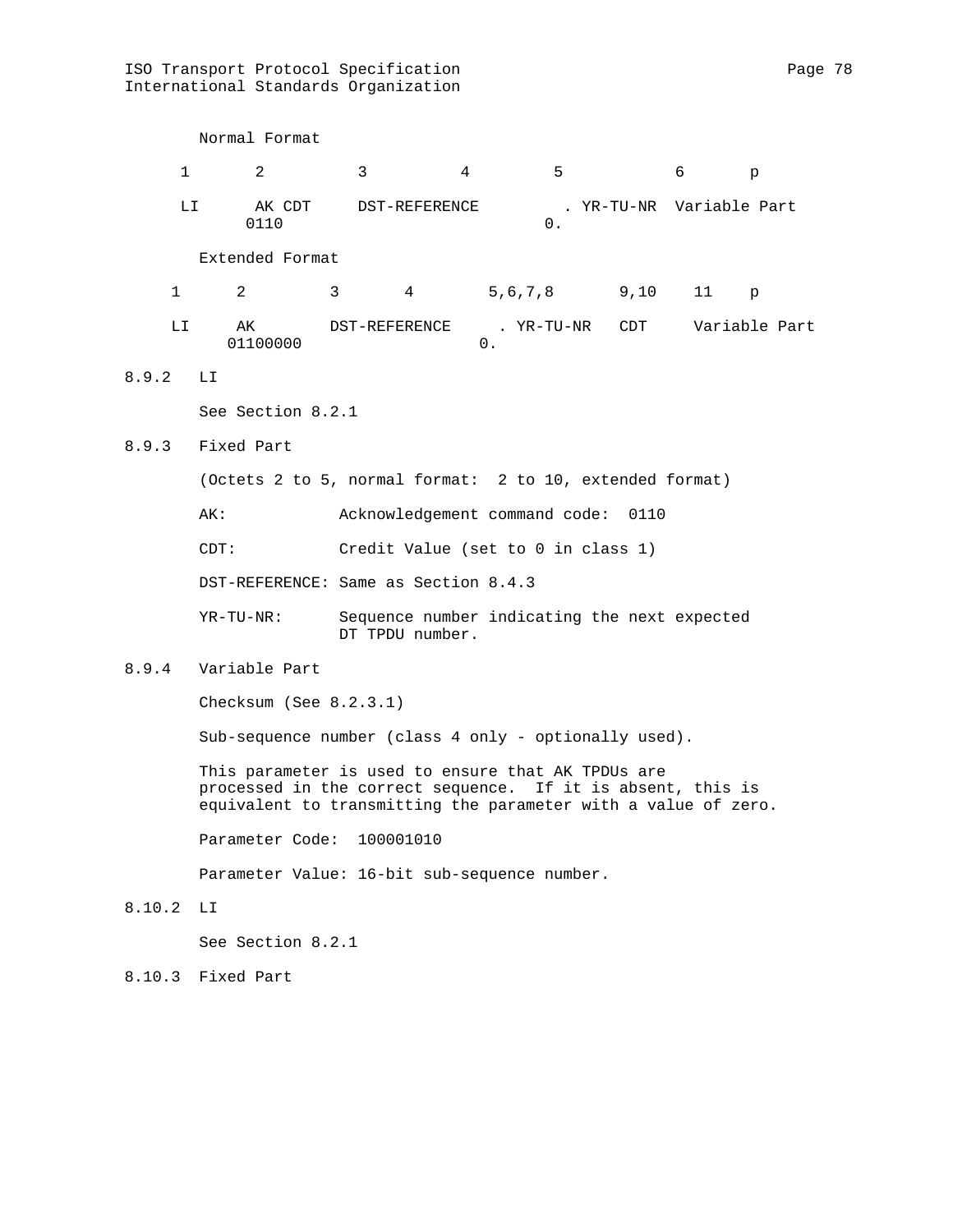ISO Transport Protocol Specification extends the page 79 Page 79 International Standards Organization (Octets 2 to 5, normal format; 2 to 8, extended format) EA: Acknowledgement command code: 0010 DST-REFERENCE: Same as Section 8.4.3 YR-TU-NR: Identification of the ED TPDU being acknowledged. May take any value in Class 2. 8.10.4 Variable Part Checksum (See 8.2.3.1) 8.11 Reject (RJ) (Not used in Classes 0, 2, and 4) 8.11.1 Structure Normal Format 1 2 3 4 EOT 5 6 p LI RJ CDT DST-REFERENCE . YR-TU-NR Variable Part<br>0101 0101 0. Extended Format 1 2 3 4 EOT 5,6,7,8 9,10 11 p LI RJ DST-REFERENCE . YR-TU-NR CDT Variable 01010000 Part 8.11.2 LI See Section 8.2.1 8.11.3 Fixed Part (Octets 2 to 5, normal format; 2 to 10, extended format) RJ: Reject Command Code: 0101 CDT: Credit Value (set to 0 in class 1) DST-REFERENCE: Same as Section 8.4.3

 YR-TU-NR: Sequence number indicating the next expected TPDU from which retransmission should occur.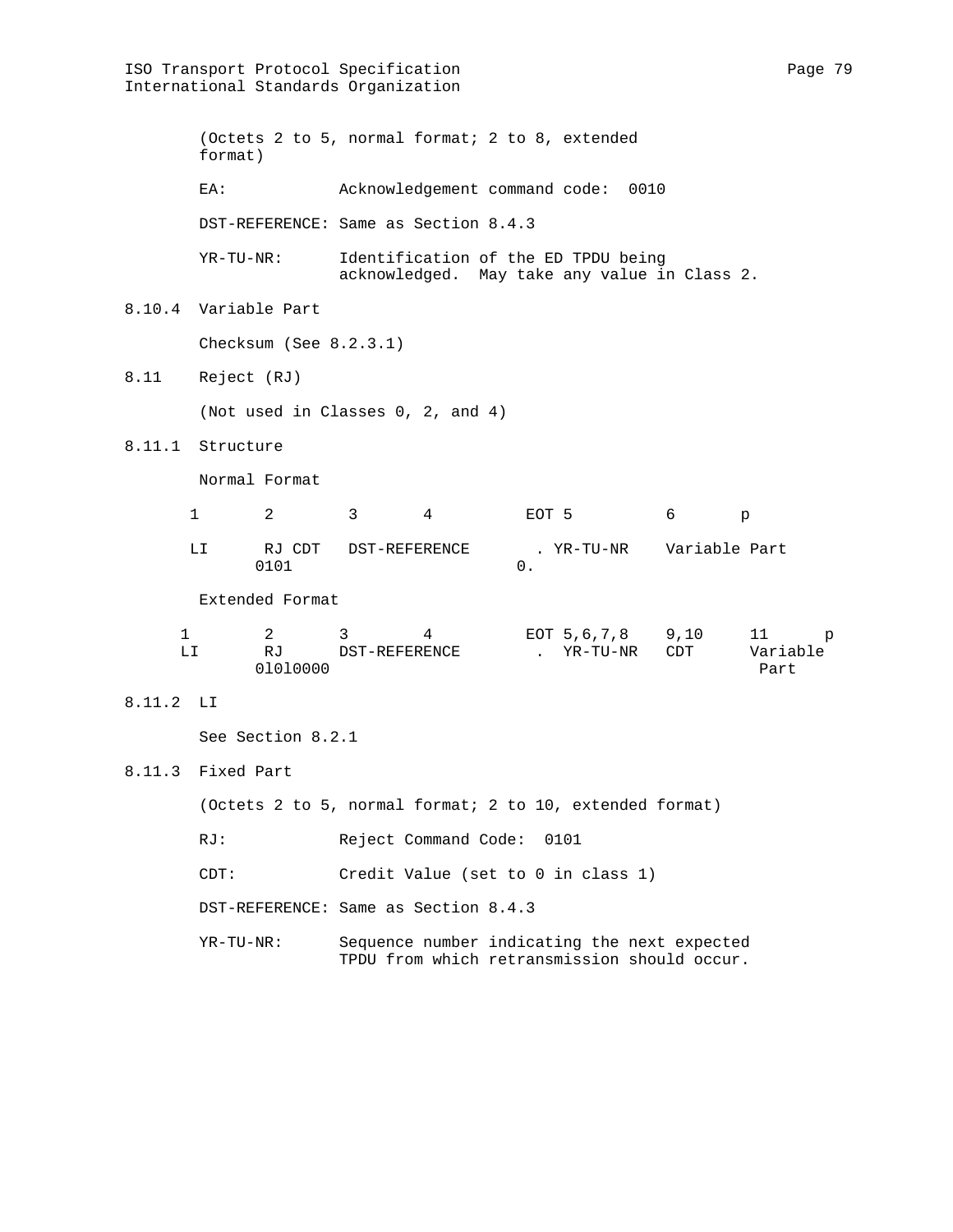ISO Transport Protocol Specification extends the page 80 Page 80 International Standards Organization

8.11.4 Variable Part

No parameters exclusive to this TPDU type.

8.12 TPDU Error (ERR)

|  |                 |               | ∽               |            |
|--|-----------------|---------------|-----------------|------------|
|  | ERR<br>01110000 | DST-REFERENCE | Reject<br>Cause | Parameters |

8.12.1 LI

See Section 8.2.1

8.12.2 Fixed Part

ERR: TPDU Error Code: 0111

DST-REFERENCE: Same as Section 8.4.3

REJECT CAUSE:

 00000000 Reason not specified 00000001 Invalid parameter code 00000010 Invalid TPDU type 00000011 Invalid parameter value

8.12.3 Variable Part (Octets 6 to the end)

Parameter Code: 1100001

Parameter Value Field:

 Contains the bit pattern of the rejected TPDU up to and including the octet which caused the rejection. This parameter is mandatory in Class 0.

Checksum (See Section 8.2.3.1)

SECTION THREE - CONFORMANCE

9. CONFORMANCE

Implementations claiming conformance to this standard shall:

1. Implement either Class 0 or Class 2 or both.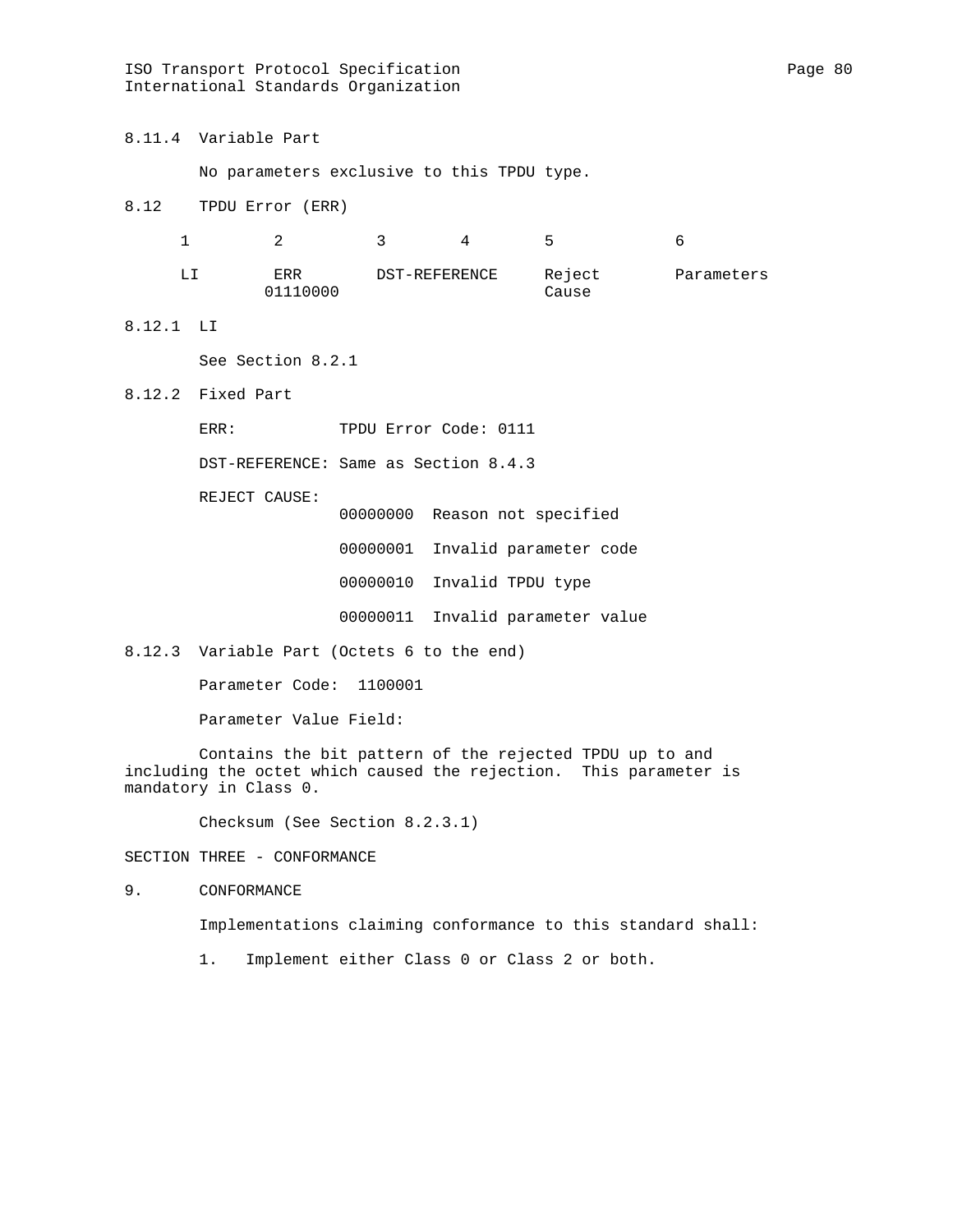2. If other classes are implemented, the following rules shall be observed:

 a) If Class 3 or Class 4 is implemented then Class 2 must be implemented

 b) If Class 1 is implemented then Class 0 must be implemented.

 3. The following table defines the requirements for the implementation of the options defined in previous sections:

|                                                                          |                                                                                                           |             | Class        |                |         |         |  |  |
|--------------------------------------------------------------------------|-----------------------------------------------------------------------------------------------------------|-------------|--------------|----------------|---------|---------|--|--|
|                                                                          |                                                                                                           | $\mathbf 0$ | $\mathbf{1}$ | $\overline{2}$ | 3       | 4       |  |  |
| TPDU with Checksum                                                       |                                                                                                           | no          | no           | no             | no      | m       |  |  |
| TPDU without Checksum                                                    |                                                                                                           | m           | m            | m              | m       | $\circ$ |  |  |
| Expedited Data Transfer                                                  |                                                                                                           | no          | m            | m              | m       | m       |  |  |
| No Expedited Data Transfer                                               |                                                                                                           | m           | m            | m              | m       | m       |  |  |
| Flow Control in Class 2                                                  |                                                                                                           | no          | no           | m              | no      | no      |  |  |
| No Flow Control in Class 2                                               |                                                                                                           | no          | no           | O              | no      | no      |  |  |
| 7 bits format (normal)                                                   |                                                                                                           | m           | m            | m              | m       | m       |  |  |
| 31 bits format (extended)                                                |                                                                                                           | no          | no           | $\circ$        | $\circ$ | $\circ$ |  |  |
| Use of Receipt Confirmation in<br>Class 1                                |                                                                                                           | no          | $\circ$      | no             | no      | no      |  |  |
| No use of Receipt Confirmation in<br>Class 1                             |                                                                                                           | no          | m            | no             | no      | no      |  |  |
| Use of Network Expedited in Class<br>1, if T-EXPEDITED DATA necessary    | no                                                                                                        | $\circ$     | no           | no             | no      |         |  |  |
| No use of Network Expedited in<br>Class 1, if T-EXPEDITED DATA necessary | no                                                                                                        | m           | no           | no             | no      |         |  |  |
| optional:<br>$\circ$<br>$\sim$ $-$                                       | An implementation may or may not<br>provide this user-selected option.                                    |             |              |                |         |         |  |  |
| mandatory:<br>m                                                          | An implementation must provide for this<br>option                                                         |             |              |                |         |         |  |  |
| no                                                                       | An implementation shall not provide<br>this option.                                                       |             |              |                |         |         |  |  |
| 4.                                                                       | Implementations claiming conformance shall support a<br>TPDU length of 128 octets. If larger maximum TPDU |             |              |                |         |         |  |  |